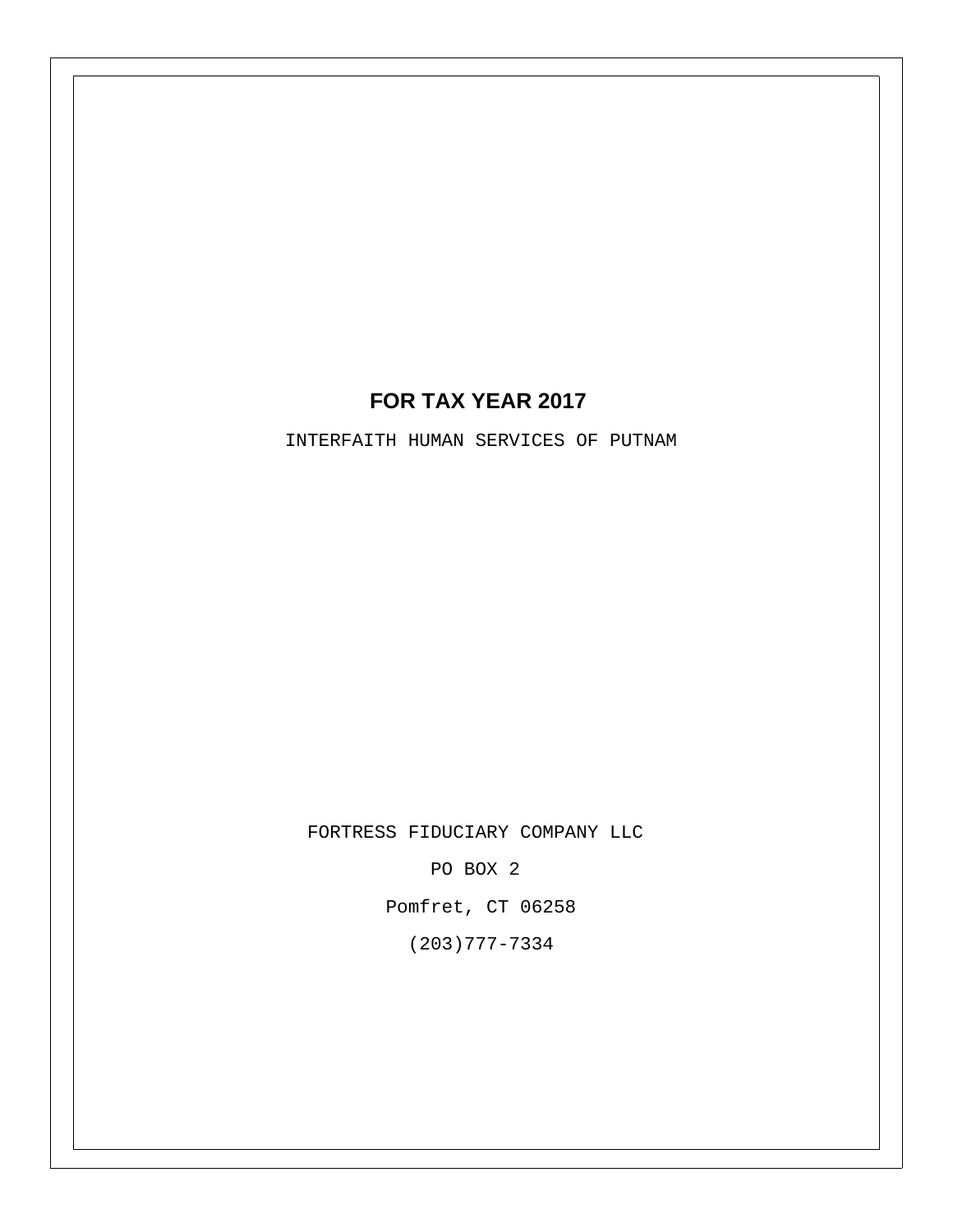| $EF_PDF~$           | (KEEP FOR YOUR RECORDS)<br><b>EF Attachments</b> |                                     |  |                              |                           |  |  |
|---------------------|--------------------------------------------------|-------------------------------------|--|------------------------------|---------------------------|--|--|
| Name of corporation |                                                  | INTERFAITH HUMAN SERVICES OF PUTNAM |  |                              | <b>FEIN</b><br>06-1587623 |  |  |
| Reference           |                                                  | <b>Description</b>                  |  | Filename:                    |                           |  |  |
| Schedule B          |                                                  | Contributors                        |  | Schedule of Contributors.PDF |                           |  |  |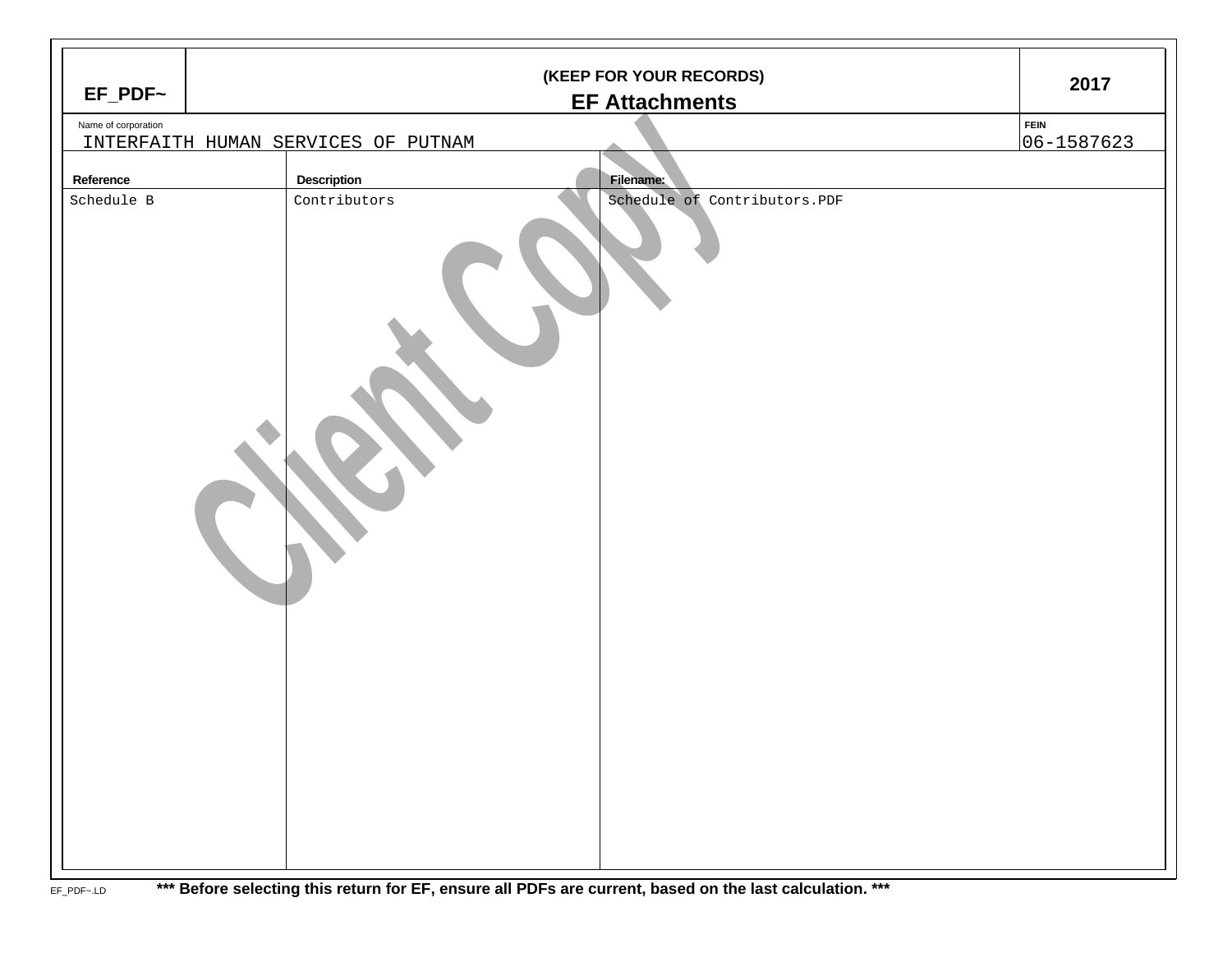|                                                      | 990                                                                                                  |                                                                                                                                                                                |                                                             | <b>Return of Organization Exempt From Income Tax</b>                                                                                                                                                                                                                                                                     |               |                                       |              |                                                     |            |                               | OMB No. 1545-0047                          |  |
|------------------------------------------------------|------------------------------------------------------------------------------------------------------|--------------------------------------------------------------------------------------------------------------------------------------------------------------------------------|-------------------------------------------------------------|--------------------------------------------------------------------------------------------------------------------------------------------------------------------------------------------------------------------------------------------------------------------------------------------------------------------------|---------------|---------------------------------------|--------------|-----------------------------------------------------|------------|-------------------------------|--------------------------------------------|--|
| Form                                                 |                                                                                                      |                                                                                                                                                                                |                                                             |                                                                                                                                                                                                                                                                                                                          |               |                                       |              |                                                     |            |                               | 2017                                       |  |
|                                                      | Under section 501(c), 527, or 4947(a)(1) of the Internal Revenue Code (except private foundations)   |                                                                                                                                                                                |                                                             |                                                                                                                                                                                                                                                                                                                          |               |                                       |              |                                                     |            |                               |                                            |  |
|                                                      |                                                                                                      | Department of the Treasury                                                                                                                                                     |                                                             | Do not enter social security numbers on this form as it may be made public.                                                                                                                                                                                                                                              |               |                                       |              |                                                     |            |                               | Open to Public                             |  |
|                                                      | ► Go to www.irs.gov/Form990 for instructions and the latest information.<br>Internal Revenue Service |                                                                                                                                                                                |                                                             |                                                                                                                                                                                                                                                                                                                          |               |                                       |              |                                                     |            |                               | Inspection                                 |  |
| А                                                    |                                                                                                      |                                                                                                                                                                                | For the 2017 calendar year, or tax year beginning           |                                                                                                                                                                                                                                                                                                                          |               | 2017, and ending                      |              |                                                     |            |                               | . 20                                       |  |
| в                                                    |                                                                                                      | Check if applicable:                                                                                                                                                           |                                                             | C Name of organization INTERFAITH HUMAN SERVICES OF PUTNAM                                                                                                                                                                                                                                                               |               |                                       |              |                                                     |            | D Employer identification no. |                                            |  |
| $\overline{\phantom{a}}$                             | Address change                                                                                       |                                                                                                                                                                                |                                                             | Doing business as $C/O$ LIVING FAITH UNITED METH. CH.                                                                                                                                                                                                                                                                    |               |                                       |              |                                                     |            |                               | 06-1587623                                 |  |
| $\overline{\phantom{a}}$<br>$\overline{\phantom{a}}$ | Name change<br>Initial return                                                                        |                                                                                                                                                                                | 53 GROVE STREET                                             | Number and street (or P.O. box if mail is not delivered to street address)                                                                                                                                                                                                                                               |               |                                       | Room/suite   |                                                     |            |                               | E Telephone number<br>$(860)928 - 0169$    |  |
|                                                      |                                                                                                      | Final return/terminated                                                                                                                                                        |                                                             | City or town, state or province, country, and ZIP or foreign postal code                                                                                                                                                                                                                                                 |               |                                       |              |                                                     |            | <b>G</b> Gross receipts       |                                            |  |
|                                                      | Amended return                                                                                       |                                                                                                                                                                                | <b>PUTNAM, CT 06260</b>                                     |                                                                                                                                                                                                                                                                                                                          |               |                                       |              |                                                     |            | \$                            | 145,602                                    |  |
|                                                      |                                                                                                      | Application pending                                                                                                                                                            | F Name and address of principal officer:                    |                                                                                                                                                                                                                                                                                                                          |               |                                       |              | H(a) Is this a group return for subordinates?       |            |                               | ΙXΙ<br>Yes<br>No                           |  |
|                                                      |                                                                                                      |                                                                                                                                                                                |                                                             |                                                                                                                                                                                                                                                                                                                          |               |                                       |              | H(b) Are all subordinates included?                 |            |                               | Yes<br><b>No</b>                           |  |
|                                                      |                                                                                                      | Tax-exempt status:                                                                                                                                                             | $\overline{\text{X}}$ 501(c)(3)<br>$501(c)$ (               | $\sum$ (insert no.)                                                                                                                                                                                                                                                                                                      | 4947(a)(1) or | 527                                   |              |                                                     |            |                               | If "No," attach a list. (see instructions) |  |
|                                                      | Website: ▶                                                                                           |                                                                                                                                                                                |                                                             | https://www.ihspputnam.org/about_us                                                                                                                                                                                                                                                                                      |               |                                       |              | $H(c)$ Group exemption number $\blacktriangleright$ |            |                               |                                            |  |
| ĸ                                                    |                                                                                                      | ΙX<br>Form of organization:                                                                                                                                                    | Corporation<br>Trust                                        | Association<br>Other $\blacktriangleright$                                                                                                                                                                                                                                                                               |               | L Year of formation: 1974             |              | M State of legal domicile:                          |            |                               | CТ                                         |  |
| Part I                                               |                                                                                                      | <b>Summary</b>                                                                                                                                                                 |                                                             |                                                                                                                                                                                                                                                                                                                          |               |                                       |              |                                                     |            |                               |                                            |  |
|                                                      | 1                                                                                                    |                                                                                                                                                                                |                                                             | Briefly describe the organization's mission or most significant activities:                                                                                                                                                                                                                                              |               | PROVIDING FOOD, DIAPERS AND DIAPERING |              |                                                     |            |                               |                                            |  |
|                                                      |                                                                                                      |                                                                                                                                                                                |                                                             | SERVICES, HEATING, AND CLOTHING TO NEEDY AND INDIGENT INDIVIDUALS                                                                                                                                                                                                                                                        |               |                                       |              |                                                     |            |                               |                                            |  |
|                                                      |                                                                                                      |                                                                                                                                                                                |                                                             |                                                                                                                                                                                                                                                                                                                          |               |                                       |              |                                                     |            |                               |                                            |  |
| <b>Activities &amp; Governance</b>                   |                                                                                                      |                                                                                                                                                                                |                                                             |                                                                                                                                                                                                                                                                                                                          |               |                                       |              |                                                     |            |                               |                                            |  |
|                                                      | 2                                                                                                    |                                                                                                                                                                                |                                                             | Check this box $\blacktriangleright$ $\Box$ if the organization discontinued its operations or disposed of more than 25% of its net assets.                                                                                                                                                                              |               |                                       |              |                                                     |            |                               |                                            |  |
|                                                      | 3<br>4                                                                                               |                                                                                                                                                                                |                                                             | Number of voting members of the governing body (Part VI, line 1a)<br>Number of independent voting members of the governing body (Part VI, line 1b)                                                                                                                                                                       |               |                                       |              |                                                     | 3<br>4     |                               | 14                                         |  |
|                                                      | 5                                                                                                    |                                                                                                                                                                                |                                                             | Total number of individuals employed in calendar year 2017 (Part V, line 2a) $\ldots$ , $\ldots$ , $\ldots$ , $\ldots$ , $\ldots$                                                                                                                                                                                        |               |                                       |              |                                                     | 5          |                               | 14<br>0                                    |  |
|                                                      |                                                                                                      |                                                                                                                                                                                |                                                             |                                                                                                                                                                                                                                                                                                                          |               |                                       |              |                                                     |            |                               | 115                                        |  |
|                                                      | 7a                                                                                                   | 6<br>6<br>7a                                                                                                                                                                   |                                                             |                                                                                                                                                                                                                                                                                                                          |               |                                       |              |                                                     |            |                               | 0                                          |  |
|                                                      |                                                                                                      |                                                                                                                                                                                |                                                             | <b>b</b> Net unrelated business taxable income from Form 990-T, line 34 \                                                                                                                                                                                                                                                |               |                                       |              | .                                                   | 7b         |                               | 0                                          |  |
|                                                      |                                                                                                      |                                                                                                                                                                                |                                                             |                                                                                                                                                                                                                                                                                                                          |               |                                       |              | <b>Prior Year</b>                                   |            |                               | <b>Current Year</b>                        |  |
|                                                      | 8<br>113,208                                                                                         |                                                                                                                                                                                |                                                             |                                                                                                                                                                                                                                                                                                                          |               |                                       |              |                                                     |            |                               | 145,471                                    |  |
|                                                      | 9                                                                                                    |                                                                                                                                                                                |                                                             |                                                                                                                                                                                                                                                                                                                          |               |                                       |              |                                                     |            |                               | 0                                          |  |
| Revenue                                              | 10                                                                                                   | Investment income (Part VIII, column (A), lines 3, 4, and 7d) $\ldots$ ,<br>181                                                                                                |                                                             |                                                                                                                                                                                                                                                                                                                          |               |                                       |              |                                                     |            |                               | 131                                        |  |
|                                                      | 11                                                                                                   |                                                                                                                                                                                |                                                             | Other revenue (Part VIII, column (A), lines 5, 6d, 8c, 9c, 10c, and 11e) $\ldots \ldots \ldots \ldots$                                                                                                                                                                                                                   |               |                                       |              |                                                     |            |                               | 0                                          |  |
|                                                      | 12                                                                                                   |                                                                                                                                                                                |                                                             | Total revenue - add lines 8 through 11 (must equal Part VIII, column (A), line 12)                                                                                                                                                                                                                                       |               |                                       |              |                                                     | 113,389    | 145,602                       |                                            |  |
|                                                      | 13                                                                                                   |                                                                                                                                                                                |                                                             | Grants and similar amounts paid (Part IX, column (A), lines $1-3$                                                                                                                                                                                                                                                        |               |                                       |              |                                                     | 113,389    |                               | 112,656                                    |  |
|                                                      | 14                                                                                                   |                                                                                                                                                                                |                                                             | Benefits paid to or for members (Part IX, column (A), line 4)                                                                                                                                                                                                                                                            | .             |                                       |              |                                                     |            |                               | 0                                          |  |
|                                                      | 15                                                                                                   |                                                                                                                                                                                |                                                             | Salaries, other compensation, employee benefits (Part IX, column (A), lines 5-10)                                                                                                                                                                                                                                        |               |                                       |              |                                                     |            |                               | 0                                          |  |
| Expenses                                             |                                                                                                      |                                                                                                                                                                                |                                                             | 16a Professional fundraising fees (Part IX, column (A), line 11e)<br><b>b</b> Total fundraising expenses (Part IX, column $(D)$ , line 25) $\blacktriangleright$                                                                                                                                                         |               |                                       |              |                                                     |            |                               | 0                                          |  |
|                                                      | 17                                                                                                   |                                                                                                                                                                                |                                                             |                                                                                                                                                                                                                                                                                                                          |               |                                       |              |                                                     |            |                               | 0                                          |  |
|                                                      | 18                                                                                                   | Other expenses (Part IX, column (A), lines 11a-11d, 11f-24e) $\ldots \ldots \ldots \ldots \ldots$<br>Total expenses. Add lines 13-17 (must equal Part IX, column (A), line 25) |                                                             |                                                                                                                                                                                                                                                                                                                          |               |                                       |              |                                                     | 113,389    |                               | 112,656                                    |  |
|                                                      | 19                                                                                                   |                                                                                                                                                                                |                                                             |                                                                                                                                                                                                                                                                                                                          |               |                                       |              |                                                     |            |                               | 32,946                                     |  |
|                                                      |                                                                                                      |                                                                                                                                                                                |                                                             |                                                                                                                                                                                                                                                                                                                          |               |                                       |              | <b>Beginning of Current Year</b>                    |            |                               | <b>End of Year</b>                         |  |
| Net Assets or<br>Fund Balances                       | 20                                                                                                   |                                                                                                                                                                                |                                                             |                                                                                                                                                                                                                                                                                                                          |               |                                       |              |                                                     | 120,053    |                               | 145,814                                    |  |
|                                                      | 21                                                                                                   |                                                                                                                                                                                |                                                             |                                                                                                                                                                                                                                                                                                                          |               |                                       |              |                                                     |            |                               |                                            |  |
|                                                      | 22                                                                                                   |                                                                                                                                                                                |                                                             |                                                                                                                                                                                                                                                                                                                          |               |                                       |              | 120,053                                             |            |                               | 145,814                                    |  |
| Part II                                              |                                                                                                      |                                                                                                                                                                                | <b>Signature Block</b>                                      |                                                                                                                                                                                                                                                                                                                          |               |                                       |              |                                                     |            |                               |                                            |  |
|                                                      |                                                                                                      |                                                                                                                                                                                |                                                             | Under penalties of perjury, I declare that I have examined this return, including accompanying schedules and statements, and to the best of my knowledge and belief, it is<br>true, correct, and complete. Declaration of preparer (other than officer) is based on all information of which preparer has any knowledge. |               |                                       |              |                                                     |            |                               |                                            |  |
|                                                      |                                                                                                      |                                                                                                                                                                                |                                                             |                                                                                                                                                                                                                                                                                                                          |               |                                       |              |                                                     |            |                               |                                            |  |
| Ann Kathi Peterson<br>Sign<br>Signature of officer   |                                                                                                      |                                                                                                                                                                                |                                                             |                                                                                                                                                                                                                                                                                                                          |               |                                       |              |                                                     |            |                               |                                            |  |
|                                                      |                                                                                                      |                                                                                                                                                                                |                                                             |                                                                                                                                                                                                                                                                                                                          |               |                                       |              |                                                     | Date       |                               |                                            |  |
| <b>Here</b>                                          |                                                                                                      |                                                                                                                                                                                | Ann Kathi Peterson, OFFICER<br>Type or print name and title |                                                                                                                                                                                                                                                                                                                          |               |                                       |              |                                                     |            |                               |                                            |  |
|                                                      |                                                                                                      |                                                                                                                                                                                |                                                             |                                                                                                                                                                                                                                                                                                                          |               | Date                                  |              | X                                                   | if<br>PTIN |                               |                                            |  |
| Paid                                                 |                                                                                                      | Print/Type preparer's name                                                                                                                                                     | ANTHONY J DE ANGELO                                         | Preparer's signature                                                                                                                                                                                                                                                                                                     |               | 11-05-2018                            |              | Check<br>self-employed                              |            |                               | P00543734                                  |  |
| Preparer                                             |                                                                                                      | Firm's name                                                                                                                                                                    | ▶                                                           | FORTRESS FIDUCIARY COMPANY LLC                                                                                                                                                                                                                                                                                           |               |                                       | Firm's EIN ▶ |                                                     |            |                               |                                            |  |
| <b>Use Only</b>                                      |                                                                                                      | Firm's address ▶                                                                                                                                                               | PO BOX 2                                                    |                                                                                                                                                                                                                                                                                                                          |               |                                       | Phone no.    |                                                     |            |                               |                                            |  |
|                                                      |                                                                                                      |                                                                                                                                                                                |                                                             | Pomfret CT 06258                                                                                                                                                                                                                                                                                                         |               |                                       |              |                                                     |            | 203-777-7334                  |                                            |  |
|                                                      |                                                                                                      |                                                                                                                                                                                |                                                             | May the IRS discuss this return with the preparer shown above? (see instructions)                                                                                                                                                                                                                                        |               |                                       |              |                                                     |            | X                             | Yes<br>No                                  |  |
|                                                      |                                                                                                      |                                                                                                                                                                                |                                                             | For Paperwork Reduction Act Notice, see the separate instructions.                                                                                                                                                                                                                                                       |               |                                       |              |                                                     |            |                               | Form 990 (2017)                            |  |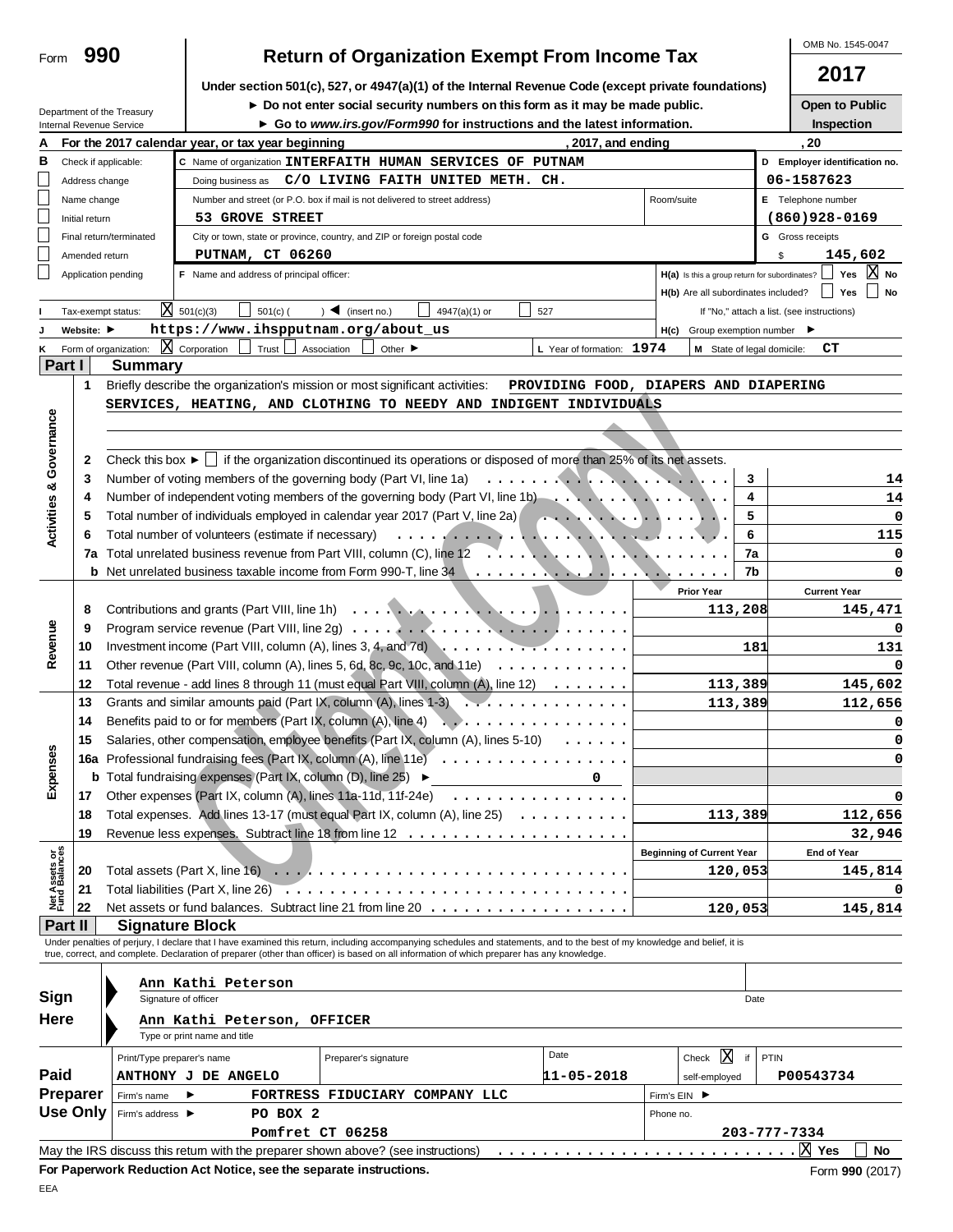|              | Form 990 (2017)<br>INTERFAITH HUMAN SERVICES OF PUTNAM                                                                         | 06-1587623    | Page 2          |
|--------------|--------------------------------------------------------------------------------------------------------------------------------|---------------|-----------------|
|              | Part III<br><b>Statement of Program Service Accomplishments</b>                                                                |               |                 |
|              |                                                                                                                                |               |                 |
| $\mathbf 1$  | Briefly describe the organization's mission:                                                                                   |               |                 |
|              | PROVIDING FOOD, DIAPERS AND DIAPERING SERVICES, HEATING, AND CLOTHING TO NEEDY AND INDIGENT                                    |               |                 |
|              | <b>INDIVIDUALS</b>                                                                                                             |               |                 |
|              |                                                                                                                                |               |                 |
|              |                                                                                                                                |               |                 |
| $\mathbf{2}$ | Did the organization undertake any significant program services during the year which were not listed on the                   |               |                 |
|              | If "Yes," describe these new services on Schedule O.                                                                           |               |                 |
| 3            | Did the organization cease conducting, or make significant changes in how it conducts, any program                             |               |                 |
|              |                                                                                                                                |               |                 |
|              | If "Yes," describe these changes on Schedule O.                                                                                |               |                 |
| 4            | Describe the organization's program service accomplishments for each of its three largest program services, as measured by     |               |                 |
|              | expenses. Section 501(c)(3) and 501(c)(4) organizations are required to report the amount of grants and allocations to others, |               |                 |
|              | the total expenses, and revenue, if any, for each program service reported.                                                    |               |                 |
|              |                                                                                                                                |               |                 |
| 4a           | ) (Expenses $$$ 112, 656 including grants of $$$<br>) (Revenue<br>(Code:                                                       | \$            |                 |
|              | PROVIDING FOOD AND HEATING AND CLOTHING TO NEEDY AND INDIGENT INDIVIDUALS IN THE REGION IN                                     |               |                 |
|              | ADDITION TO DIAPERING AND DIAPERS AND SUPPLIES                                                                                 |               |                 |
|              |                                                                                                                                |               |                 |
|              |                                                                                                                                |               |                 |
|              |                                                                                                                                |               |                 |
|              |                                                                                                                                |               |                 |
|              |                                                                                                                                |               |                 |
|              |                                                                                                                                |               |                 |
|              |                                                                                                                                |               |                 |
|              |                                                                                                                                |               |                 |
|              |                                                                                                                                |               |                 |
| 4b           | including grants of \$<br>(Code: ) (Expenses \$<br>) (Revenue                                                                  | $\mathfrak s$ |                 |
|              |                                                                                                                                |               |                 |
|              |                                                                                                                                |               |                 |
|              |                                                                                                                                |               |                 |
|              |                                                                                                                                |               |                 |
|              |                                                                                                                                |               |                 |
|              |                                                                                                                                |               |                 |
|              |                                                                                                                                |               |                 |
|              |                                                                                                                                |               |                 |
|              |                                                                                                                                |               |                 |
|              |                                                                                                                                |               |                 |
|              |                                                                                                                                |               |                 |
|              |                                                                                                                                |               |                 |
| 4c           | (Expenses \$<br>including grants of \$<br>) (Revenue<br>(Code:                                                                 | \$            |                 |
|              |                                                                                                                                |               |                 |
|              |                                                                                                                                |               |                 |
|              |                                                                                                                                |               |                 |
|              |                                                                                                                                |               |                 |
|              |                                                                                                                                |               |                 |
|              |                                                                                                                                |               |                 |
|              |                                                                                                                                |               |                 |
|              |                                                                                                                                |               |                 |
|              |                                                                                                                                |               |                 |
|              |                                                                                                                                |               |                 |
| 4d           | Other program services (Describe in Schedule O.)                                                                               |               |                 |
|              | (Expenses \$<br>including grants of \$<br>) (Revenue \$                                                                        |               |                 |
| 4e           | Total program service expenses ▶<br>112,656                                                                                    |               |                 |
| EEA          |                                                                                                                                |               | Form 990 (2017) |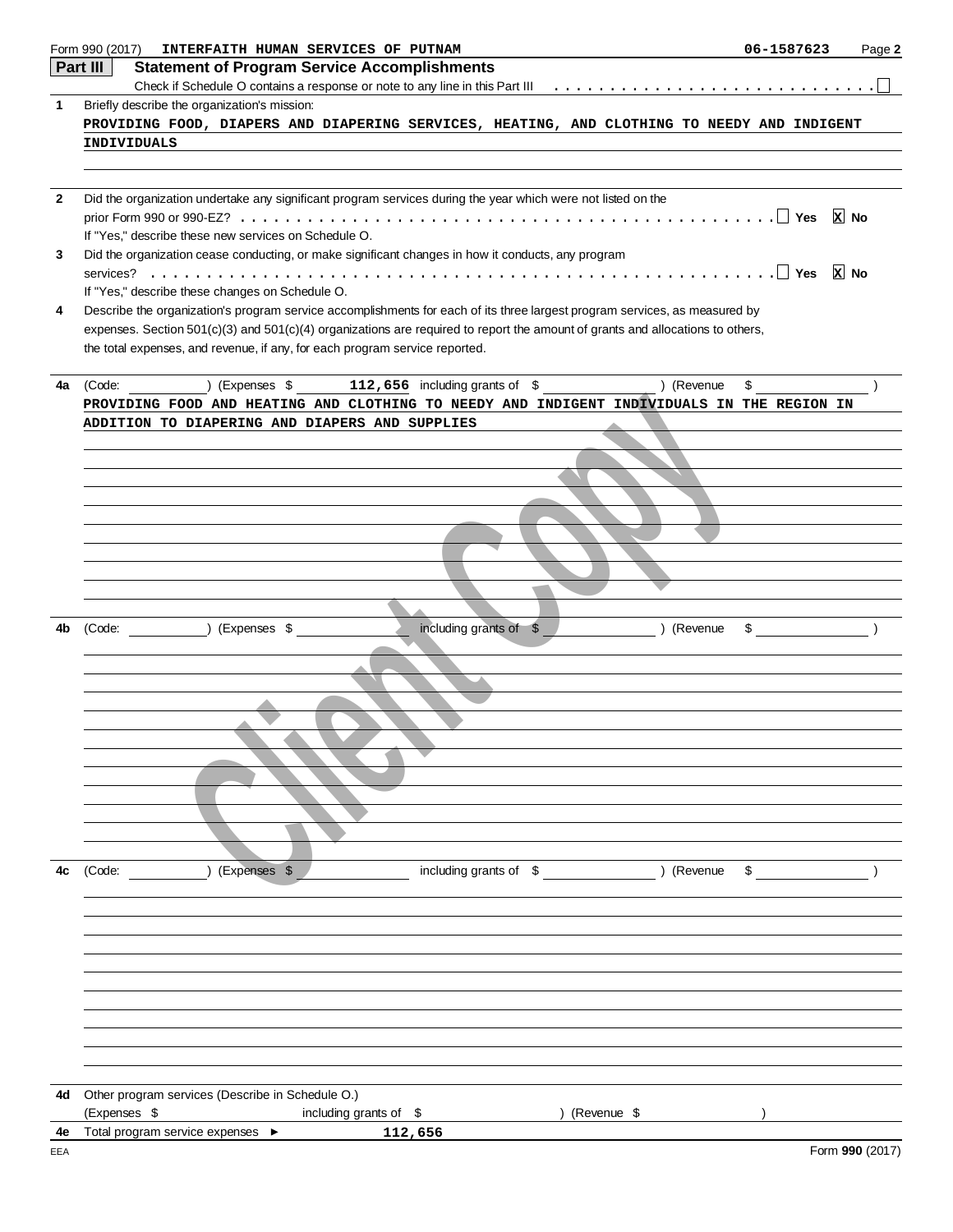|     | Form 990 (2017)<br>06-1587623<br>INTERFAITH HUMAN SERVICES OF PUTNAM                                                                                                                                                                                                                                                                        |                |     | Page 3          |
|-----|---------------------------------------------------------------------------------------------------------------------------------------------------------------------------------------------------------------------------------------------------------------------------------------------------------------------------------------------|----------------|-----|-----------------|
|     | Part IV<br><b>Checklist of Required Schedules</b>                                                                                                                                                                                                                                                                                           |                |     |                 |
|     |                                                                                                                                                                                                                                                                                                                                             |                | Yes | No              |
| 1   | Is the organization described in section $501(c)(3)$ or $4947(a)(1)$ (other than a private foundation)? If "Yes,"                                                                                                                                                                                                                           |                |     |                 |
|     |                                                                                                                                                                                                                                                                                                                                             | 1              | Χ   |                 |
| 2   | Is the organization required to complete Schedule B, Schedule of Contributors (see instructions)?<br>.                                                                                                                                                                                                                                      | $\mathbf{2}$   | Χ   |                 |
| 3   | Did the organization engage in direct or indirect political campaign activities on behalf of or in opposition to                                                                                                                                                                                                                            |                |     |                 |
|     |                                                                                                                                                                                                                                                                                                                                             | 3              |     | X               |
| 4   | Section 501(c)(3) organizations. Did the organization engage in lobbying activities, or have a section 501(h)                                                                                                                                                                                                                               |                |     |                 |
|     |                                                                                                                                                                                                                                                                                                                                             | 4              |     | Χ               |
| 5   | Is the organization a section $501(c)(4)$ , $501(c)(5)$ , or $501(c)(6)$ organization that receives membership dues,                                                                                                                                                                                                                        |                |     |                 |
|     | assessments, or similar amounts as defined in Revenue Procedure 98-19? If "Yes," complete Schedule C,                                                                                                                                                                                                                                       |                |     |                 |
|     |                                                                                                                                                                                                                                                                                                                                             | 5              |     | Χ               |
| 6   | Did the organization maintain any donor advised funds or any similar funds or accounts for which donors                                                                                                                                                                                                                                     |                |     |                 |
|     |                                                                                                                                                                                                                                                                                                                                             |                |     |                 |
|     | have the right to provide advice on the distribution or investment of amounts in such funds or accounts? If                                                                                                                                                                                                                                 |                |     |                 |
|     |                                                                                                                                                                                                                                                                                                                                             | 6              |     | Χ               |
| 7   | Did the organization receive or hold a conservation easement, including easements to preserve open space,                                                                                                                                                                                                                                   |                |     |                 |
|     |                                                                                                                                                                                                                                                                                                                                             | $\overline{7}$ |     | Χ               |
| 8   | Did the organization maintain collections of works of art, historical treasures, or other similar assets? If "Yes,"                                                                                                                                                                                                                         |                |     |                 |
|     |                                                                                                                                                                                                                                                                                                                                             | 8              |     | Χ               |
| 9   | Did the organization report an amount in Part X, line 21, for escrow or custodial account liability, serve as a                                                                                                                                                                                                                             |                |     |                 |
|     | custodian for amounts not listed in Part X; or provide credit counseling, debt management, credit repair, or                                                                                                                                                                                                                                |                |     |                 |
|     | debt negotiation services? If "Yes," complete Schedule D, Part IV                                                                                                                                                                                                                                                                           | 9              |     | Χ               |
| 10  | Did the organization, directly or through a related organization, hold assets in temporarily restricted                                                                                                                                                                                                                                     |                |     |                 |
|     | endowments, permanent endowments, or quasi-endowments? If "Yes," complete Schedule D, Part V<br>.                                                                                                                                                                                                                                           | 10             |     | Χ               |
| 11  | If the organization's answer to any of the following questions is "Yes," then complete Schedule D, Parts VI,                                                                                                                                                                                                                                |                |     |                 |
|     | VII, VIII, IX, or X as applicable.                                                                                                                                                                                                                                                                                                          |                |     |                 |
|     | a Did the organization report an amount for land, buildings, and equipment in Part X, line 10? If "Yes,"                                                                                                                                                                                                                                    |                |     |                 |
|     |                                                                                                                                                                                                                                                                                                                                             | 11a            | Χ   |                 |
|     | <b>b</b> Did the organization report an amount for investments - other securities in Part X, line 12 that is 5% or more                                                                                                                                                                                                                     |                |     |                 |
|     |                                                                                                                                                                                                                                                                                                                                             | 11b            |     | Χ               |
|     | c Did the organization report an amount for investments - program related in Part X, line 13 that is 5% or more                                                                                                                                                                                                                             |                |     |                 |
|     |                                                                                                                                                                                                                                                                                                                                             | 11c            |     | X               |
|     | d Did the organization report an amount for other assets in Part X, line 15 that is 5% or more of its total assets                                                                                                                                                                                                                          |                |     |                 |
|     |                                                                                                                                                                                                                                                                                                                                             | 11d            |     | Χ               |
|     | Did the organization report an amount for other liabilities in Part X, line 25? If "Yes," complete Schedule D, Part X                                                                                                                                                                                                                       | 11e            |     | Χ               |
|     |                                                                                                                                                                                                                                                                                                                                             |                |     |                 |
|     | Did the organization's separate or consolidated financial statements for the tax year include a footnote that addresses                                                                                                                                                                                                                     |                |     |                 |
|     | the organization's liability for uncertain tax positions under FIN 48 (ASC 740)? If "Yes," complete Schedule D, Part X                                                                                                                                                                                                                      | 11f            |     | Χ               |
| 12a | Did the organization obtain separate, independent audited financial statements for the tax year? If "Yes," complete                                                                                                                                                                                                                         |                |     |                 |
|     | Schedule D, Parts XI and XII $\ldots$ , $\ldots$ , $\ldots$ , $\ldots$ , $\ldots$ , $\ldots$ , $\ldots$ , $\ldots$ , $\ldots$ , $\ldots$ , $\ldots$ , $\ldots$ , $\ldots$ , $\ldots$ , $\ldots$ , $\ldots$ , $\ldots$ , $\ldots$ , $\ldots$ , $\ldots$ , $\ldots$ , $\ldots$ , $\ldots$ , $\ldots$ , $\ldots$ , $\ldots$ , $\ldots$ , $\ld$ | 12a            |     | X               |
| b   | Was the organization included in consolidated, independent audited financial statements for the tax year? If                                                                                                                                                                                                                                |                |     |                 |
|     | "Yes," and if the organization answered "No" to line 12a, then completing Schedule D, Parts XI and XII is optional                                                                                                                                                                                                                          | 12b            |     | Χ               |
| 13  |                                                                                                                                                                                                                                                                                                                                             | 13             |     | Χ               |
| 14a | Did the organization maintain an office, employees, or agents outside of the United States?<br>.                                                                                                                                                                                                                                            | 14a            |     | Χ               |
| b   | Did the organization have aggregate revenues or expenses of more than \$10,000 from grantmaking,                                                                                                                                                                                                                                            |                |     |                 |
|     | fundraising, business, investment, and program service activities outside the United States, or aggregate                                                                                                                                                                                                                                   |                |     |                 |
|     | foreign investments valued at \$100,000 or more? If "Yes," complete Schedule F, Parts I and IV                                                                                                                                                                                                                                              | 14b            |     | Χ               |
| 15  | Did the organization report on Part IX, column (A), line 3, more than \$5,000 of grants or other assistance to or                                                                                                                                                                                                                           |                |     |                 |
|     |                                                                                                                                                                                                                                                                                                                                             | 15             |     | Χ               |
| 16  | Did the organization report on Part IX, column (A), line 3, more than \$5,000 of aggregate grants or other                                                                                                                                                                                                                                  |                |     |                 |
|     |                                                                                                                                                                                                                                                                                                                                             | 16             |     | X               |
| 17  | Did the organization report a total of more than \$15,000 of expenses for professional fundraising services on                                                                                                                                                                                                                              |                |     |                 |
|     |                                                                                                                                                                                                                                                                                                                                             | 17             |     | Χ               |
| 18  | Did the organization report more than \$15,000 total of fundraising event gross income and contributions on                                                                                                                                                                                                                                 |                |     |                 |
|     |                                                                                                                                                                                                                                                                                                                                             | 18             |     | Χ               |
| 19  | Did the organization report more than \$15,000 of gross income from gaming activities on Part VIII, line 9a?                                                                                                                                                                                                                                |                |     |                 |
|     |                                                                                                                                                                                                                                                                                                                                             | 19             |     | Χ               |
| EEA |                                                                                                                                                                                                                                                                                                                                             |                |     | Form 990 (2017) |
|     |                                                                                                                                                                                                                                                                                                                                             |                |     |                 |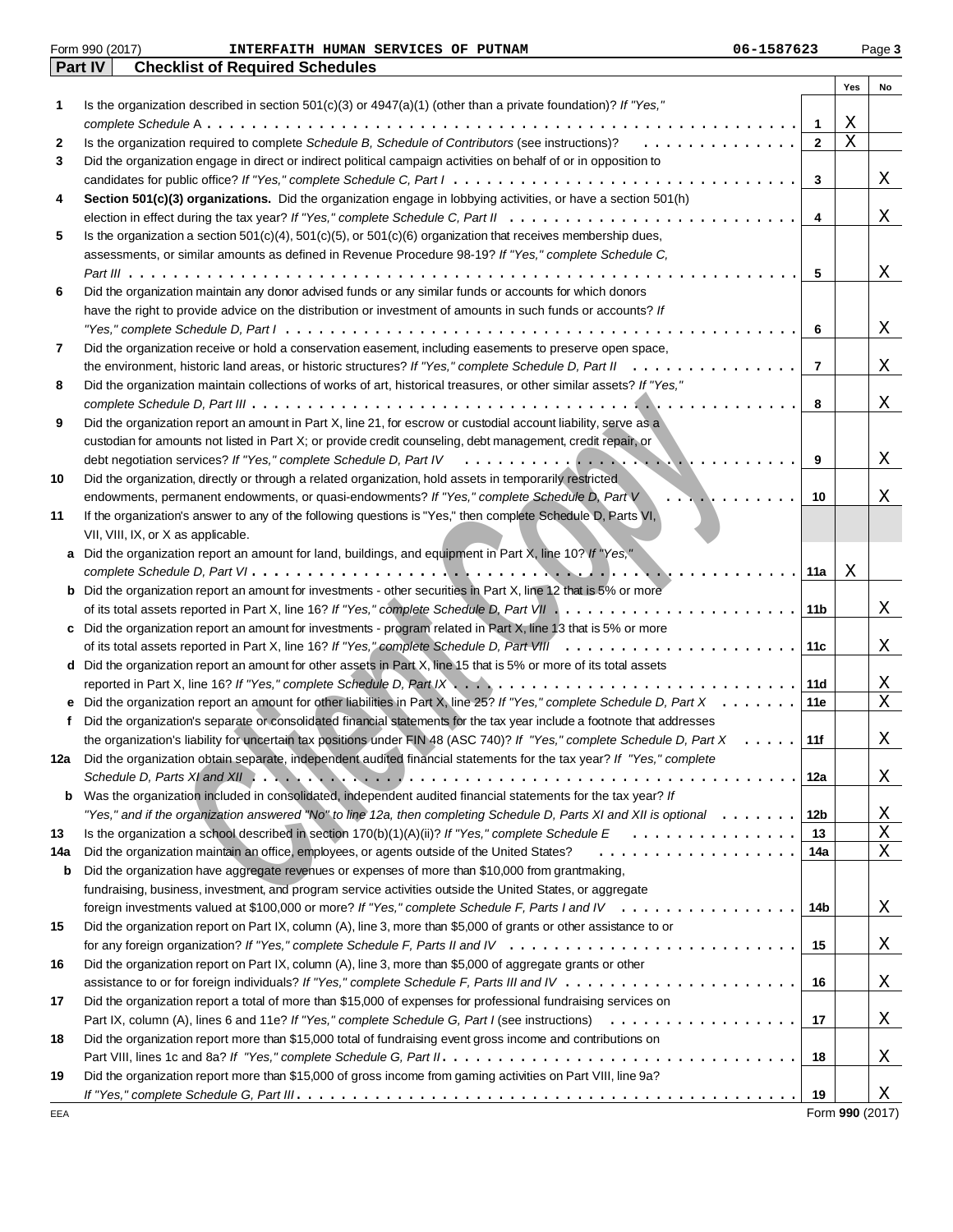|     | Form 990 (2017)<br>06-1587623<br>INTERFAITH HUMAN SERVICES OF PUTNAM                                                                                |                 |     | Page 4 |
|-----|-----------------------------------------------------------------------------------------------------------------------------------------------------|-----------------|-----|--------|
|     | Part IV<br><b>Checklist of Required Schedules</b> (continued)                                                                                       |                 |     |        |
|     |                                                                                                                                                     |                 | Yes | No     |
| 20a | Did the organization operate one or more hospital facilities? If "Yes," complete Schedule H<br>.                                                    | 20a             |     | Χ      |
| b   | If "Yes" to line 20a, did the organization attach a copy of its audited financial statements to this retum?                                         | 20 <sub>b</sub> |     |        |
| 21  | Did the organization report more than \$5,000 of grants or other assistance to any domestic organization or                                         |                 |     |        |
|     |                                                                                                                                                     | 21              |     | Χ      |
| 22  | Did the organization report more than \$5,000 of grants or other assistance to or for domestic individuals on                                       |                 |     |        |
|     | Part IX, column (A), line 2? If "Yes," complete Schedule I, Parts I and III<br>.                                                                    | 22              |     | Χ      |
| 23  | Did the organization answer "Yes" to Part VII, Section A, line 3, 4, or 5 about compensation of the                                                 |                 |     |        |
|     | organization's current and former officers, directors, trustees, key employees, and highest compensated                                             |                 |     |        |
|     |                                                                                                                                                     | 23              |     | Χ      |
| 24a | Did the organization have a tax-exempt bond issue with an outstanding principal amount of more than                                                 |                 |     |        |
|     | \$100,000 as of the last day of the year, that was issued after December 31, 2002? If "Yes," answer lines 24b                                       |                 |     |        |
|     | through 24d and complete Schedule K. If "No," go to line 25a $\dots \dots \dots \dots \dots \dots \dots \dots \dots \dots \dots \dots \dots$        | 24a             |     | Χ      |
| b   | Did the organization invest any proceeds of tax-exempt bonds beyond a temporary period exception?<br>.                                              | 24b             |     |        |
|     | Did the organization maintain an escrow account other than a refunding escrow at any time during the year                                           |                 |     |        |
| c   | to defease any tax-exempt bonds?                                                                                                                    | 24c             |     |        |
|     |                                                                                                                                                     |                 |     |        |
| d   | Did the organization act as an "on behalf of" issuer for bonds outstanding at any time during the year?<br>.                                        | 24d             |     |        |
| 25a | Section 501(c)(3), 501(c)(4), and 501(c)(29) organizations. Did the organization engage in an excess benefit                                        |                 |     |        |
|     | transaction with a disqualified person during the year? If "Yes," complete Schedule L, Part I<br>A.                                                 | 25a             |     | Χ      |
| b   | Is the organization aware that it engaged in an excess benefit transaction with a disqualified person in a prior                                    |                 |     |        |
|     | year, and that the transaction has not been reported on any of the organization's prior Forms 990 or 990-EZ?                                        |                 |     |        |
|     |                                                                                                                                                     | 25b             |     | Χ      |
| 26  | Did the organization report any amount on Part X, line 5, 6, or 22 for receivables from or payables to any                                          |                 |     |        |
|     | current or former officers, directors, trustees, key employees, highest compensated employees, or                                                   |                 |     |        |
|     |                                                                                                                                                     | 26              |     | Χ      |
| 27  | Did the organization provide a grant or other assistance to an officer, director, trustee, key employee,                                            |                 |     |        |
|     | substantial contributor or employee thereof, a grant selection committee member, or to a 35% controlled                                             |                 |     |        |
|     | entity or family member of any of these persons? If "Yes," complete Schedule L, Part III                                                            | 27              |     | Χ      |
| 28  | Was the organization a party to a business transaction with one of the following parties (see Schedule L,                                           |                 |     |        |
|     | Part IV instructions for applicable filing thresholds, conditions, and exceptions):                                                                 |                 |     |        |
| а   | A current or former officer, director, trustee, or key employee? If "Yes," complete Schedule L, Part IV                                             | 28a             | Χ   |        |
| b   | A family member of a current or former officer, director, trustee, or key employee? If "Yes," complete                                              |                 |     |        |
|     |                                                                                                                                                     | 28b             |     | Χ      |
| c   | An entity of which a current or former officer, director, trustee, or key employee (or a family member thereof)                                     |                 |     |        |
|     | was an officer, director, trustee, or direct or indirect owner? If "Yes," complete Schedule L, Part IV<br>.                                         | 28c             | Х   |        |
| 29  | Did the organization receive more than \$25,000 in non-cash contributions? If "Yes," complete Schedule M                                            | 29              |     | Χ      |
| 30  | Did the organization receive contributions of art, historical treasures, or other similar assets, or qualified                                      |                 |     |        |
|     |                                                                                                                                                     | 30              |     |        |
|     | Did the organization liquidate, terminate, or dissolve and cease operations? If "Yes," complete Schedule N,                                         |                 |     | X      |
| 31  |                                                                                                                                                     |                 |     |        |
|     |                                                                                                                                                     | 31              |     | Χ      |
| 32  | Did the organization sell, exchange, dispose of, or transfer more than 25% of its net assets? If "Yes,"                                             |                 |     |        |
|     |                                                                                                                                                     | 32              |     | Χ      |
| 33  | Did the organization own 100% of an entity disregarded as separate from the organization under Regulations                                          |                 |     |        |
|     | sections 301.7701-2 and 301.7701-3? If "Yes," complete Schedule R, Part $1, \ldots, \ldots, \ldots, \ldots, \ldots, \ldots, \ldots, \ldots, \ldots$ | 33              |     | Χ      |
| 34  | Was the organization related to any tax-exempt or taxable entity? If "Yes," complete Schedule R, Part II, III,                                      |                 |     |        |
|     |                                                                                                                                                     | 34              |     | Χ      |
| 35a | Did the organization have a controlled entity within the meaning of section $512(b)(13)? \ldots \ldots \ldots \ldots \ldots \ldots \ldots$          | 35a             |     | Χ      |
| b   | If "Yes" to line 35a, did the organization receive any payment from or engage in any transaction with a                                             |                 |     |        |
|     | controlled entity within the meaning of section $512(b)(13)?$ If "Yes," complete Schedule R, Part V, line $2 \ldots \ldots \ldots \ldots$           | 35b             |     | X      |
| 36  | Section 501(c)(3) organizations. Did the organization make any transfers to an exempt non-charitable                                                |                 |     |        |
|     |                                                                                                                                                     | 36              |     | Χ      |
| 37  | Did the organization conduct more than 5% of its activities through an entity that is not a related organization                                    |                 |     |        |
|     | and that is treated as a partnership for federal income tax purposes? If "Yes," complete Schedule R,                                                |                 |     |        |
|     |                                                                                                                                                     | 37              |     | Χ      |
| 38  | Did the organization complete Schedule O and provide explanations in Schedule O for Part VI, lines 11b and                                          |                 |     |        |
|     | 19? Note. All Form 990 filers are required to complete Schedule O.                                                                                  | 38              | Χ   |        |
|     |                                                                                                                                                     |                 |     |        |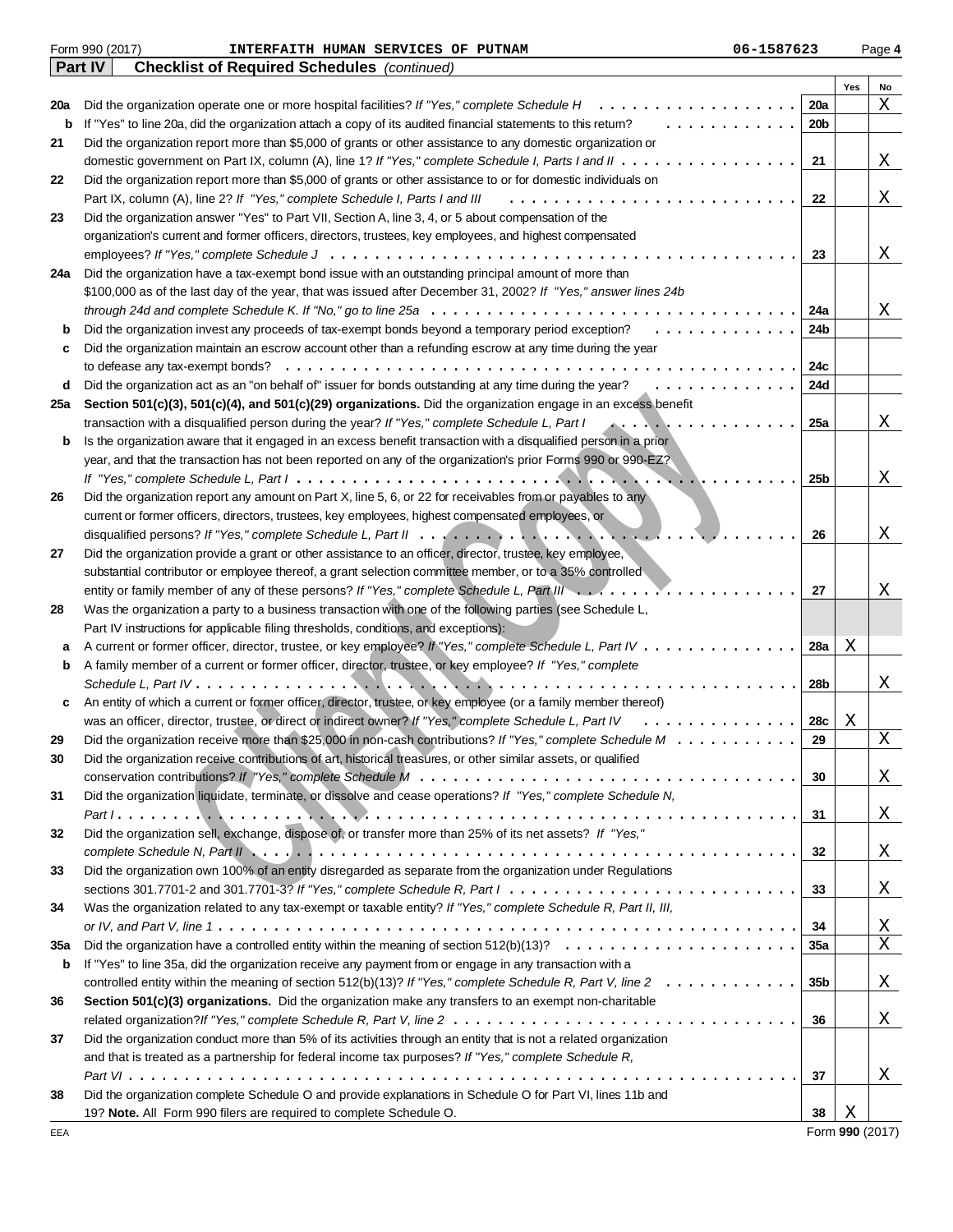|               | Form 990 (2017)<br>INTERFAITH HUMAN SERVICES OF PUTNAM<br>06-1587623                                                                    |          |     | Page 5 |
|---------------|-----------------------------------------------------------------------------------------------------------------------------------------|----------|-----|--------|
| <b>Part V</b> | <b>Statements Regarding Other IRS Filings and Tax Compliance</b>                                                                        |          |     |        |
|               | Check if Schedule O contains a response or note to any line in this Part V                                                              |          |     |        |
|               |                                                                                                                                         |          | Yes | No     |
| 1а            | 1a<br>Enter the number reported in Box 3 of Form 1096. Enter -0- if not applicable $\dots \dots \dots \dots$                            |          |     |        |
| b             | Enter the number of Forms W-2G included in line 1a. Enter -0- if not applicable<br>.<br>1b                                              |          |     |        |
| c             | Did the organization comply with backup withholding rules for reportable payments to vendors and                                        |          |     |        |
|               | reportable gaming (gambling) winnings to prize winners? $\ldots \ldots \ldots \ldots \ldots \ldots \ldots \ldots$                       | 1c       |     |        |
| 2a            | Enter the number of employees reported on Form W-3, Transmittal of Wage and Tax                                                         |          |     |        |
|               | Statements, filed for the calendar year ending with or within the year covered by this retum $\dots \dots$<br>2a                        |          |     |        |
| b             | If at least one is reported on line 2a, did the organization file all required federal employment tax returns?<br>.                     | 2b       |     |        |
|               | Note. If the sum of lines 1a and 2a is greater than 250, you may be required to e-file (see instructions)<br>.                          |          |     |        |
| За            | Did the organization have unrelated business gross income of \$1,000 or more during the year?<br>.                                      | За       |     | Χ      |
| b             | If "Yes," has it filed a Form 990-T for this year? If "No" to line 3b, provide an explanation in Schedule O                             | 3b       |     |        |
| 4a            | At any time during the calendar year, did the organization have an interest in, or a signature or other authority                       |          |     |        |
|               | over, a financial account in a foreign country (such as a bank account, securities account, or other financial                          |          |     |        |
|               | $account?$<br>.                                                                                                                         | 4a       |     | X      |
| b             | If "Yes," enter the name of the foreign country: ▶                                                                                      |          |     |        |
|               | See instructions for filing requirements for FinCEN Form 114, Report of Foreign Bank and Financial Accounts                             |          |     |        |
|               | (FBAR).                                                                                                                                 |          |     |        |
| 5а            | Was the organization a party to a prohibited tax shelter transaction at any time during the tax year? $\ldots \ldots \ldots$            | 5a       |     | Χ      |
| b             | Did any taxable party notify the organization that it was or is a party to a prohibited tax shelter transaction? $\ldots \ldots \ldots$ | 5b       |     | X      |
| c             |                                                                                                                                         | 5c       |     |        |
| 6a            | Does the organization have annual gross receipts that are normally greater than \$100,000, and did the                                  |          |     |        |
|               | organization solicit any contributions that were not tax deductible as charitable contributions?                                        | 6a       |     | Χ      |
| b             | If "Yes," did the organization include with every solicitation an express statement that such contributions or                          |          |     |        |
|               | $\cdot$ $\cdot$ $\cdot$ $\cdot$                                                                                                         | 6b       |     |        |
| 7             | Organizations that may receive deductible contributions under section 170(c).                                                           |          |     |        |
| а             | Did the organization receive a payment in excess of \$75 made partly as a contribution and partly for goods                             |          |     |        |
|               | and services provided to the payor?<br>.                                                                                                | 7a       |     | X      |
| b             |                                                                                                                                         | 7b       |     |        |
| c             | Did the organization sell, exchange, or otherwise dispose of tangible personal property for which it was                                |          |     |        |
|               |                                                                                                                                         | 7c       |     | Χ      |
| d             |                                                                                                                                         |          |     |        |
| е             | Did the organization receive any funds, directly or indirectly, to pay premiums on a personal benefit contract?<br>.                    | 7e       |     | Χ      |
| f             | Did the organization, during the year, pay premiums, directly or indirectly, on a personal benefit contract?<br>.                       | 7f       |     | Χ      |
| g             | If the organization received a contribution of qualified intellectual property, did the organization file Form 8899 as required?        | 7g       |     | X      |
| h             | If the organization received a contribution of cars, boats, airplanes, or other vehicles, did the organization file a Form 1098-C?      | 7h       |     | Χ      |
| 8             | Sponsoring organizations maintaining donor advised funds. Did a donor advised fund maintained by the                                    |          |     |        |
|               | sponsoring organization have excess business holdings at any time during the year?<br>.                                                 | 8        |     | Χ      |
| 9             | Sponsoring organizations maintaining donor advised funds.                                                                               |          |     | Χ      |
| a             | Did the sponsoring organization make any taxable distributions under section 4966?<br>.                                                 | 9a<br>9b |     | X      |
| b             | Did the sponsoring organization make a distribution to a donor, donor advisor, or related person?                                       |          |     |        |
| 10<br>а       | Section 501(c)(7) organizations. Enter:<br>Initiation fees and capital contributions included on Part VIII, line 12<br>10a<br>.         |          |     |        |
| b             | Gross receipts, included on Form 990, Part VIII, line 12, for public use of club facilities<br>10 <sub>b</sub><br>$\mathbf{r}$          |          |     |        |
| 11            | Section 501(c)(12) organizations. Enter:                                                                                                |          |     |        |
| а             | Gross income from members or shareholders<br>11a                                                                                        |          |     |        |
| b             | Gross income from other sources (Do not net amounts due or paid to other sources                                                        |          |     |        |
|               | against amounts due or received from them.)<br>11b                                                                                      |          |     |        |
| 12a           | Section 4947(a)(1) non-exempt charitable trusts. Is the organization filing Form 990 in lieu of Form 1041?                              | 12a      |     |        |
| b             | If "Yes," enter the amount of tax-exempt interest received or accrued during the year $\dots \dots$<br>12b                              |          |     |        |
| 13            | Section 501(c)(29) qualified nonprofit health insurance issuers.                                                                        |          |     |        |
| а             | Is the organization licensed to issue qualified health plans in more than one state?<br>.                                               | 13а      |     |        |
|               | Note. See the instructions for additional information the organization must report on Schedule O.                                       |          |     |        |
| b             | Enter the amount of reserves the organization is required to maintain by the states in which                                            |          |     |        |
|               | 13 <sub>b</sub><br>the organization is licensed to issue qualified health plans                                                         |          |     |        |
| c             | Enter the amount of reserves on hand<br>13с                                                                                             |          |     |        |
| 14a           | Did the organization receive any payments for indoor tanning services during the tax year?<br>.                                         | 14a      |     | Χ      |
| b             | If "Yes," has it filed a Form 720 to report these payments? If "No," provide an explanation in Schedule O<br>.                          | 14b      |     |        |
|               |                                                                                                                                         |          |     |        |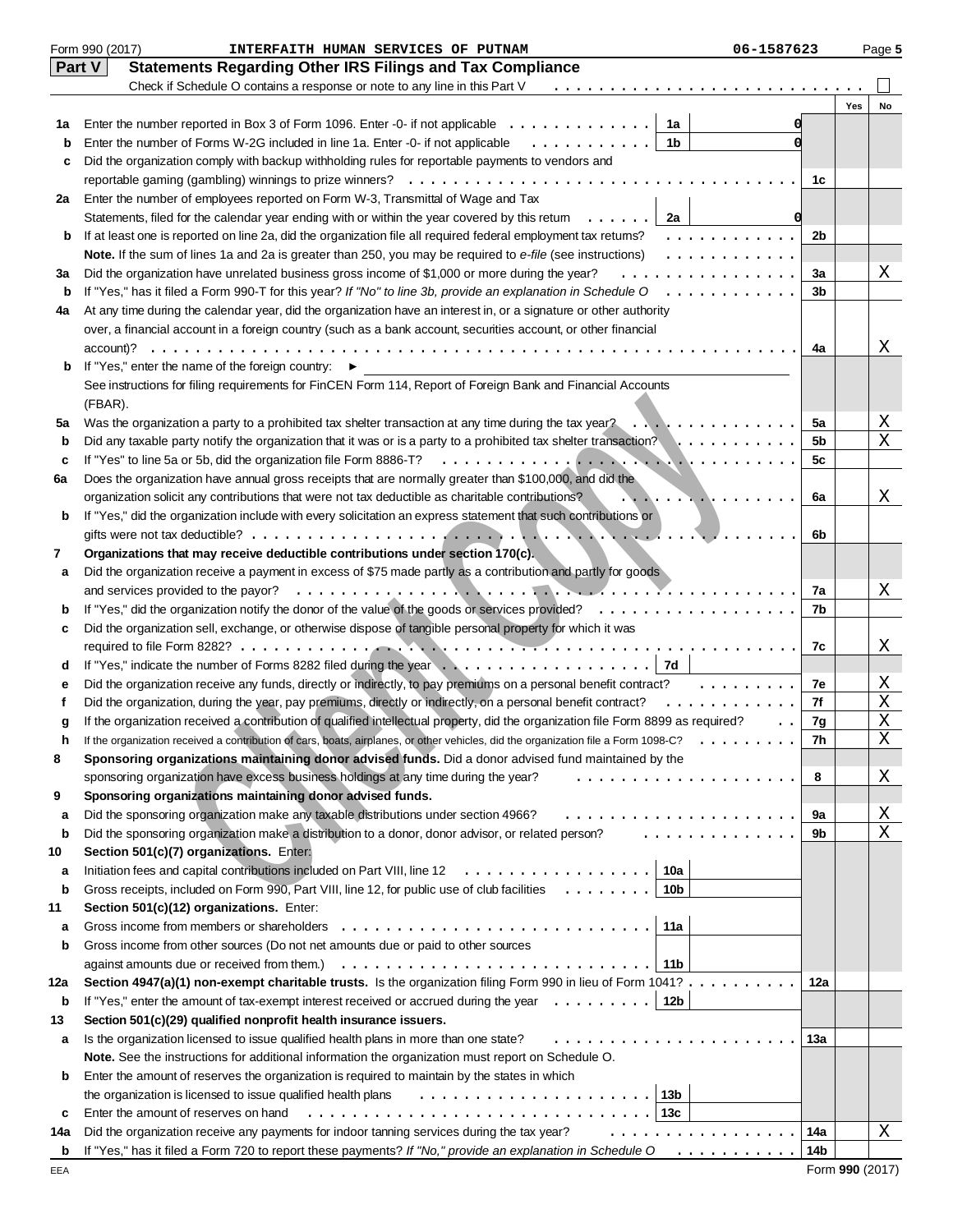|     | Form 990 (2017)<br>06-1587623<br>INTERFAITH HUMAN SERVICES OF PUTNAM                                                                           |              |     | Page 6 |
|-----|------------------------------------------------------------------------------------------------------------------------------------------------|--------------|-----|--------|
|     | Part VI<br>Governance, Management, and Disclosure For each "Yes" response to lines 2 through 7b below, and for a "No"                          |              |     |        |
|     | response to line 8a, 8b, or 10b below, describe the circumstances, processes, or changes in Schedule O. See instructions.                      |              |     |        |
|     | Check if Schedule O contains a response or note to any line in this Part VI                                                                    |              |     | X      |
|     | <b>Section A. Governing Body and Management</b>                                                                                                |              |     |        |
|     |                                                                                                                                                |              | Yes | No     |
| 1а  | Enter the number of voting members of the governing body at the end of the tax year<br>1a<br>14                                                |              |     |        |
|     | If there are material differences in voting rights among members of the governing body, or                                                     |              |     |        |
|     | if the governing body delegated broad authority to an executive committee or similar                                                           |              |     |        |
|     | committee, explain in Schedule O.                                                                                                              |              |     |        |
| b   | Enter the number of voting members included in line 1a, above, who are independent<br>1b<br>14                                                 |              |     |        |
| 2   | Did any officer, director, trustee, or key employee have a family relationship or a business relationship with                                 |              |     |        |
|     | any other officer, director, trustee, or key employee?                                                                                         | $\mathbf{2}$ |     | Χ      |
| 3   | Did the organization delegate control over management duties customarily performed by or under the direct                                      |              |     |        |
|     | supervision of officers, directors, or trustees, or key employees to a management company or other person?                                     | 3            |     | Χ      |
| 4   | Did the organization make any significant changes to its governing documents since the prior Form 990 was filed?<br>1.1.1.1.1                  | 4            |     | Χ      |
| 5   | Did the organization become aware during the year of a significant diversion of the organization's assets?<br>.                                | 5            |     | Χ      |
| 6   | Did the organization have members or stockholders?                                                                                             | 6            |     | Χ      |
| 7a  | Did the organization have members, stockholders, or other persons who had the power to elect or appoint                                        |              |     |        |
|     | one or more members of the governing body?                                                                                                     | 7a           |     | Χ      |
|     | Are any governance decisions of the organization reserved to (or subject to approval by) members,                                              |              |     |        |
| b   |                                                                                                                                                |              |     | Χ      |
|     | stockholders, or persons other than the governing body?                                                                                        | 7b           |     |        |
| 8   | Did the organization contemporaneously document the meetings held or written actions undertaken during                                         |              |     |        |
|     | the year by the following:                                                                                                                     |              |     |        |
| а   |                                                                                                                                                | 8a           | Χ   |        |
| b   | Each committee with authority to act on behalf of the governing body?                                                                          | 8b           | X.  |        |
| 9   | Is there any officer, director, trustee, or key employee listed in Part VII, Section A, who cannot be reached at                               |              |     |        |
|     |                                                                                                                                                | 9            |     | Χ      |
|     | <b>Section B. Policies</b> (This Section B requests information about policies not required by the Internal Revenue Code.)                     |              |     |        |
|     |                                                                                                                                                |              | Yes | No     |
| 10a | Did the organization have local chapters, branches, or affiliates?                                                                             | 10a          |     | Χ      |
| b   | If "Yes," did the organization have written policies and procedures governing the activities of such chapters,                                 |              |     |        |
|     | affiliates, and branches to ensure their operations are consistent with the organization's exempt purposes?                                    | 10b          |     |        |
| 11a | Has the organization provided a complete copy of this Form 990 to all members of its governing body before filing the form?                    | 11a          | Χ   |        |
| b   | Describe in Schedule O the process, if any, used by the organization to review this Form 990.                                                  |              |     |        |
| 12a | Did the organization have a written conflict of interest policy? If "No," go to line 13                                                        | 12a          | Χ   |        |
| b   | Were officers, directors, or trustees, and key employees required to disclose annually interests that could give rise to conflicts?            | 12b          | Χ   |        |
|     | Did the organization regularly and consistently monitor and enforce compliance with the policy? If "Yes,"                                      |              |     |        |
|     |                                                                                                                                                | 12c          | Χ   |        |
| 13  | Did the organization have a written whistleblower policy?                                                                                      | 13           | Χ   |        |
| 14  | Did the organization have a written document retention and destruction policy?                                                                 | 14           | Χ   |        |
| 15  | Did the process for determining compensation of the following persons include a review and approval by                                         |              |     |        |
|     | independent persons, comparability data, and contemporaneous substantiation of the deliberation and decision?                                  |              |     |        |
| a   | The organization's CEO, Executive Director, or top management official                                                                         | 15a          |     | X      |
| b   | Other officers or key employees of the organization                                                                                            | 15b          |     | Χ      |
|     | If "Yes" to line 15a or 15b, describe the process in Schedule O (see instructions).                                                            |              |     |        |
| 16a | Did the organization invest in, contribute assets to, or participate in a joint venture or similar arrangement                                 |              |     |        |
|     |                                                                                                                                                | 16a          |     | Χ      |
| b   | If "Yes," did the organization follow a written policy or procedure requiring the organization to evaluate its                                 |              |     |        |
|     | participation in joint venture arrangements under applicable federal tax law, and take steps to safeguard the                                  |              |     |        |
|     | organization's exempt status with respect to such arrangements? $\ldots \ldots \ldots \ldots \ldots \ldots \ldots \ldots \ldots \ldots \ldots$ | 16b          |     |        |
|     | <b>Section C. Disclosure</b>                                                                                                                   |              |     |        |
| 17  | List the states with which a copy of this Form 990 is required to be filed<br>$\blacktriangleright$ Connecticut                                |              |     |        |
| 18  | Section 6104 requires an organization to make its Forms 1023 (or 1024 if applicable), 990, and 990-T (Section 501(c)(3)s only)                 |              |     |        |
|     | available for public inspection. Indicate how you made these available. Check all that apply.                                                  |              |     |        |
|     | X<br>$X$ Upon request<br>Own website<br>Another's website<br>$\Box$ Other (explain in Schedule O)                                              |              |     |        |
| 19  | Describe in Schedule O whether (and if so, how) the organization made its governing documents, conflict of interest policy, and                |              |     |        |
|     | financial statements available to the public during the tax year.                                                                              |              |     |        |
| 20  | State the name, address, and telephone number of the person who possesses the organization's books and records:                                |              |     |        |
|     | ANN KATHI PETERSON (860)928-0169, 53 GROVE STREET, Putnam, CT 06260                                                                            |              |     |        |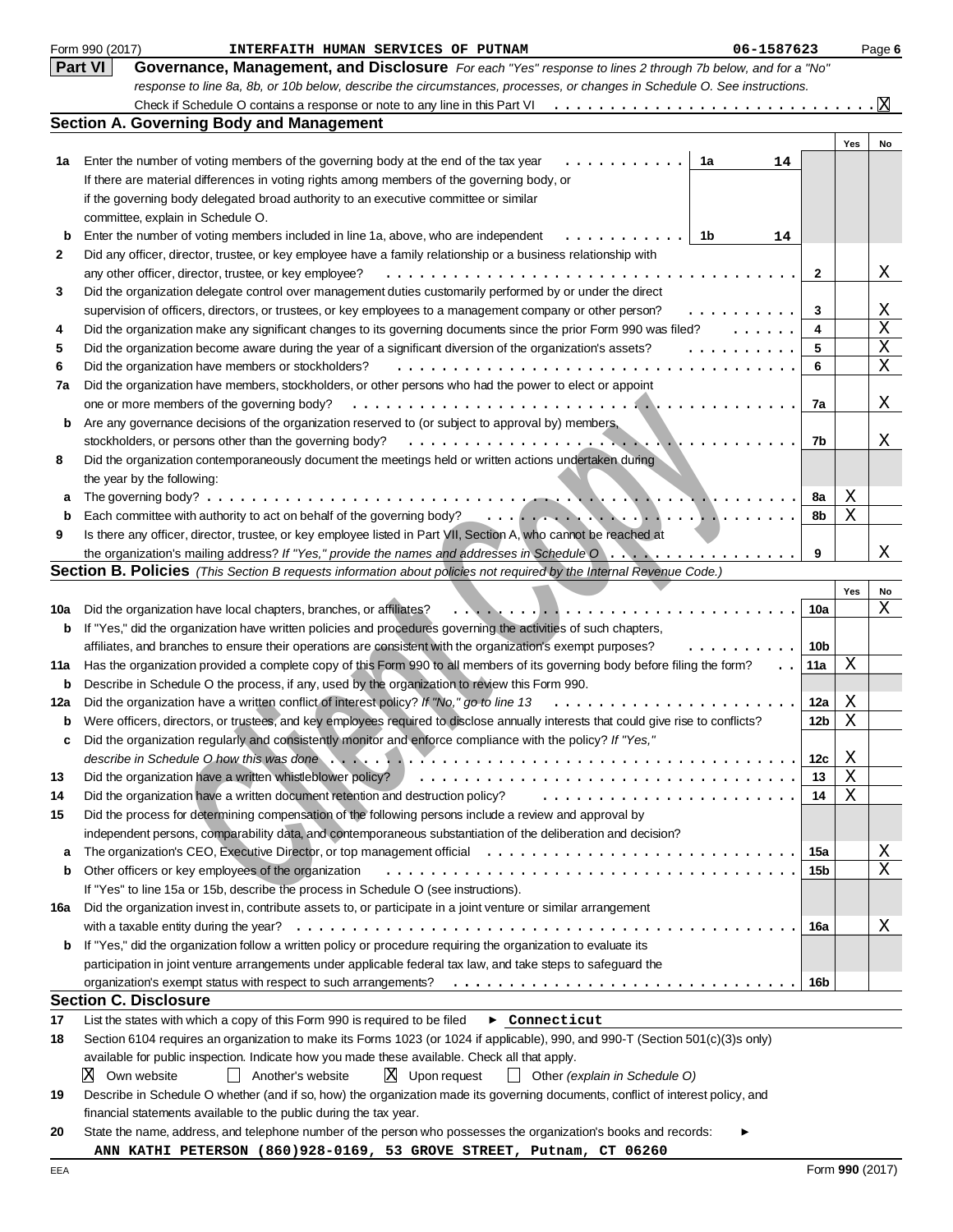| Form 990 (2017)                                                                               | INTERFAITH HUMAN SERVICES OF PUTNAM                                                                                               | 06-1587623 | Page 7 |  |  |  |  |
|-----------------------------------------------------------------------------------------------|-----------------------------------------------------------------------------------------------------------------------------------|------------|--------|--|--|--|--|
| <b>Part VII</b>                                                                               | Compensation of Officers, Directors, Trustees, Key Employees, Highest Compensated Employees, and                                  |            |        |  |  |  |  |
| <b>Independent Contractors</b>                                                                |                                                                                                                                   |            |        |  |  |  |  |
|                                                                                               |                                                                                                                                   |            |        |  |  |  |  |
| Section A.<br>Officers, Directors, Trustees, Key Employees, and Highest Compensated Employees |                                                                                                                                   |            |        |  |  |  |  |
| organization's tax year.                                                                      | 1a Complete this table for all persons required to be listed. Report compensation for the calendar year ending with or within the |            |        |  |  |  |  |

List all of the organization's **current** officers, directors, trustees (whether individuals or organizations), regardless of amount of compensation. Enter -0- in columns (D), (E), and (F) if no compensation was paid.

List all of the organization's **current** key employees, if any. See instructions for definition of "key employee."

List the organization's five **current** highest compensated employees (other than an officer, director, trustee, or key employee) who received reportable compensation (Box 5 of Form W-2 and/or Box 7 of Form 1099-MISC) of more than \$100,000 from the organization and any related organizations.

List all of the organization's **former** officers, key employees, and highest compensated employees who received more than \$100,000 of reportable compensation from the organization and any related organizations.

List all of the organization's **former directors or trustees** that received, in the capacity as a former director or trustee of the organization, more than \$10,000 of reportable compensation from the organization and any related organizations.

List persons in the following order: individual trustees or directors; institutional trustees; officers; key employees; highest compensated employees; and former such persons.

| X<br>Check this box if neither the organization nor any related organization compensated any current officer, director, or trustee. |                                                                                                                 |                                                          |                                                                                                                                                                                         |                                                                                     |                                                                                       |                                                                                                                    |
|-------------------------------------------------------------------------------------------------------------------------------------|-----------------------------------------------------------------------------------------------------------------|----------------------------------------------------------|-----------------------------------------------------------------------------------------------------------------------------------------------------------------------------------------|-------------------------------------------------------------------------------------|---------------------------------------------------------------------------------------|--------------------------------------------------------------------------------------------------------------------|
| (A)<br>Name and Title                                                                                                               | (B)<br>Average<br>hours per<br>week (list any<br>hours for<br>related<br>organizations<br>below dotted<br>line) | or director<br>nstitutional trustee<br>ndividual trustee | (C)<br>Position<br>(do not check more than one<br>box, unless person is both an<br>officer and a director/trustee)<br>Highest compensated<br>employee<br>Officer<br><b>Key employee</b> | (D)<br>Reportable<br>compensation<br>from<br>the<br>organization<br>(W-2/1099-MISC) | (E)<br>Reportable<br>compensation from<br>related<br>organizations<br>(W-2/1099-MISC) | (F)<br>Estimated<br>amount of<br>other<br>compensation<br>from the<br>organization<br>and related<br>organizations |
| (1) DAVID DUNHAM                                                                                                                    | 1.00                                                                                                            |                                                          |                                                                                                                                                                                         |                                                                                     |                                                                                       |                                                                                                                    |
| <b>MEMBER</b>                                                                                                                       |                                                                                                                 |                                                          | Χ                                                                                                                                                                                       | O                                                                                   | 0                                                                                     | 0                                                                                                                  |
| (2) ANN KATHI PETERSON<br>SECRETARY/TREASURER AND MEMBER                                                                            | 20.00                                                                                                           |                                                          | Χ                                                                                                                                                                                       | O                                                                                   | 0                                                                                     | 0                                                                                                                  |
| (3) HELEN FERLAND                                                                                                                   | 7.00                                                                                                            |                                                          |                                                                                                                                                                                         |                                                                                     |                                                                                       |                                                                                                                    |
| <b>MEMBER</b>                                                                                                                       |                                                                                                                 |                                                          | Χ                                                                                                                                                                                       | O                                                                                   | 0                                                                                     | 0                                                                                                                  |
| (4) HOLLY GILBERT                                                                                                                   | 1.00                                                                                                            |                                                          |                                                                                                                                                                                         |                                                                                     |                                                                                       |                                                                                                                    |
| <b>MEMBER</b>                                                                                                                       |                                                                                                                 |                                                          | Χ                                                                                                                                                                                       | O                                                                                   | 0                                                                                     | 0                                                                                                                  |
| (5) MARGE GUERIN<br><b>MEMBER</b>                                                                                                   | 1.00                                                                                                            |                                                          | Χ                                                                                                                                                                                       | O                                                                                   | 0                                                                                     | 0                                                                                                                  |
| (6) KAREN OSBREY                                                                                                                    | 15.00                                                                                                           |                                                          |                                                                                                                                                                                         |                                                                                     |                                                                                       |                                                                                                                    |
| PRESIDENT AND MEMBER                                                                                                                |                                                                                                                 |                                                          | Χ                                                                                                                                                                                       | O                                                                                   | 0                                                                                     | 0                                                                                                                  |
| (7) SARAH HAMBY                                                                                                                     | 1.00                                                                                                            |                                                          |                                                                                                                                                                                         |                                                                                     |                                                                                       |                                                                                                                    |
| <b>MEMBER</b>                                                                                                                       |                                                                                                                 |                                                          | Χ                                                                                                                                                                                       | O                                                                                   | 0                                                                                     | 0                                                                                                                  |
| (8) PATRICIA HARRIGNTON                                                                                                             | 2.00                                                                                                            |                                                          |                                                                                                                                                                                         |                                                                                     |                                                                                       |                                                                                                                    |
| <b>MEMBER</b>                                                                                                                       |                                                                                                                 |                                                          | Χ                                                                                                                                                                                       |                                                                                     | 0                                                                                     | 0                                                                                                                  |
| (9) DEBBY KING                                                                                                                      | 2.00                                                                                                            |                                                          |                                                                                                                                                                                         |                                                                                     |                                                                                       |                                                                                                                    |
| <b>MEMBER</b>                                                                                                                       |                                                                                                                 |                                                          | Χ                                                                                                                                                                                       | 0                                                                                   | 0                                                                                     | 0                                                                                                                  |
| (10) RACHEL MARTEL                                                                                                                  | 1.00                                                                                                            |                                                          | Χ                                                                                                                                                                                       | O                                                                                   | 0                                                                                     | 0                                                                                                                  |
| <b>MEMBER</b><br>(11)LYSA MOLNAR                                                                                                    | 2.00                                                                                                            |                                                          |                                                                                                                                                                                         |                                                                                     |                                                                                       |                                                                                                                    |
| <b>MEMBER</b>                                                                                                                       |                                                                                                                 |                                                          | Χ                                                                                                                                                                                       | $\Omega$                                                                            | 0                                                                                     | 0                                                                                                                  |
| (12)LORI WAJER                                                                                                                      | 2.00                                                                                                            |                                                          |                                                                                                                                                                                         |                                                                                     |                                                                                       |                                                                                                                    |
| VICE PRESIDENT AND MEMBER                                                                                                           |                                                                                                                 |                                                          | Χ                                                                                                                                                                                       | O                                                                                   | 0                                                                                     | 0                                                                                                                  |
| (13) BERNICE MAZZARELLA                                                                                                             | 10.00                                                                                                           |                                                          |                                                                                                                                                                                         |                                                                                     |                                                                                       |                                                                                                                    |
| <b>MEMBER</b>                                                                                                                       |                                                                                                                 |                                                          | Χ                                                                                                                                                                                       | Ω                                                                                   | 0                                                                                     | 0                                                                                                                  |
| (14) SHAWN JOHNSTON                                                                                                                 | 4.00                                                                                                            |                                                          |                                                                                                                                                                                         |                                                                                     |                                                                                       |                                                                                                                    |
| IMMEDIATE PAST PRESIDENT AND MEMBER                                                                                                 |                                                                                                                 |                                                          | X                                                                                                                                                                                       | O                                                                                   | 0                                                                                     | 0                                                                                                                  |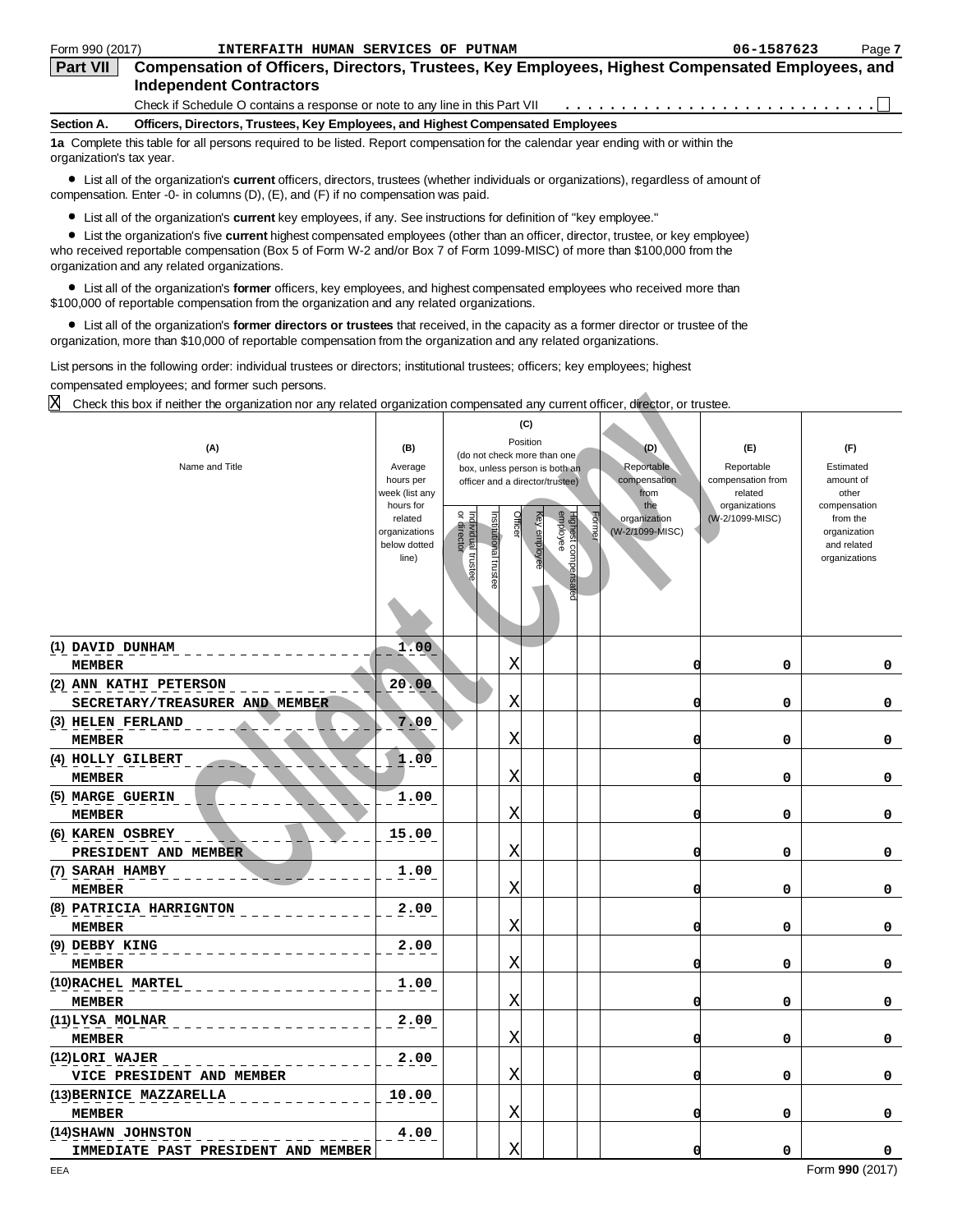|                 | Form 990 (2017)<br>INTERFAITH HUMAN SERVICES OF PUTNAM                                                                                                                                                                                                    |                                                                |                                                                                                                                                                 |                       |         |                                                   |                              |                                        |                                        | 06-1587623                       |   |                                                                          | Page 8 |
|-----------------|-----------------------------------------------------------------------------------------------------------------------------------------------------------------------------------------------------------------------------------------------------------|----------------------------------------------------------------|-----------------------------------------------------------------------------------------------------------------------------------------------------------------|-----------------------|---------|---------------------------------------------------|------------------------------|----------------------------------------|----------------------------------------|----------------------------------|---|--------------------------------------------------------------------------|--------|
| <b>Part VII</b> | Section A. Officers, Directors, Trustees, Key Employees, and Highest Compensated Employees (continued)                                                                                                                                                    |                                                                |                                                                                                                                                                 |                       |         |                                                   |                              |                                        |                                        |                                  |   |                                                                          |        |
|                 | (A)<br>Name and title                                                                                                                                                                                                                                     | (B)<br>Average<br>hours per<br>week (list any                  | (C)<br>Position<br>(D)<br>(do not check more than one<br>Reportable<br>box, unless person is both an<br>compensation<br>officer and a director/trustee)<br>from |                       |         | (E)<br>Reportable<br>compensation from<br>related |                              | (F)<br>Estimated<br>amount of<br>other |                                        |                                  |   |                                                                          |        |
|                 |                                                                                                                                                                                                                                                           | hours for<br>related<br>organizations<br>below dotted<br>line) | Individual trustee<br>or director                                                                                                                               | Institutional trustee | Officer | Key employee                                      | Highest compensa<br>employee | <b>Former</b>                          | the<br>organization<br>(W-2/1099-MISC) | organizations<br>(W-2/1099-MISC) |   | compensation<br>from the<br>organization<br>and related<br>organizations |        |
| (15)            | ____________________________                                                                                                                                                                                                                              |                                                                |                                                                                                                                                                 |                       |         |                                                   |                              |                                        |                                        |                                  |   |                                                                          |        |
|                 | (16) ________________________________                                                                                                                                                                                                                     |                                                                |                                                                                                                                                                 |                       |         |                                                   |                              |                                        |                                        |                                  |   |                                                                          |        |
| (17)            |                                                                                                                                                                                                                                                           |                                                                |                                                                                                                                                                 |                       |         |                                                   |                              |                                        |                                        |                                  |   |                                                                          |        |
|                 | (18) _______________________________                                                                                                                                                                                                                      |                                                                |                                                                                                                                                                 |                       |         |                                                   |                              |                                        |                                        |                                  |   |                                                                          |        |
|                 | (19) _______________________________                                                                                                                                                                                                                      |                                                                |                                                                                                                                                                 |                       |         |                                                   |                              |                                        |                                        |                                  |   |                                                                          |        |
|                 |                                                                                                                                                                                                                                                           |                                                                |                                                                                                                                                                 |                       |         |                                                   |                              |                                        |                                        |                                  |   |                                                                          |        |
|                 | (21) ________________________________                                                                                                                                                                                                                     |                                                                |                                                                                                                                                                 |                       |         |                                                   |                              |                                        |                                        |                                  |   |                                                                          |        |
|                 | $(22)$ <sub>---------------</sub>                                                                                                                                                                                                                         |                                                                |                                                                                                                                                                 |                       |         |                                                   |                              |                                        |                                        |                                  |   |                                                                          |        |
|                 |                                                                                                                                                                                                                                                           |                                                                |                                                                                                                                                                 |                       |         |                                                   |                              |                                        |                                        |                                  |   |                                                                          |        |
| (25)            |                                                                                                                                                                                                                                                           |                                                                |                                                                                                                                                                 |                       |         |                                                   |                              |                                        |                                        |                                  |   |                                                                          |        |
| 1b.             | Sub-total<br>. <b>. . .</b>                                                                                                                                                                                                                               |                                                                |                                                                                                                                                                 |                       |         |                                                   |                              |                                        |                                        |                                  |   |                                                                          |        |
| c               | Total from continuation sheets to Part VII, Section A<br>d Total (add lines 1b and 1c)                                                                                                                                                                    |                                                                |                                                                                                                                                                 |                       |         |                                                   |                              |                                        | 0                                      | $\Omega$                         |   |                                                                          | 0      |
| 2               | Total number of individuals (including but not limited to those listed above) who received more than \$100,000 of                                                                                                                                         |                                                                |                                                                                                                                                                 |                       |         |                                                   |                              |                                        |                                        |                                  |   |                                                                          |        |
|                 | reportable compensation from the organization ▶                                                                                                                                                                                                           |                                                                |                                                                                                                                                                 |                       |         |                                                   |                              |                                        |                                        | 0                                |   | Yes                                                                      | No     |
| 3               | Did the organization list any former officer, director, or trustee, key employee, or highest compensated                                                                                                                                                  |                                                                |                                                                                                                                                                 |                       |         |                                                   |                              |                                        |                                        |                                  |   |                                                                          |        |
|                 |                                                                                                                                                                                                                                                           |                                                                |                                                                                                                                                                 |                       |         |                                                   |                              |                                        |                                        |                                  | 3 |                                                                          | Χ      |
| 4               | For any individual listed on line 1a, is the sum of reportable compensation and other compensation from the                                                                                                                                               |                                                                |                                                                                                                                                                 |                       |         |                                                   |                              |                                        |                                        |                                  |   |                                                                          |        |
|                 | organization and related organizations greater than \$150,000? If "Yes," complete Schedule J for such                                                                                                                                                     |                                                                |                                                                                                                                                                 |                       |         |                                                   |                              |                                        |                                        |                                  | 4 |                                                                          | Χ      |
| 5               | Did any person listed on line 1a receive or accrue compensation from any unrelated organization or individual                                                                                                                                             |                                                                |                                                                                                                                                                 |                       |         |                                                   |                              |                                        |                                        |                                  |   |                                                                          |        |
|                 | for services rendered to the organization? If "Yes," complete Schedule J for such person                                                                                                                                                                  |                                                                |                                                                                                                                                                 |                       |         |                                                   |                              |                                        |                                        |                                  | 5 |                                                                          | Χ      |
|                 | <b>Section B. Independent Contractors</b>                                                                                                                                                                                                                 |                                                                |                                                                                                                                                                 |                       |         |                                                   |                              |                                        |                                        |                                  |   |                                                                          |        |
| 1               | Complete this table for your five highest compensated independent contractors that received more than \$100,000 of<br>compensation from the organization. Report compensation for the calendar year ending with or within the organization's tax<br>year. |                                                                |                                                                                                                                                                 |                       |         |                                                   |                              |                                        |                                        |                                  |   |                                                                          |        |
|                 | (A)                                                                                                                                                                                                                                                       |                                                                |                                                                                                                                                                 |                       |         |                                                   |                              |                                        | (B)                                    |                                  |   | (C)                                                                      |        |
|                 | Name and business address                                                                                                                                                                                                                                 |                                                                |                                                                                                                                                                 |                       |         |                                                   |                              |                                        | Description of services                |                                  |   | Compensation                                                             |        |
|                 |                                                                                                                                                                                                                                                           |                                                                |                                                                                                                                                                 |                       |         |                                                   |                              |                                        |                                        |                                  |   |                                                                          |        |
|                 |                                                                                                                                                                                                                                                           |                                                                |                                                                                                                                                                 |                       |         |                                                   |                              |                                        |                                        |                                  |   |                                                                          |        |
|                 |                                                                                                                                                                                                                                                           |                                                                |                                                                                                                                                                 |                       |         |                                                   |                              |                                        |                                        |                                  |   |                                                                          |        |

**2** Total number of independent contractors (including but not limited to those listed above) who received more than \$100,000 of compensation from the organization  $\blacktriangleright$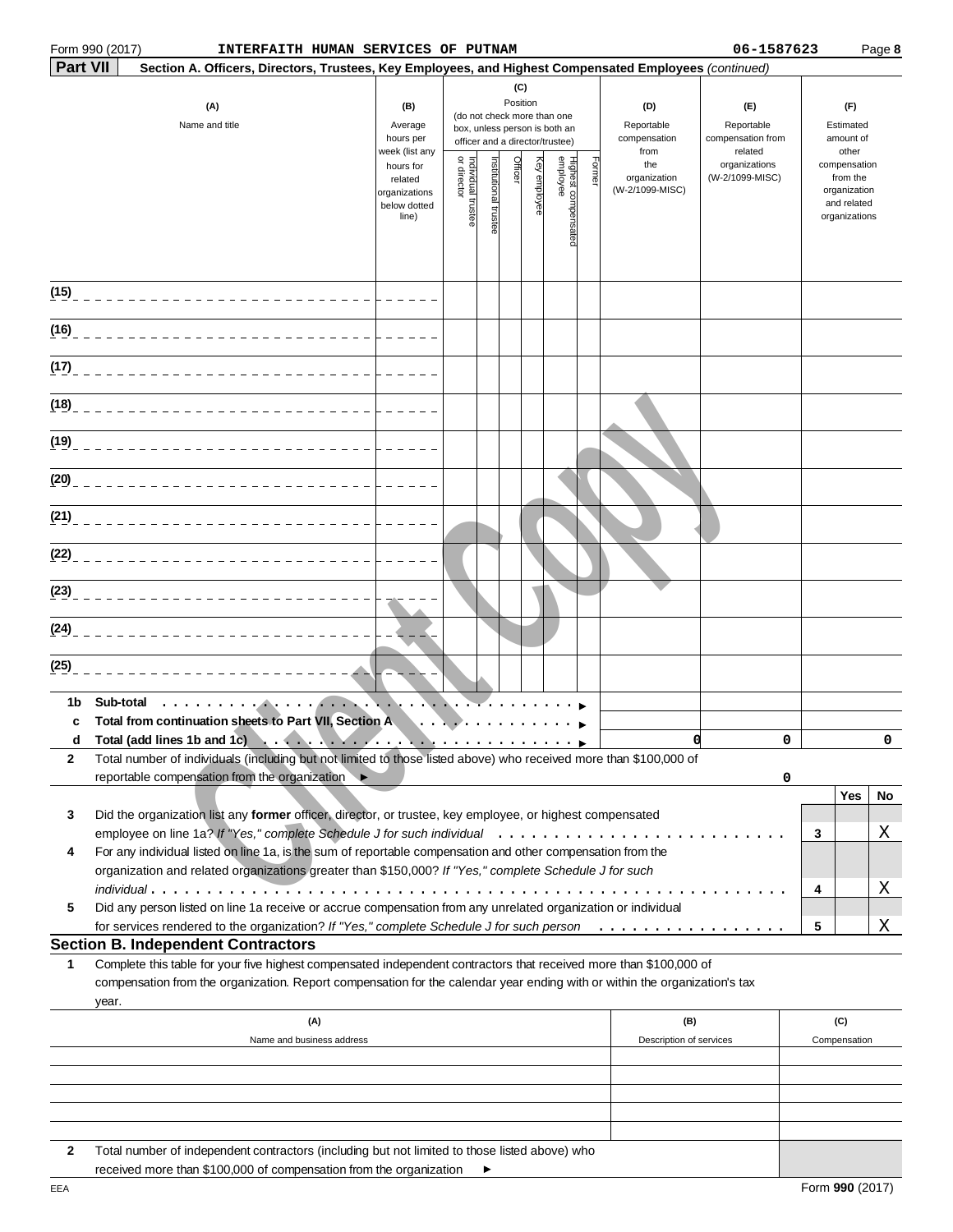| Form 990 (2017)                                           |     | INTERFAITH HUMAN SERVICES OF PUTNAM                                                                                                                                                                                                                                                                                   |                                |                      |                                                    | 06-1587623                              | Page 9                                                           |
|-----------------------------------------------------------|-----|-----------------------------------------------------------------------------------------------------------------------------------------------------------------------------------------------------------------------------------------------------------------------------------------------------------------------|--------------------------------|----------------------|----------------------------------------------------|-----------------------------------------|------------------------------------------------------------------|
| <b>Part VIII</b>                                          |     | <b>Statement of Revenue</b>                                                                                                                                                                                                                                                                                           |                                |                      |                                                    |                                         |                                                                  |
|                                                           |     | Check if Schedule O contains a response or note to any line in this Part VIII                                                                                                                                                                                                                                         |                                |                      |                                                    |                                         |                                                                  |
|                                                           |     |                                                                                                                                                                                                                                                                                                                       |                                | (A)<br>Total revenue | (B)<br>Related or<br>exempt<br>function<br>revenue | (C)<br>Unrelated<br>business<br>revenue | (D)<br>Revenue<br>excluded from tax<br>under sections<br>512-514 |
|                                                           | 1a  | Federated campaigns<br>1a                                                                                                                                                                                                                                                                                             |                                |                      |                                                    |                                         |                                                                  |
| Contributions, Gifts, Grants<br>and Other Similar Amounts | b   | 1 <sub>b</sub><br>Membership dues                                                                                                                                                                                                                                                                                     |                                |                      |                                                    |                                         |                                                                  |
|                                                           | c   | 1 <sub>c</sub><br>Fundraising events                                                                                                                                                                                                                                                                                  |                                |                      |                                                    |                                         |                                                                  |
|                                                           | d   | 1 <sub>d</sub><br>Related organizations                                                                                                                                                                                                                                                                               |                                |                      |                                                    |                                         |                                                                  |
|                                                           | е   | 1e<br>Government grants (contributions)                                                                                                                                                                                                                                                                               |                                |                      |                                                    |                                         |                                                                  |
|                                                           | f   | All other contributions, gifts, grants,                                                                                                                                                                                                                                                                               |                                |                      |                                                    |                                         |                                                                  |
|                                                           |     | and similar amounts not included above<br>1f                                                                                                                                                                                                                                                                          | 145,471                        |                      |                                                    |                                         |                                                                  |
|                                                           | a   | Noncash contributions included in lines 1a-1f: \$                                                                                                                                                                                                                                                                     |                                |                      |                                                    |                                         |                                                                  |
|                                                           | h.  |                                                                                                                                                                                                                                                                                                                       |                                | 145,471              |                                                    |                                         |                                                                  |
|                                                           |     |                                                                                                                                                                                                                                                                                                                       | <b>Business Code</b>           |                      |                                                    |                                         |                                                                  |
| Program Service Revenue                                   | 2a  |                                                                                                                                                                                                                                                                                                                       |                                |                      |                                                    |                                         |                                                                  |
|                                                           | b   |                                                                                                                                                                                                                                                                                                                       |                                |                      |                                                    |                                         |                                                                  |
|                                                           | с   |                                                                                                                                                                                                                                                                                                                       |                                |                      |                                                    |                                         |                                                                  |
|                                                           | d   |                                                                                                                                                                                                                                                                                                                       |                                |                      |                                                    |                                         |                                                                  |
|                                                           | е   |                                                                                                                                                                                                                                                                                                                       |                                |                      |                                                    |                                         |                                                                  |
|                                                           |     | f All other program service revenue $\dots \dots$                                                                                                                                                                                                                                                                     |                                |                      |                                                    |                                         |                                                                  |
|                                                           |     |                                                                                                                                                                                                                                                                                                                       |                                |                      |                                                    |                                         |                                                                  |
|                                                           | 3   | Investment income (including dividends, interest,                                                                                                                                                                                                                                                                     |                                |                      |                                                    |                                         |                                                                  |
|                                                           |     | and other similar amounts) $\ldots \ldots \ldots \ldots \ldots$                                                                                                                                                                                                                                                       |                                | 131                  | 131                                                |                                         |                                                                  |
|                                                           | 4   | Income from investment of tax-exempt bond proceeds                                                                                                                                                                                                                                                                    |                                |                      |                                                    |                                         |                                                                  |
|                                                           | 5   |                                                                                                                                                                                                                                                                                                                       |                                |                      |                                                    |                                         |                                                                  |
|                                                           |     | (i) Real                                                                                                                                                                                                                                                                                                              | (ii) Personal                  |                      |                                                    |                                         |                                                                  |
|                                                           |     | 6a Gross rents                                                                                                                                                                                                                                                                                                        |                                |                      |                                                    |                                         |                                                                  |
|                                                           |     | <b>b</b> Less: rental expenses $\ldots$<br><u>and the company of the company of the company of the company of the company of the company of the company of the company of the company of the company of the company of the company of the company of the company of the com</u><br>c Rental income or (loss) $\ldots$ |                                |                      |                                                    |                                         |                                                                  |
|                                                           |     |                                                                                                                                                                                                                                                                                                                       |                                |                      |                                                    |                                         |                                                                  |
|                                                           |     |                                                                                                                                                                                                                                                                                                                       |                                |                      |                                                    |                                         |                                                                  |
|                                                           |     | (i) Securities<br><b>7a</b> Gross amount from sales of<br>assets other than inventory                                                                                                                                                                                                                                 | (ii) Other                     |                      |                                                    |                                         |                                                                  |
|                                                           |     |                                                                                                                                                                                                                                                                                                                       |                                |                      |                                                    |                                         |                                                                  |
|                                                           |     | <b>b</b> Less: cost or other basis<br>and sales expenses                                                                                                                                                                                                                                                              |                                |                      |                                                    |                                         |                                                                  |
|                                                           |     | c Gain or (loss) $\ldots$ $\ldots$ $\ldots$                                                                                                                                                                                                                                                                           |                                |                      |                                                    |                                         |                                                                  |
|                                                           |     |                                                                                                                                                                                                                                                                                                                       |                                |                      |                                                    |                                         |                                                                  |
|                                                           |     | 8a Gross income from fundraising                                                                                                                                                                                                                                                                                      |                                |                      |                                                    |                                         |                                                                  |
| <b>Other Revenue</b>                                      |     | $\int$<br>events (not including                                                                                                                                                                                                                                                                                       |                                |                      |                                                    |                                         |                                                                  |
|                                                           |     | of contributions reported on line 1c).                                                                                                                                                                                                                                                                                |                                |                      |                                                    |                                         |                                                                  |
|                                                           |     | See Part IV, line 18 a                                                                                                                                                                                                                                                                                                |                                |                      |                                                    |                                         |                                                                  |
|                                                           |     | b Less: direct expenses b                                                                                                                                                                                                                                                                                             |                                |                      |                                                    |                                         |                                                                  |
|                                                           |     | c Net income or (loss) from fundraising events                                                                                                                                                                                                                                                                        | $\ldots$ $\blacktriangleright$ |                      |                                                    |                                         |                                                                  |
|                                                           |     | 9a Gross income from gaming activities.                                                                                                                                                                                                                                                                               |                                |                      |                                                    |                                         |                                                                  |
|                                                           |     | See Part IV, line $19 \ldots \ldots \ldots \ldots$ a                                                                                                                                                                                                                                                                  |                                |                      |                                                    |                                         |                                                                  |
|                                                           |     | <b>b</b> Less: direct expenses $\ldots$ , $\ldots$ , $\ldots$ , <b>b</b>                                                                                                                                                                                                                                              |                                |                      |                                                    |                                         |                                                                  |
|                                                           |     | c Net income or (loss) from gaming activities $\ldots \ldots \ldots$                                                                                                                                                                                                                                                  |                                |                      |                                                    |                                         |                                                                  |
|                                                           |     | 10a Gross sales of inventory, less                                                                                                                                                                                                                                                                                    |                                |                      |                                                    |                                         |                                                                  |
|                                                           |     | returns and allowances $\dots$ , $\dots$ , $\dots$ , $a$                                                                                                                                                                                                                                                              |                                |                      |                                                    |                                         |                                                                  |
|                                                           |     | <b>b</b> Less: cost of goods sold $\ldots$ <b>b</b>                                                                                                                                                                                                                                                                   |                                |                      |                                                    |                                         |                                                                  |
|                                                           |     | c Net income or (loss) from sales of inventory ▶                                                                                                                                                                                                                                                                      |                                |                      |                                                    |                                         |                                                                  |
|                                                           |     | Miscellaneous Revenue                                                                                                                                                                                                                                                                                                 | <b>Business Code</b>           |                      |                                                    |                                         |                                                                  |
|                                                           | 11a | <u> 1989 - Johann Barbara, martin amerikan basar dan berasal dalam basar dalam basar dalam basar dalam basar dala</u>                                                                                                                                                                                                 |                                |                      |                                                    |                                         |                                                                  |
|                                                           | b   | <u> 1989 - Johann Stein, mars an de Brasilia (b. 1989)</u>                                                                                                                                                                                                                                                            |                                |                      |                                                    |                                         |                                                                  |
|                                                           | с   |                                                                                                                                                                                                                                                                                                                       |                                |                      |                                                    |                                         |                                                                  |
|                                                           |     | <b>d</b> All other revenue $\ldots$ , $\ldots$ , $\ldots$ , $\ldots$                                                                                                                                                                                                                                                  |                                |                      |                                                    |                                         |                                                                  |
|                                                           |     | e Total. Add lines 11a-11d ▶                                                                                                                                                                                                                                                                                          |                                |                      |                                                    |                                         |                                                                  |
|                                                           |     | 12 Total revenue. See instructions ▶                                                                                                                                                                                                                                                                                  |                                | 145,602              | 131                                                | d                                       | 0                                                                |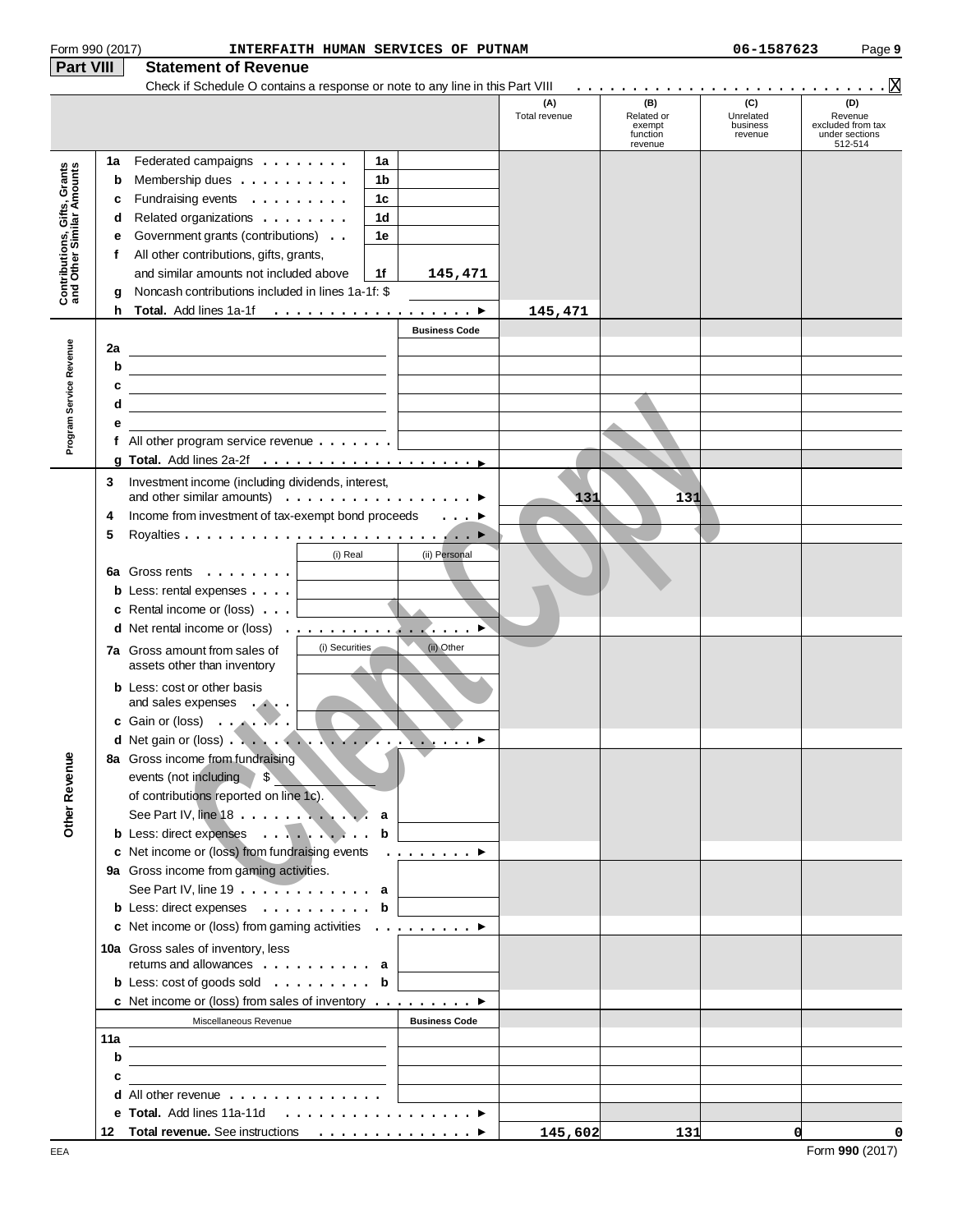#### **Part IX Statement of Functional Expenses** Form 990 (2017) Page **10 INTERFAITH HUMAN SERVICES OF PUTNAM 06-1587623**

|          | Section 501(c)(3) and 501(c)(4) organizations must complete all columns. All other organizations must complete column (A). |                       |                             |                                    |                    |  |  |  |  |  |
|----------|----------------------------------------------------------------------------------------------------------------------------|-----------------------|-----------------------------|------------------------------------|--------------------|--|--|--|--|--|
|          | Check if Schedule O contains a response or note to any line in this Part IX<br>.                                           |                       |                             |                                    |                    |  |  |  |  |  |
|          | Do not include amounts reported on lines 6b, 7b,                                                                           | (A)                   | (B)                         | (C)                                | (D)<br>Fundraising |  |  |  |  |  |
|          | 8b, 9b, and 10b of Part VIII.                                                                                              | <b>Total expenses</b> | Program service<br>expenses | Management and<br>general expenses | expenses           |  |  |  |  |  |
| 1        | Grants and other assistance to domestic organizations                                                                      |                       |                             |                                    |                    |  |  |  |  |  |
|          | and domestic governments. See Part IV, line 21                                                                             |                       |                             |                                    |                    |  |  |  |  |  |
| 2        | Grants and other assistance to domestic                                                                                    |                       |                             |                                    |                    |  |  |  |  |  |
|          | individuals. See Part IV, line 22                                                                                          | 112,656               | 112,656                     |                                    |                    |  |  |  |  |  |
| 3        | Grants and other assistance to foreign                                                                                     |                       |                             |                                    |                    |  |  |  |  |  |
|          | organizations, foreign governments, and foreign                                                                            |                       |                             |                                    |                    |  |  |  |  |  |
|          | individuals. See Part IV, lines 15 and 16                                                                                  |                       |                             |                                    |                    |  |  |  |  |  |
| 4        | Benefits paid to or for members                                                                                            |                       |                             |                                    |                    |  |  |  |  |  |
| 5        | Compensation of current officers, directors,                                                                               |                       |                             |                                    |                    |  |  |  |  |  |
|          | trustees, and key employees                                                                                                |                       |                             |                                    |                    |  |  |  |  |  |
| 6        | Compensation not included above, to disqualified                                                                           |                       |                             |                                    |                    |  |  |  |  |  |
|          | persons (as defined under section 4958(f)(1)) and                                                                          |                       |                             |                                    |                    |  |  |  |  |  |
|          | persons described in section 4958(c)(3)(B)                                                                                 |                       |                             |                                    |                    |  |  |  |  |  |
| 7        | Other salaries and wages<br>.                                                                                              |                       |                             |                                    |                    |  |  |  |  |  |
| 8        | Pension plan accruals and contributions (include                                                                           |                       |                             |                                    |                    |  |  |  |  |  |
|          | section 401(k) and 403(b) employer contributions)<br>$\ddot{\phantom{0}}$                                                  |                       |                             |                                    |                    |  |  |  |  |  |
| 9        | Other employee benefits                                                                                                    |                       |                             |                                    |                    |  |  |  |  |  |
| 10       |                                                                                                                            |                       |                             |                                    |                    |  |  |  |  |  |
| 11       | Fees for services (non-employees):                                                                                         |                       |                             |                                    |                    |  |  |  |  |  |
| a        |                                                                                                                            |                       |                             |                                    |                    |  |  |  |  |  |
|          |                                                                                                                            |                       |                             |                                    |                    |  |  |  |  |  |
|          | Accounting $\ldots \ldots \ldots \ldots \ldots \ldots \ldots$                                                              |                       |                             |                                    |                    |  |  |  |  |  |
|          | Lobbying $\ldots \ldots \ldots \ldots \ldots \ldots \ldots$                                                                |                       |                             |                                    |                    |  |  |  |  |  |
|          | Professional fundraising services. See Part IV, line 17 .                                                                  |                       |                             |                                    |                    |  |  |  |  |  |
| f        | Investment management fees $\dots\dots\dots\dots\dots$                                                                     |                       |                             |                                    |                    |  |  |  |  |  |
| g        | Other. (If line 11g amount exceeds 10% of line 25, column                                                                  |                       |                             |                                    |                    |  |  |  |  |  |
|          | (A) amount, list line 11g expenses on Schedule O.)                                                                         |                       |                             |                                    |                    |  |  |  |  |  |
| 12       | Advertising and promotion                                                                                                  |                       |                             |                                    |                    |  |  |  |  |  |
| 13       |                                                                                                                            |                       |                             |                                    |                    |  |  |  |  |  |
| 14       | Information technology                                                                                                     |                       |                             |                                    |                    |  |  |  |  |  |
| 15       |                                                                                                                            |                       |                             |                                    |                    |  |  |  |  |  |
| 16       |                                                                                                                            |                       |                             |                                    |                    |  |  |  |  |  |
| 17       |                                                                                                                            |                       |                             |                                    |                    |  |  |  |  |  |
| 18       | Payments of travel or entertainment expenses                                                                               |                       |                             |                                    |                    |  |  |  |  |  |
|          | for any federal, state, or local public officials                                                                          |                       |                             |                                    |                    |  |  |  |  |  |
| 19       | Conferences, conventions, and meetings                                                                                     |                       |                             |                                    |                    |  |  |  |  |  |
| 20<br>21 | Payments to affiliates                                                                                                     |                       |                             |                                    |                    |  |  |  |  |  |
| 22       | Depreciation, depletion, and amortization                                                                                  |                       |                             |                                    |                    |  |  |  |  |  |
| 23       | Insurance $\dots \dots \dots \dots \dots \dots$                                                                            |                       |                             |                                    |                    |  |  |  |  |  |
| 24       | Other expenses. Itemize expenses not covered                                                                               |                       |                             |                                    |                    |  |  |  |  |  |
|          | above (List miscellaneous expenses in line 24e. If                                                                         |                       |                             |                                    |                    |  |  |  |  |  |
|          | line 24e amount exceeds 10% of line 25, column                                                                             |                       |                             |                                    |                    |  |  |  |  |  |
|          | (A) amount, list line 24e expenses on Schedule O.)                                                                         |                       |                             |                                    |                    |  |  |  |  |  |
| а        |                                                                                                                            |                       |                             |                                    |                    |  |  |  |  |  |
| b        |                                                                                                                            |                       |                             |                                    |                    |  |  |  |  |  |
| c        |                                                                                                                            |                       |                             |                                    |                    |  |  |  |  |  |
| d        |                                                                                                                            |                       |                             |                                    |                    |  |  |  |  |  |
| е        | All other expenses                                                                                                         |                       |                             |                                    |                    |  |  |  |  |  |
| 25       | Total functional expenses. Add lines 1 through 24e                                                                         | 112,656               | 112,656                     | 0                                  | 0                  |  |  |  |  |  |
| 26       | Joint costs. Complete this line only if the                                                                                |                       |                             |                                    |                    |  |  |  |  |  |
|          | organization reported in column (B) joint costs                                                                            |                       |                             |                                    |                    |  |  |  |  |  |
|          | from a combined educational campaign and<br>fundraising solicitation. Check here<br>$\blacktriangleright$ $\sqcup$ if      |                       |                             |                                    |                    |  |  |  |  |  |
|          | following SOP 98-2 (ASC 958-720)                                                                                           |                       |                             |                                    |                    |  |  |  |  |  |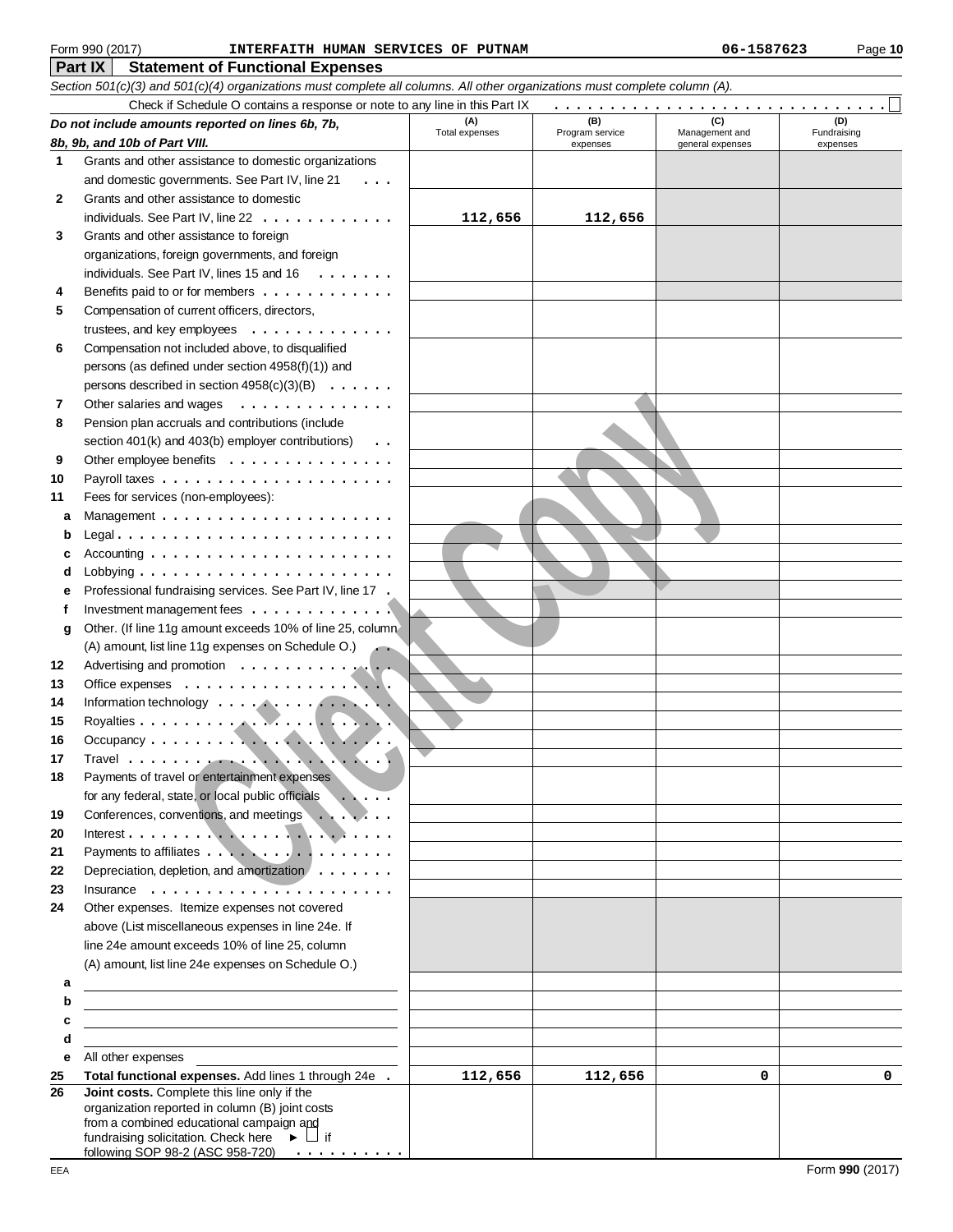| Part X | <b>Balance Sheet</b>                                                       |                   |             |
|--------|----------------------------------------------------------------------------|-------------------|-------------|
|        | Check if Schedule O contains a response or note to any line in this Part X |                   |             |
|        |                                                                            | (A)               | (B)         |
|        |                                                                            | Beginning of year | End of year |
|        | Cash - non-interest-bearing                                                | 77.914            | 1 3 1 … คี  |

|                             |          |                                                                                                          | Beginning of year |                 | End of year     |
|-----------------------------|----------|----------------------------------------------------------------------------------------------------------|-------------------|-----------------|-----------------|
|                             | 1        | Cash - non-interest-bearing                                                                              | 77,914            | 1               | 131,614         |
|                             | 2        | Savings and temporary cash investments $\dots \dots \dots \dots \dots \dots \dots \dots$                 | 27,939            | $\mathbf{2}$    |                 |
|                             | 3        |                                                                                                          |                   | 3               |                 |
|                             | 4        |                                                                                                          |                   | 4               |                 |
|                             | 5        | Loans and other receivables from current and former officers, directors,                                 |                   |                 |                 |
|                             |          | trustees, key employees, and highest compensated employees.                                              |                   |                 |                 |
|                             |          |                                                                                                          |                   | 5               |                 |
|                             | 6        | Loans and other receivables from other disqualified persons (as defined under section                    |                   |                 |                 |
|                             |          | 4958(f)(1)), persons described in section 4958(c)(3)(B), and contributing employers and                  |                   |                 |                 |
|                             |          | sponsoring organizations of section 501(c)(9) voluntary employees' beneficiary                           |                   |                 |                 |
|                             |          | organizations (see instructions). Complete Part II of Schedule L                                         |                   | 6               |                 |
|                             | 7        |                                                                                                          |                   | $\overline{7}$  |                 |
| Assets                      | 8        | Inventories for sale or use $\ldots \ldots \ldots \ldots \ldots \ldots \ldots \ldots \ldots$             |                   | 8               |                 |
|                             | 9        |                                                                                                          |                   | 9               |                 |
|                             | 10a      | Land, buildings, and equipment: cost or                                                                  |                   |                 |                 |
|                             |          | other basis. Complete Part VI of Schedule D   10a  <br>12,149                                            |                   |                 |                 |
|                             | b        | 1,274                                                                                                    | 10,875            | 10 <sub>c</sub> | 10,875          |
|                             | 11       |                                                                                                          |                   | 11              |                 |
|                             | 12       |                                                                                                          |                   | 12              |                 |
|                             | 13       |                                                                                                          |                   | 13              |                 |
|                             | 14       |                                                                                                          |                   | 14              |                 |
|                             | 15       |                                                                                                          | 3,325             | 15              | 3,325           |
|                             | 16       | Total assets. Add lines 1 through 15 (must equal line 34)                                                | 120,053           | 16              | 145,814         |
|                             | 17       |                                                                                                          |                   | 17              |                 |
|                             | 18       |                                                                                                          |                   | 18              |                 |
|                             | 19       |                                                                                                          |                   | 19              |                 |
|                             | 20       |                                                                                                          |                   | 20              |                 |
|                             | 21       | Escrow or custodial account liability. Complete Part IV of Schedule D<br><del>.</del>                    |                   | 21              |                 |
| Liabilities                 | 22       | Loans and other payables to current and former officers, directors,                                      |                   |                 |                 |
|                             |          | trustees, key employees, highest compensated employees, and                                              |                   |                 |                 |
|                             |          | disqualified persons. Complete Part II of Schedule L<br>.                                                |                   | 22              |                 |
|                             | 23       | Secured mortgages and notes payable to unrelated third parties                                           |                   | 23              |                 |
|                             | 24       | Unsecured notes and loans payable to unrelated third parties                                             |                   | 24              |                 |
|                             | 25       | Other liabilities (including federal income tax, payables to related third                               |                   |                 |                 |
|                             |          | parties, and other liabilities not included on lines 17-24). Complete Part X                             |                   |                 |                 |
|                             |          |                                                                                                          |                   | 25              |                 |
|                             | 26       |                                                                                                          | 0                 | 26              | 0               |
|                             |          | Organizations that follow SFAS 117 (ASC 958), check here $\rightarrow \Box$ and                          |                   |                 |                 |
|                             |          | complete lines 27 through 29, and lines 33 and 34.                                                       |                   | 27              |                 |
|                             | 27       |                                                                                                          |                   | 28              |                 |
| Net Assets or Fund Balances | 28<br>29 |                                                                                                          |                   | 29              |                 |
|                             |          | Organizations that do not follow SFAS 117 (ASC 958), check here $\blacktriangleright \boxed{\times}$ and |                   |                 |                 |
|                             |          | complete lines 30 through 34.                                                                            |                   |                 |                 |
|                             | 30       |                                                                                                          |                   | 30              |                 |
|                             | 31       | Paid-in or capital surplus, or land, building, or equipment fund<br>.                                    |                   | 31              |                 |
|                             | 32       | Retained earnings, endowment, accumulated income, or other funds                                         | 120,053           | 32              | 145,814         |
|                             | 33       |                                                                                                          | 120,053           | 33              | 145,814         |
|                             | 34       |                                                                                                          | 120,053           | 34              | 145,814         |
| EEA                         |          |                                                                                                          |                   |                 | Form 990 (2017) |
|                             |          |                                                                                                          |                   |                 |                 |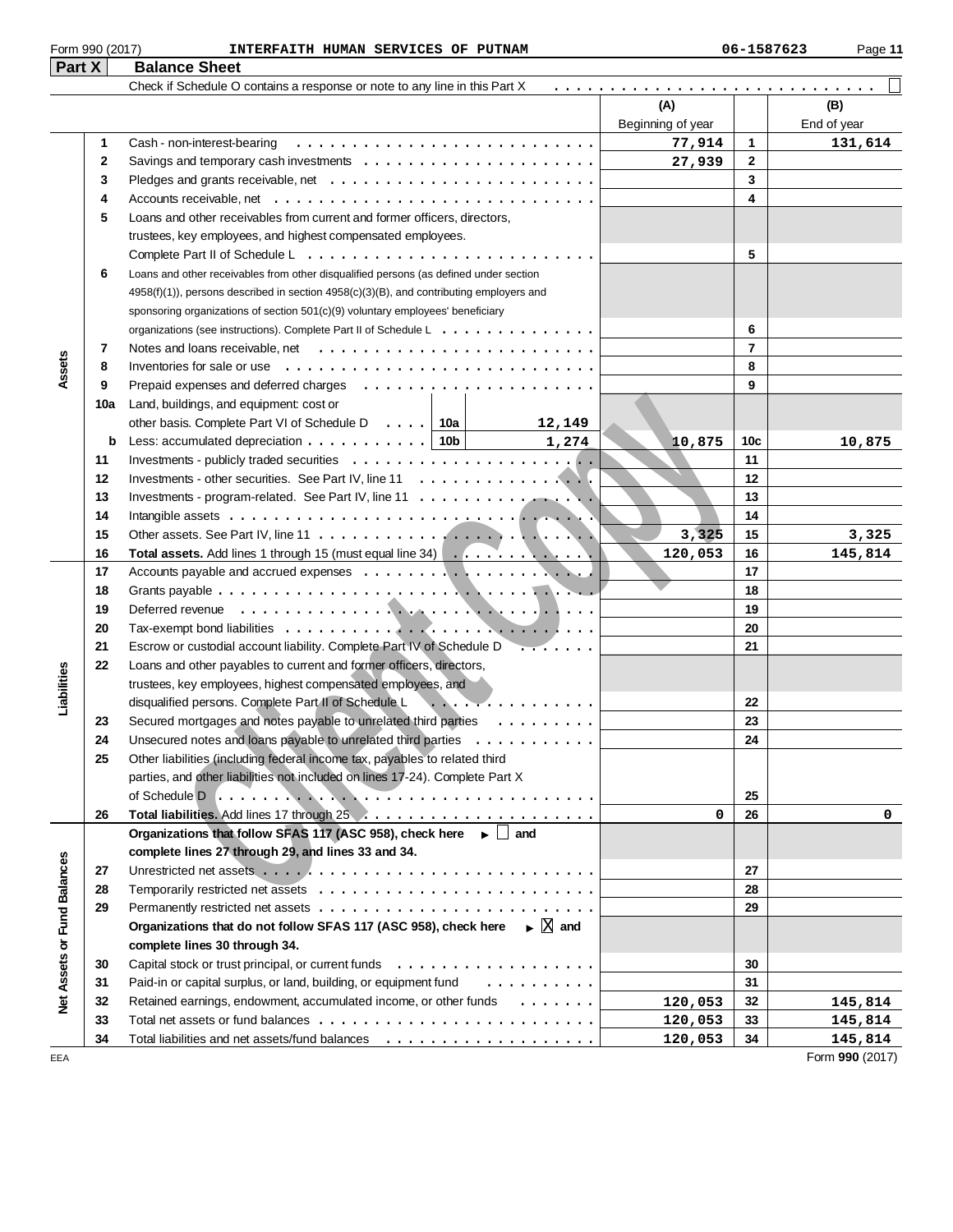|     | Form 990 (2017)<br>INTERFAITH HUMAN SERVICES OF PUTNAM                                                                                                                                                                                                                                 | 06-1587623     |    |                 | Page 12  |
|-----|----------------------------------------------------------------------------------------------------------------------------------------------------------------------------------------------------------------------------------------------------------------------------------------|----------------|----|-----------------|----------|
|     | <b>Reconciliation of Net Assets</b><br>Part XI                                                                                                                                                                                                                                         |                |    |                 |          |
|     |                                                                                                                                                                                                                                                                                        |                |    |                 |          |
| 1   |                                                                                                                                                                                                                                                                                        | $\mathbf{1}$   |    | 145,602         |          |
| 2   | Total expenses (must equal Part IX, column (A), line 25)                                                                                                                                                                                                                               | $\mathbf{2}$   |    | 112,656         |          |
| 3   | Revenue less expenses. Subtract line 2 from line 1                                                                                                                                                                                                                                     | 3              |    | 32,946          |          |
| 4   | Net assets or fund balances at beginning of year (must equal Part X, line 33, column $(A)$ ) $\ldots \ldots \ldots \ldots$                                                                                                                                                             | 4              |    | 120,053         |          |
| 5   | Net unrealized gains (losses) on investments                                                                                                                                                                                                                                           | 5              |    |                 |          |
| 6   | Donated services and use of facilities                                                                                                                                                                                                                                                 | 6              |    |                 |          |
| 7   | Investment expenses                                                                                                                                                                                                                                                                    | $\overline{7}$ |    |                 |          |
| 8   |                                                                                                                                                                                                                                                                                        | 8              |    |                 |          |
| 9   | Other changes in net assets or fund balances (explain in Schedule O)                                                                                                                                                                                                                   | 9              |    |                 | (7, 185) |
| 10  | Net assets or fund balances at end of year. Combine lines 3 through 9 (must equal Part X, line                                                                                                                                                                                         |                |    |                 |          |
|     |                                                                                                                                                                                                                                                                                        | 10             |    | 145,814         |          |
|     | Part XII<br><b>Financial Statements and Reporting</b>                                                                                                                                                                                                                                  |                |    |                 |          |
|     | Check if Schedule O contains a response or note to any line in this Part XII                                                                                                                                                                                                           |                |    |                 |          |
|     |                                                                                                                                                                                                                                                                                        |                |    | Yes             | No       |
| 1   | X Cash<br>Other<br>Accounting method used to prepare the Form 990:<br>Accrual                                                                                                                                                                                                          |                |    |                 |          |
|     | If the organization changed its method of accounting from a prior year or checked "Other," explain in                                                                                                                                                                                  |                |    |                 |          |
|     | Schedule O.                                                                                                                                                                                                                                                                            |                |    |                 |          |
|     | 2a Were the organization's financial statements compiled or reviewed by an independent accountant?                                                                                                                                                                                     |                | 2a | Χ               |          |
|     | If "Yes," check a box below to indicate whether the financial statements for the year were compiled or                                                                                                                                                                                 |                |    |                 |          |
|     | reviewed on a separate basis, consolidated basis, or both:                                                                                                                                                                                                                             |                |    |                 |          |
|     | X<br>Separate basis<br>    Consolidated basis<br>Both consolidated and separate basis                                                                                                                                                                                                  |                |    |                 |          |
|     | Were the organization's financial statements audited by an independent accountant?                                                                                                                                                                                                     |                | 2b |                 | X        |
|     | If "Yes," check a box below to indicate whether the financial statements for the year were audited on a                                                                                                                                                                                |                |    |                 |          |
|     | separate basis, consolidated basis, or both:                                                                                                                                                                                                                                           |                |    |                 |          |
|     | $X$ Both consolidated and separate basis<br>Separate basis<br>$\Box$<br><b>Consolidated basis</b>                                                                                                                                                                                      |                |    |                 |          |
|     | If "Yes" to line 2a or 2b, does the organization have a committee that assumes responsibility for oversight                                                                                                                                                                            |                |    |                 |          |
|     | of the audit, review, or compilation of its financial statements and selection of an independent accountant?                                                                                                                                                                           |                | 2c | Χ               |          |
|     | If the organization changed either its oversight process or selection process during the tax year, explain in                                                                                                                                                                          |                |    |                 |          |
|     | Schedule O.                                                                                                                                                                                                                                                                            |                |    |                 |          |
|     | 3a As a result of a federal award, was the organization required to undergo an audit or audits as set forth in                                                                                                                                                                         |                |    |                 |          |
|     | the Single Audit Act and OMB Circular A-133?<br>$\mathcal{L}_{\mathbf{A}}\left[\mathbf{I},\mathbf{I},\mathbf{I},\mathbf{A}\right],\mathcal{L}_{\mathbf{A}}\left[\mathbf{I},\mathbf{I},\mathbf{I},\mathbf{I},\mathbf{I},\mathbf{I},\mathbf{I},\mathbf{I},\mathbf{I},\mathbf{I}\right],$ |                | За |                 | Χ        |
| b   | If "Yes," did the organization undergo the required audit or audits? If the organization did not undergo the                                                                                                                                                                           |                |    |                 |          |
|     | required audit or audits, explain why in Schedule O and describe any steps taken to undergo such audits                                                                                                                                                                                | .              | 3b |                 |          |
| EEA |                                                                                                                                                                                                                                                                                        |                |    | Form 990 (2017) |          |
|     |                                                                                                                                                                                                                                                                                        |                |    |                 |          |
|     |                                                                                                                                                                                                                                                                                        |                |    |                 |          |
|     |                                                                                                                                                                                                                                                                                        |                |    |                 |          |
|     |                                                                                                                                                                                                                                                                                        |                |    |                 |          |
|     |                                                                                                                                                                                                                                                                                        |                |    |                 |          |
|     |                                                                                                                                                                                                                                                                                        |                |    |                 |          |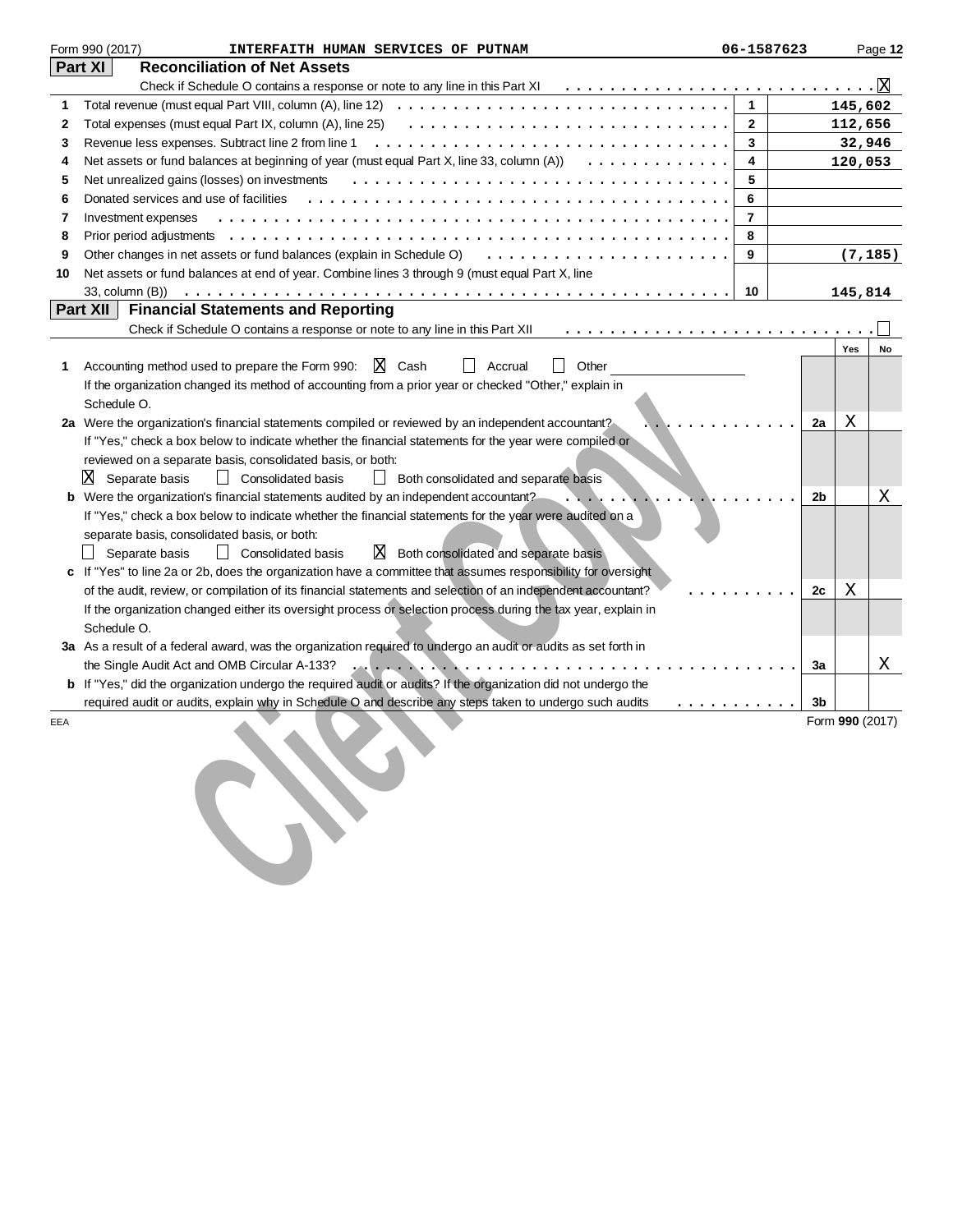OMB No. 1545-0047

|                                                    |        |                                    | <b>Public Charity Status and Public Support</b>                                                                      |                                                                                                                         |                                                                                                                                     |                          |                          | OMB No. 1545-0047                      |                                      |  |
|----------------------------------------------------|--------|------------------------------------|----------------------------------------------------------------------------------------------------------------------|-------------------------------------------------------------------------------------------------------------------------|-------------------------------------------------------------------------------------------------------------------------------------|--------------------------|--------------------------|----------------------------------------|--------------------------------------|--|
| <b>SCHEDULE A</b>                                  |        |                                    | Complete if the organization is a section 501(c)(3) organization or a section 4947(a)(1) nonexempt charitable trust. |                                                                                                                         |                                                                                                                                     |                          |                          | 2017                                   |                                      |  |
| (Form 990 or 990-EZ)<br>Department of the Treasury |        |                                    | Attach to Form 990 or Form 990-EZ.                                                                                   |                                                                                                                         |                                                                                                                                     |                          |                          |                                        | Open to Public                       |  |
| Internal Revenue Service                           |        |                                    |                                                                                                                      |                                                                                                                         | ► Go to www.irs.gov/Form990 for instructions and the latest information.                                                            |                          |                          |                                        | <b>Inspection</b>                    |  |
|                                                    |        | Name of the organization           |                                                                                                                      |                                                                                                                         |                                                                                                                                     |                          |                          | <b>Employer identification number</b>  |                                      |  |
|                                                    |        |                                    | INTERFAITH HUMAN SERVICES OF PUTNAM                                                                                  |                                                                                                                         |                                                                                                                                     |                          |                          | 06-1587623                             |                                      |  |
|                                                    | Part I |                                    |                                                                                                                      |                                                                                                                         | <b>Reason for Public Charity Status</b> (All organizations must complete this part.) See instructions.                              |                          |                          |                                        |                                      |  |
|                                                    |        |                                    |                                                                                                                      |                                                                                                                         | The organization is not a private foundation because it is: (For lines 1 through 12, check only one box.)                           |                          |                          |                                        |                                      |  |
| 1                                                  |        |                                    |                                                                                                                      |                                                                                                                         | A church, convention of churches, or association of churches described in <b>section 170(b)(1)(A)(i).</b>                           |                          |                          |                                        |                                      |  |
| 2                                                  |        |                                    |                                                                                                                      |                                                                                                                         | A school described in section 170(b)(1)(A)(ii). (Attach Schedule E (Form 990 or 990-EZ).)                                           |                          |                          |                                        |                                      |  |
| 3                                                  |        |                                    |                                                                                                                      |                                                                                                                         | A hospital or a cooperative hospital service organization described in section 170(b)(1)(A)(iii).                                   |                          |                          |                                        |                                      |  |
| 4                                                  |        |                                    |                                                                                                                      |                                                                                                                         | A medical research organization operated in conjunction with a hospital described in section 170(b)(1)(A)(iii). Enter the           |                          |                          |                                        |                                      |  |
|                                                    |        |                                    | hospital's name, city, and state:                                                                                    |                                                                                                                         |                                                                                                                                     |                          |                          |                                        |                                      |  |
| 5                                                  |        |                                    |                                                                                                                      |                                                                                                                         | An organization operated for the benefit of a college or university owned or operated by a governmental unit described in           |                          |                          |                                        |                                      |  |
|                                                    |        |                                    | section 170(b)(1)(A)(iv). (Complete Part II.)                                                                        |                                                                                                                         |                                                                                                                                     |                          |                          |                                        |                                      |  |
| 6                                                  |        |                                    |                                                                                                                      |                                                                                                                         | A federal, state, or local government or governmental unit described in section 170(b)(1)(A)(v).                                    |                          |                          |                                        |                                      |  |
| 7                                                  | X      |                                    |                                                                                                                      |                                                                                                                         | An organization that normally receives a substantial part of its support from a governmental unit or from the general public        |                          |                          |                                        |                                      |  |
|                                                    |        |                                    | described in section 170(b)(1)(A)(vi). (Complete Part II.)                                                           |                                                                                                                         |                                                                                                                                     |                          |                          |                                        |                                      |  |
| 8                                                  |        |                                    | A community trust described in section 170(b)(1)(A)(vi). (Complete Part II.)                                         |                                                                                                                         |                                                                                                                                     |                          |                          |                                        |                                      |  |
| 9                                                  |        |                                    |                                                                                                                      |                                                                                                                         | An agricultural research organization described in section 170(b)(1)(A)(ix) operated in conjunction with a land-grant college       |                          |                          |                                        |                                      |  |
|                                                    |        |                                    |                                                                                                                      |                                                                                                                         | or university or a non-land-grant college of agriculture (see instructions). Enter the name, city, and state of the college or      |                          |                          |                                        |                                      |  |
|                                                    |        | university:                        |                                                                                                                      |                                                                                                                         |                                                                                                                                     |                          |                          |                                        |                                      |  |
| 10                                                 |        |                                    |                                                                                                                      |                                                                                                                         | An organization that normally receives: (1) more than 33 1/3% of its support from contributions, membership fees, and gross         |                          |                          |                                        |                                      |  |
|                                                    |        |                                    |                                                                                                                      |                                                                                                                         | receipts from activities related to its exempt functions - subject to certain exceptions, and (2) no more than 33 1/3% of its       |                          |                          |                                        |                                      |  |
|                                                    |        |                                    |                                                                                                                      |                                                                                                                         | support from gross investment income and unrelated business taxable income (less section 511 tax) from businesses                   |                          |                          |                                        |                                      |  |
|                                                    |        |                                    |                                                                                                                      |                                                                                                                         | acquired by the organization after June 30, 1975. See section 509(a)(2). (Complete Part III.)                                       |                          |                          |                                        |                                      |  |
| 11                                                 |        |                                    |                                                                                                                      |                                                                                                                         | An organization organized and operated exclusively to test for public safety. See section 509(a)(4).                                |                          |                          |                                        |                                      |  |
| 12                                                 |        |                                    |                                                                                                                      |                                                                                                                         | An organization organized and operated exclusively for the benefit of, to perform the functions of, or to carry out the purposes    |                          |                          |                                        |                                      |  |
|                                                    |        |                                    |                                                                                                                      |                                                                                                                         | of one or more publicly supported organizations described in section $509(a)(1)$ or section $509(a)(2)$ . See section $509(a)(3)$ . |                          |                          |                                        |                                      |  |
|                                                    |        |                                    |                                                                                                                      |                                                                                                                         | Check the box in lines 12a through 12d that describes the type of supporting organization and complete lines 12e, 12f, and 12g.     |                          |                          |                                        |                                      |  |
|                                                    | а      |                                    |                                                                                                                      |                                                                                                                         | Type I. A supporting organization operated, supervised, or controlled by its supported organization(s), typically by giving         |                          |                          |                                        |                                      |  |
|                                                    |        |                                    |                                                                                                                      |                                                                                                                         | the supported organization(s) the power to regularly appoint or elect a majority of the directors or trustees of the                |                          |                          |                                        |                                      |  |
|                                                    |        |                                    |                                                                                                                      | supporting organization. You must complete Part IV, Sections A and B.                                                   |                                                                                                                                     |                          |                          |                                        |                                      |  |
|                                                    | b      |                                    |                                                                                                                      | Type II. A supporting organization supervised or controlled in connection with its supported organization(s), by having |                                                                                                                                     |                          |                          |                                        |                                      |  |
|                                                    |        |                                    |                                                                                                                      | control or management of the supporting organization vested in the same persons that control or manage the supported    |                                                                                                                                     |                          |                          |                                        |                                      |  |
|                                                    |        |                                    | organization(s). You must complete Part IV, Sections A and C.                                                        |                                                                                                                         |                                                                                                                                     |                          |                          |                                        |                                      |  |
|                                                    | c      |                                    |                                                                                                                      |                                                                                                                         | Type III functionally integrated. A supporting organization operated in connection with, and functionally integrated with,          |                          |                          |                                        |                                      |  |
|                                                    |        |                                    |                                                                                                                      |                                                                                                                         | its supported organization(s) (see instructions). You must complete Part IV, Sections A, D, and E.                                  |                          |                          |                                        |                                      |  |
|                                                    | d      |                                    |                                                                                                                      |                                                                                                                         | Type III non-functionally integrated. A supporting organization operated in connection with its supported organization(s)           |                          |                          |                                        |                                      |  |
|                                                    |        |                                    |                                                                                                                      |                                                                                                                         | that is not functionally integrated. The organization generally must satisfy a distribution requirement and an attentiveness        |                          |                          |                                        |                                      |  |
|                                                    |        |                                    |                                                                                                                      |                                                                                                                         | requirement (see instructions). You must complete Part IV, Sections A and D, and Part V.                                            |                          |                          |                                        |                                      |  |
|                                                    | е      |                                    |                                                                                                                      |                                                                                                                         | Check this box if the organization received a written determination from the IRS that it is a Type I, Type II, Type III             |                          |                          |                                        |                                      |  |
|                                                    |        |                                    |                                                                                                                      |                                                                                                                         | functionally integrated, or Type III non-functionally integrated supporting organization.                                           |                          |                          |                                        |                                      |  |
|                                                    | f      |                                    | Enter the number of supported organizations                                                                          |                                                                                                                         |                                                                                                                                     |                          |                          |                                        |                                      |  |
|                                                    | g      |                                    | Provide the following information about the supported organization(s).                                               |                                                                                                                         |                                                                                                                                     |                          |                          |                                        |                                      |  |
|                                                    |        | (i) Name of supported organization |                                                                                                                      | (ii) EIN                                                                                                                | (iii) Type of organization<br>(described on lines 1-10                                                                              | (iv) Is the organization | listed in your governing | (v) Amount of monetary<br>support (see | (vi) Amount of<br>other support (see |  |
|                                                    |        |                                    |                                                                                                                      |                                                                                                                         | above (see instructions))                                                                                                           | document?                |                          | instructions)                          | instructions)                        |  |
|                                                    |        |                                    |                                                                                                                      |                                                                                                                         |                                                                                                                                     |                          |                          |                                        |                                      |  |
| Yes<br>No                                          |        |                                    |                                                                                                                      |                                                                                                                         |                                                                                                                                     |                          |                          |                                        |                                      |  |
| (A)                                                |        |                                    |                                                                                                                      |                                                                                                                         |                                                                                                                                     |                          |                          |                                        |                                      |  |
|                                                    |        |                                    |                                                                                                                      |                                                                                                                         |                                                                                                                                     |                          |                          |                                        |                                      |  |
| (B)                                                |        |                                    |                                                                                                                      |                                                                                                                         |                                                                                                                                     |                          |                          |                                        |                                      |  |
|                                                    |        |                                    |                                                                                                                      |                                                                                                                         |                                                                                                                                     |                          |                          |                                        |                                      |  |
| (C)                                                |        |                                    |                                                                                                                      |                                                                                                                         |                                                                                                                                     |                          |                          |                                        |                                      |  |
|                                                    |        |                                    |                                                                                                                      |                                                                                                                         |                                                                                                                                     |                          |                          |                                        |                                      |  |

**(D)**

**(E) Total**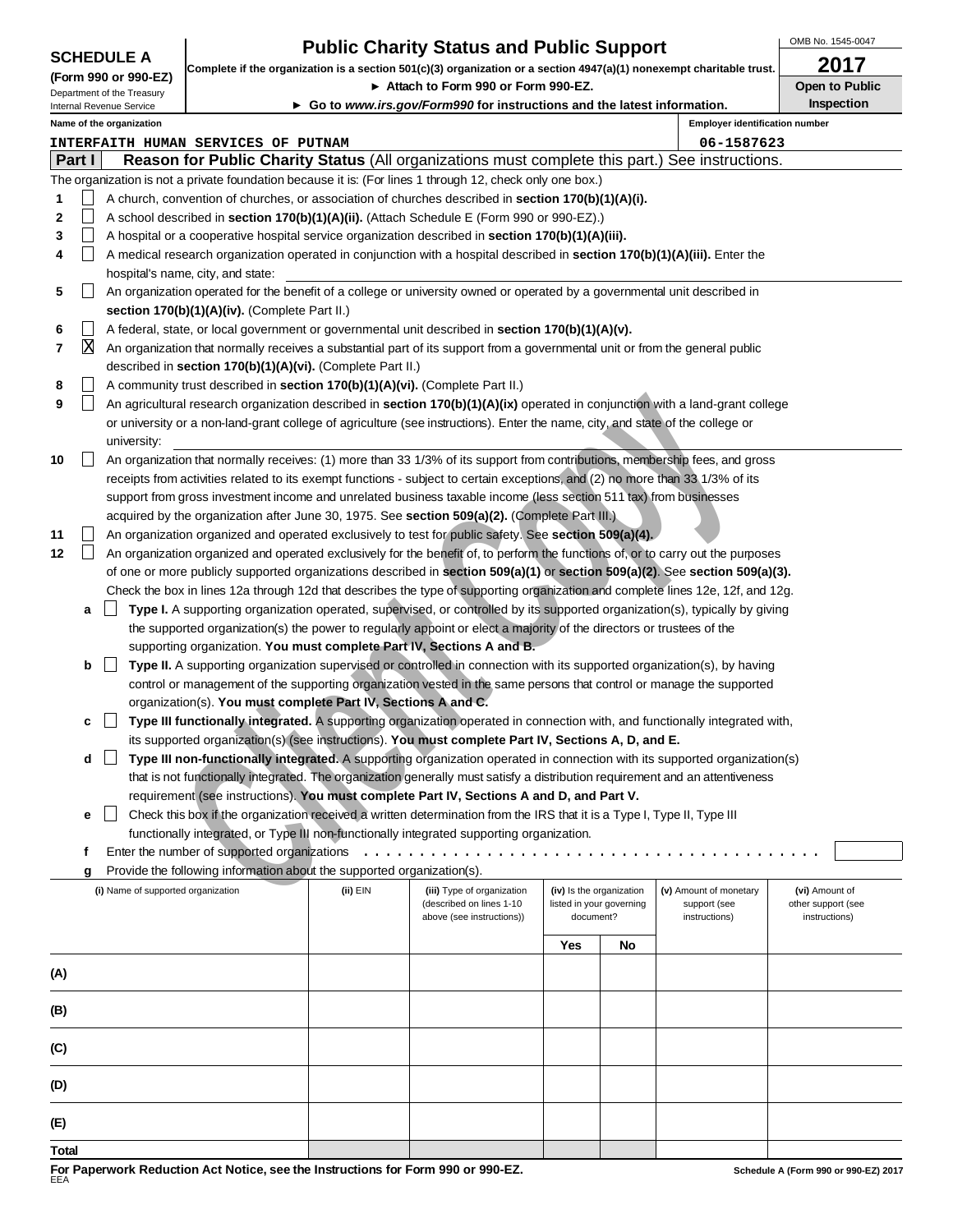|                | Schedule A (Form 990 or 990-EZ) 2017                                                                                                            | INTERFAITH HUMAN SERVICES OF PUTNAM |          |            |            | 06-1587623 | Page 2                               |
|----------------|-------------------------------------------------------------------------------------------------------------------------------------------------|-------------------------------------|----------|------------|------------|------------|--------------------------------------|
|                | Support Schedule for Organizations Described in Sections 170(b)(1)(A)(iv) and 170(b)(1)(A)(vi)<br>Part II                                       |                                     |          |            |            |            |                                      |
|                | (Complete only if you checked the box on line 5, 7, or 8 of Part I or if the organization failed to qualify under                               |                                     |          |            |            |            |                                      |
|                | Part III. If the organization fails to qualify under the tests listed below, please complete Part III.)                                         |                                     |          |            |            |            |                                      |
|                | <b>Section A. Public Support</b>                                                                                                                |                                     |          |            |            |            |                                      |
|                | Calendar year (or fiscal year beginning in) ▶                                                                                                   | (a) 2013                            | (b) 2014 | $(c)$ 2015 | $(d)$ 2016 | (e) 2017   | (f) Total                            |
| 1              | Gifts, grants, contributions, and<br>membership fees received. (Do not<br>include any "unusual grants.")                                        | 104, 133                            | 110,038  | 95,454     | 107,178    | 145,471    | 562,274                              |
| $\mathbf{2}$   | Tax revenues levied for the<br>organization's benefit and either paid<br>to or expended on its behalf                                           |                                     |          |            |            |            |                                      |
| 3              | The value of services or facilities<br>furnished by a governmental unit to the<br>organization without charge<br>.                              |                                     |          |            |            |            |                                      |
| 4              | Total. Add lines 1 through 3                                                                                                                    | 104,133                             | 110,038  | 95,454     | 107,178    | 145,471    | 562,274                              |
| 5              | The portion of total contributions by                                                                                                           |                                     |          |            |            |            |                                      |
|                | each person (other than a                                                                                                                       |                                     |          |            |            |            |                                      |
|                | governmental unit or publicly                                                                                                                   |                                     |          |            |            |            |                                      |
|                | supported organization) included on                                                                                                             |                                     |          |            |            |            |                                      |
|                | line 1 that exceeds 2% of the amount                                                                                                            |                                     |          |            |            |            |                                      |
|                | shown on line 11, column (f)<br>1.1.1.1.1                                                                                                       |                                     |          |            |            |            | 134,209                              |
| 6              | Public support. Subtract line 5 from line 4                                                                                                     |                                     |          |            |            |            | 428,065                              |
|                | <b>Section B. Total Support</b>                                                                                                                 |                                     |          |            |            |            |                                      |
|                | Calendar year (or fiscal year beginning in) ▶                                                                                                   | (a) 2013                            | (b) 2014 | $(c)$ 2015 | $(d)$ 2016 | (e) 2017   | (f) Total                            |
| $\overline{7}$ | Amounts from line 4                                                                                                                             | 104,133                             | 110,038  | 95,454     | 107,178    | 145,471    | 562,274                              |
| 8              | Gross income from interest, dividends,<br>payments received on securities loans,<br>rents, royalties and income from<br>similar sources $\dots$ | 184                                 | 163      | 146        | 181        | 131        | 805                                  |
| 9              | Net income from unrelated business<br>activities, whether or not the business<br>is regularly carried on $\ldots$                               |                                     |          |            |            |            |                                      |
| 10             | Other income. Do not include gain or<br>loss from the sale of capital assets<br>(Explain in Part VI.)                                           |                                     |          |            |            |            |                                      |
| 11             | Total support. Add lines 7 through 10                                                                                                           |                                     |          |            |            |            | 563,079                              |
| 12             | Gross receipts from related activities, etc. (see instructions)                                                                                 |                                     |          |            |            | 12         |                                      |
| 13             | First five years. If the Form 990 is for the organization's first, second, third, fourth, or fifth tax year as a section 501(c)(3)              |                                     |          |            |            |            | ►                                    |
|                | <b>Section C. Computation of Public Support Percentage</b>                                                                                      |                                     |          |            |            |            |                                      |
| 14             | Public support percentage for 2017 (line 6, column (f) divided by line 11, column (f) $\ldots \ldots \ldots \ldots$                             |                                     |          |            |            | 14         | 76.02<br>%                           |
| 15             |                                                                                                                                                 |                                     |          |            |            |            | %                                    |
| 16a            | 33 1/3% support test - 2017. If the organization did not check the box on line 13, and line 14 is 33 1/3% or more, check this                   |                                     |          |            |            |            |                                      |
|                | box and stop here. The organization qualifies as a publicly supported organization                                                              |                                     |          |            |            |            | ΙX                                   |
| b              | 33 1/3% support test - 2016. If the organization did not check a box on line 13 or 16a, and line 15 is 33 1/3% or more, check                   |                                     |          |            |            |            |                                      |
|                | this box and stop here. The organization qualifies as a publicly supported organization                                                         |                                     |          |            |            |            |                                      |
|                | 17a 10%-facts-and-circumstances test - 2017. If the organization did not check a box on line 13, 16a, or 16b, and line 14 is                    |                                     |          |            |            |            |                                      |
|                | 10% or more, and if the organization meets the "facts-and-circumstances" test, check this box and stop here. Explain in                         |                                     |          |            |            |            |                                      |
|                | Part VI how the organization meets the "facts-and-circumstances" test. The organization qualifies as a publicly supported                       |                                     |          |            |            |            |                                      |
|                |                                                                                                                                                 |                                     |          |            |            |            |                                      |
| b              | 10%-facts-and-circumstances test - 2016. If the organization did not check a box on line 13, 16a, 16b, or 17a, and line                         |                                     |          |            |            |            |                                      |
|                | 15 is 10% or more, and if the organization meets the "facts-and-circumstances" test, check this box and stop here.                              |                                     |          |            |            |            |                                      |
|                | Explain in Part VI how the organization meets the "facts-and-circumstances" test. The organization qualifies as a publicly                      |                                     |          |            |            |            |                                      |
|                | supported organization education of the content of the content of the content of the content of the content of                                  |                                     |          |            |            |            |                                      |
| 18             | Private foundation. If the organization did not check a box on line 13, 16a, 16b, 17a, or 17b, check this box and see                           |                                     |          |            |            |            |                                      |
|                | instructions                                                                                                                                    |                                     |          |            |            |            |                                      |
| EEA            |                                                                                                                                                 |                                     |          |            |            |            | Schedule A (Form 990 or 990-EZ) 2017 |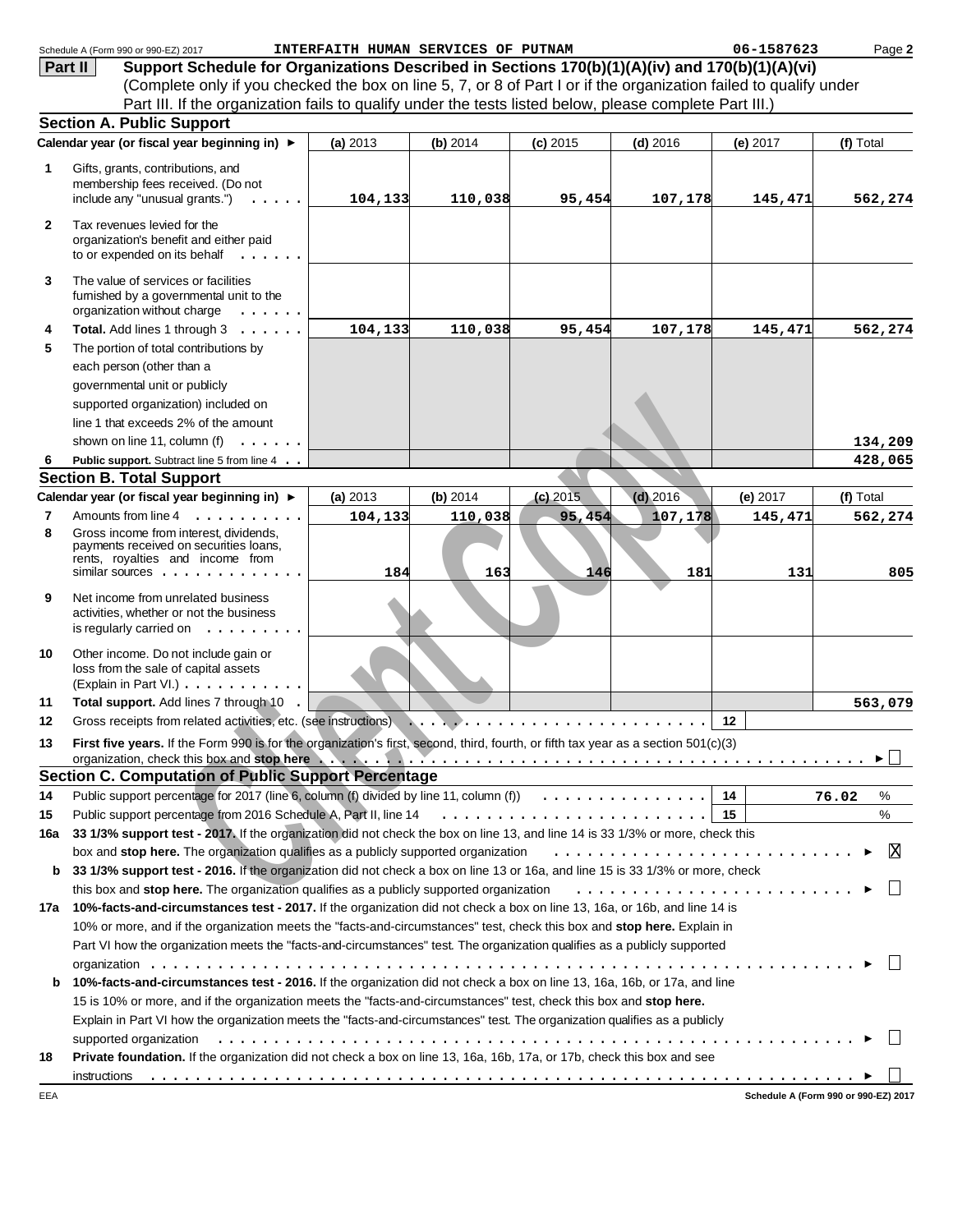|    | Schedule A (Form 990 or 990-EZ) 2017                                                                                                                                                                                                                                                                                                                                |          | INTERFAITH HUMAN SERVICES OF PUTNAM |            |            | 06-1587623                     | Page 3    |  |  |
|----|---------------------------------------------------------------------------------------------------------------------------------------------------------------------------------------------------------------------------------------------------------------------------------------------------------------------------------------------------------------------|----------|-------------------------------------|------------|------------|--------------------------------|-----------|--|--|
|    | Support Schedule for Organizations Described in Section 509(a)(2)<br>Part III                                                                                                                                                                                                                                                                                       |          |                                     |            |            |                                |           |  |  |
|    | (Complete only if you checked the box on line 10 of Part I or if the organization failed to qualify under Part II.                                                                                                                                                                                                                                                  |          |                                     |            |            |                                |           |  |  |
|    | If the organization fails to qualify under the tests listed below, please complete Part II.)                                                                                                                                                                                                                                                                        |          |                                     |            |            |                                |           |  |  |
|    | <b>Section A. Public Support</b>                                                                                                                                                                                                                                                                                                                                    |          |                                     |            |            |                                |           |  |  |
|    | Calendar year (or fiscal year beginning in) ▶                                                                                                                                                                                                                                                                                                                       | (a) 2013 | (b) 2014                            | $(c)$ 2015 | $(d)$ 2016 | (e) $2017$                     | (f) Total |  |  |
| 1  | Gifts, grants, contributions, and membership fees<br>received. (Do not include any "unusual grants.")                                                                                                                                                                                                                                                               |          |                                     |            |            |                                |           |  |  |
| 2  | Gross receipts from admissions, merchandise<br>sold or services performed, or facilities<br>furnished in any activity that is related to the<br>organization's tax-exempt purpose                                                                                                                                                                                   |          |                                     |            |            |                                |           |  |  |
| З  | Gross receipts from activities that are not an<br>unrelated trade or business under section 513.                                                                                                                                                                                                                                                                    |          |                                     |            |            |                                |           |  |  |
| 4  | Tax revenues levied for the<br>organization's benefit and either paid to<br>or expended on its behalf<br>.                                                                                                                                                                                                                                                          |          |                                     |            |            |                                |           |  |  |
| 5  | The value of services or facilities<br>furnished by a governmental unit to the<br>organization without charge                                                                                                                                                                                                                                                       |          |                                     |            |            |                                |           |  |  |
| 6  | .<br>Total. Add lines 1 through 5                                                                                                                                                                                                                                                                                                                                   |          |                                     |            |            |                                |           |  |  |
|    | <b>7a</b> Amounts included on lines 1, 2, and 3<br>received from disqualified persons                                                                                                                                                                                                                                                                               |          |                                     |            |            |                                |           |  |  |
|    | <b>b</b> Amounts included on lines 2 and 3<br>received from other than disqualified<br>persons that exceed the greater of \$5,000<br>or 1% of the amount on line 13 for the year                                                                                                                                                                                    |          |                                     |            |            |                                |           |  |  |
|    | Add lines 7a and 7b $\ldots$ , $\ldots$ , $\ldots$ , $\ldots$                                                                                                                                                                                                                                                                                                       |          |                                     |            |            |                                |           |  |  |
| 8  | Public support. (Subtract line 7c from                                                                                                                                                                                                                                                                                                                              |          |                                     |            |            |                                |           |  |  |
|    |                                                                                                                                                                                                                                                                                                                                                                     |          |                                     |            |            |                                |           |  |  |
|    | <b>Section B. Total Support</b>                                                                                                                                                                                                                                                                                                                                     |          |                                     |            |            |                                |           |  |  |
|    | Calendar year (or fiscal year beginning in) ▶                                                                                                                                                                                                                                                                                                                       | (a) 2013 | (b) 2014                            | $(c)$ 2015 | $(d)$ 2016 | (e) $2017$                     | (f) Total |  |  |
|    | Amounts from line 6                                                                                                                                                                                                                                                                                                                                                 |          |                                     |            |            |                                |           |  |  |
|    | <b>10a</b> Gross income from interest, dividends,<br>payments received on securities loans, rents,<br>royalties and income from similar sources                                                                                                                                                                                                                     |          |                                     |            |            |                                |           |  |  |
|    | <b>b</b> Unrelated business taxable income (less<br>section 511 taxes) from businesses<br>acquired after June 30, 1975 $\ldots$ , $\ldots$                                                                                                                                                                                                                          |          |                                     |            |            |                                |           |  |  |
|    | $\text{c}$ Add lines 10a and 10b $\ldots$ $\ldots$ $\ldots$                                                                                                                                                                                                                                                                                                         |          |                                     |            |            |                                |           |  |  |
| 11 | Net income from unrelated business<br>activities not included in line 10b, whether<br>or not the business is regularly carried on.                                                                                                                                                                                                                                  |          |                                     |            |            |                                |           |  |  |
| 12 | Other income. Do not include gain or<br>loss from the sale of capital assets<br>(Explain in Part VI.)                                                                                                                                                                                                                                                               |          |                                     |            |            |                                |           |  |  |
| 13 | Total support. (Add lines 9, 10c, 11,<br>and $12.$ ) $\ldots$ $\ldots$ $\ldots$ $\ldots$ $\ldots$ $\ldots$ $\ldots$                                                                                                                                                                                                                                                 |          |                                     |            |            |                                |           |  |  |
| 14 | First five years. If the Form 990 is for the organization's first, second, third, fourth, or fifth tax year as a section 501(c)(3)<br>organization, check this box and stop here entirely and state of the content of the content of the content of the content of the content of the content of the content of the content of the content of the content of the co |          |                                     |            |            |                                |           |  |  |
|    | <b>Section C. Computation of Public Support Percentage</b>                                                                                                                                                                                                                                                                                                          |          |                                     |            |            |                                |           |  |  |
| 15 | Public support percentage for 2017 (line 8, column (f) divided by line 13, column (f))                                                                                                                                                                                                                                                                              |          |                                     |            | .          | 15                             | %         |  |  |
| 16 | Public support percentage from 2016 Schedule A, Part III, line 15                                                                                                                                                                                                                                                                                                   |          |                                     |            |            | 16                             | $\%$      |  |  |
|    | Section D. Computation of Investment Income Percentage                                                                                                                                                                                                                                                                                                              |          |                                     |            |            |                                |           |  |  |
| 17 | Investment income percentage for 2017 (line 10c, column (f) divided by line 13, column (f) $\ldots \ldots \ldots \ldots$                                                                                                                                                                                                                                            |          |                                     |            |            | 17                             | $\%$      |  |  |
| 18 |                                                                                                                                                                                                                                                                                                                                                                     |          |                                     |            |            | 18                             | $\%$      |  |  |
|    | 19a 33 1/3% support tests - 2017. If the organization did not check the box on line 14, and line 15 is more than 33 1/3%, and line                                                                                                                                                                                                                                  |          |                                     |            |            |                                |           |  |  |
|    | b 33 1/3% support tests - 2016. If the organization did not check a box on line 14 or line 19a, and line 16 is more than 33 1/3%, and<br>line 18 is not more than 33 1/3%, check this box and stop here. The organization qualifies as a publicly supported organization                                                                                            |          |                                     |            |            |                                |           |  |  |
| 20 | Private foundation. If the organization did not check a box on line 14, 19a, or 19b, check this box and see instructions                                                                                                                                                                                                                                            |          |                                     |            |            | $\ldots$ $\blacktriangleright$ |           |  |  |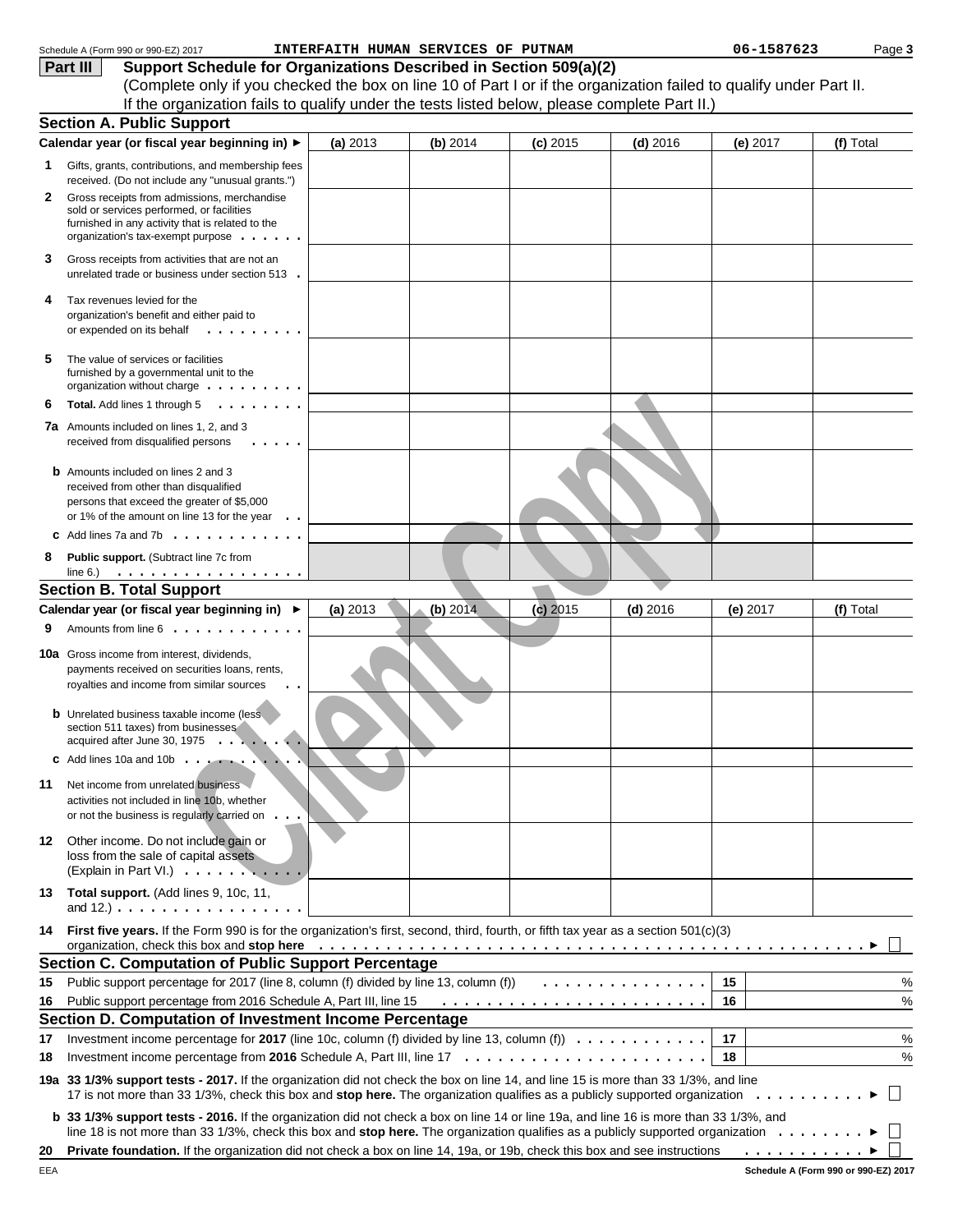|     | Part IV<br><b>Supporting Organizations</b>                                                                                 |                         |     |    |
|-----|----------------------------------------------------------------------------------------------------------------------------|-------------------------|-----|----|
|     | (Complete only if you checked a box in line 12 on Part I. If you checked 12a of Part I, complete Sections A                |                         |     |    |
|     | and B. If you checked 12b of Part I, complete Sections A and C. If you checked 12c of Part I, complete                     |                         |     |    |
|     | Sections A, D, and E. If you checked 12d of Part I, complete Sections A and D, and complete Part V.)                       |                         |     |    |
|     | <b>Section A. All Supporting Organizations</b>                                                                             |                         |     |    |
|     |                                                                                                                            |                         | Yes | No |
| 1   | Are all of the organization's supported organizations listed by name in the organization's governing                       |                         |     |    |
|     | documents? If "No," describe in Part VI how the supported organizations are designated. If designated by                   |                         |     |    |
|     | class or purpose, describe the designation. If historic and continuing relationship, explain.                              | 1                       |     |    |
| 2   | Did the organization have any supported organization that does not have an IRS determination of status                     |                         |     |    |
|     | under section 509(a)(1) or (2)? If "Yes," explain in Part VI how the organization determined that the supported            |                         |     |    |
|     | organization was described in section 509(a)(1) or (2).                                                                    | $\overline{2}$          |     |    |
|     | 3a Did the organization have a supported organization described in section $501(c)(4)$ , (5), or (6)? If "Yes," answer     |                         |     |    |
|     | $(b)$ and $(c)$ below.                                                                                                     | 3a                      |     |    |
| b   | Did the organization confirm that each supported organization qualified under section $501(c)(4)$ , (5), or (6) and        |                         |     |    |
|     | satisfied the public support tests under section $509(a)(2)?$ If "Yes," describe in Part VI when and how the               |                         |     |    |
|     |                                                                                                                            |                         |     |    |
|     | organization made the determination.                                                                                       | 3 <sub>b</sub>          |     |    |
| c   | Did the organization ensure that all support to such organizations was used exclusively for section $170(c)(2)(B)$         |                         |     |    |
|     | purposes? If "Yes," explain in Part VI what controls the organization put in place to ensure such use.                     | 3 <sub>c</sub>          |     |    |
|     | 4a Was any supported organization not organized in the United States ("foreign supported organization")? If                |                         |     |    |
|     | "Yes," and if you checked 12a or 12b in Part I, answer (b) and (c) below.                                                  | 4a                      |     |    |
| b   | Did the organization have ultimate control and discretion in deciding whether to make grants to the foreign                |                         |     |    |
|     | supported organization? If "Yes," describe in Part VI how the organization had such control and discretion                 |                         |     |    |
|     | despite being controlled or supervised by or in connection with its supported organizations.                               | 4b                      |     |    |
| c   | Did the organization support any foreign supported organization that does not have an IRS determination                    |                         |     |    |
|     | under sections $501(c)(3)$ and $509(a)(1)$ or (2)? If "Yes," explain in <b>Part VI</b> what controls the organization used |                         |     |    |
|     | to ensure that all support to the foreign supported organization was used exclusively for section 170(c)(2)(B)             |                         |     |    |
|     | purposes.                                                                                                                  | 4c                      |     |    |
| 5а  | Did the organization add, substitute, or remove any supported organizations during the tax year? If "Yes,"                 |                         |     |    |
|     | answer (b) and (c) below (if applicable). Also, provide detail in Part VI, including (i) the names and EIN                 |                         |     |    |
|     | numbers of the supported organizations added, substituted, or removed; (ii) the reasons for each such action;              |                         |     |    |
|     | (iii) the authority under the organization's organizing document authorizing such action; and (iv) how the action          |                         |     |    |
|     | was accomplished (such as by amendment to the organizing document).                                                        | 5a                      |     |    |
|     | b Type I or Type II only. Was any added or substituted supported organization part of a class already                      |                         |     |    |
|     | designated in the organization's organizing document?                                                                      | 5b                      |     |    |
|     | c Substitutions only. Was the substitution the result of an event beyond the organization's control?                       | 5c                      |     |    |
| 6   | Did the organization provide support (whether in the form of grants or the provision of services or facilities) to         |                         |     |    |
|     | anyone other than (i) its supported organizations, (ii) individuals that are part of the charitable class benefited        |                         |     |    |
|     | by one or more of its supported organizations, or (iii) other supporting organizations that also support or                |                         |     |    |
|     | benefit one or more of the filing organization's supported organizations? If "Yes," provide detail in Part VI.             |                         |     |    |
|     |                                                                                                                            | 6                       |     |    |
| 7   | Did the organization provide a grant, loan, compensation, or other similar payment to a substantial contributor            |                         |     |    |
|     | (defined in section 4958(c)(3)(C)), a family member of a substantial contributor, or a 35% controlled entity with          |                         |     |    |
|     | regard to a substantial contributor? If "Yes," complete Part I of Schedule L (Form 990 or 990-EZ).                         | $\overline{\mathbf{r}}$ |     |    |
| 8   | Did the organization make a loan to a disqualified person (as defined in section 4958) not described in line 7?            |                         |     |    |
|     | If "Yes," complete Part I of Schedule L (Form 990 or 990-EZ).                                                              | 8                       |     |    |
| 9a  | Was the organization controlled directly or indirectly at any time during the tax year by one or more                      |                         |     |    |
|     | disqualified persons as defined in section 4946 (other than foundation managers and organizations described                |                         |     |    |
|     | in section 509(a)(1) or (2))? If "Yes," provide detail in Part VI.                                                         | 9a                      |     |    |
| b   | Did one or more disqualified persons (as defined in line 9a) hold a controlling interest in any entity in which            |                         |     |    |
|     | the supporting organization had an interest? If "Yes," provide detail in Part VI.                                          | 9b                      |     |    |
| C   | Did a disqualified person (as defined in line 9a) have an ownership interest in, or derive any personal benefit            |                         |     |    |
|     | from, assets in which the supporting organization also had an interest? If "Yes," provide detail in Part VI.               | 9c                      |     |    |
|     | 10a Was the organization subject to the excess business holdings rules of section 4943 because of section                  |                         |     |    |
|     | 4943(f) (regarding certain Type II supporting organizations, and all Type III non-functionally integrated                  |                         |     |    |
|     | supporting organizations)? If "Yes," answer 10b below.                                                                     | 10a                     |     |    |
|     | <b>b</b> Did the organization have any excess business holdings in the tax year? (Use Schedule C, Form 4720, to            |                         |     |    |
|     | determine whether the organization had excess business holdings.)                                                          | 10 <sub>b</sub>         |     |    |
| EEA | Schedule A (Form 990 or 990-EZ) 2017                                                                                       |                         |     |    |
|     |                                                                                                                            |                         |     |    |

Schedule A (Form 990 or 990-EZ) 2017

Page **4**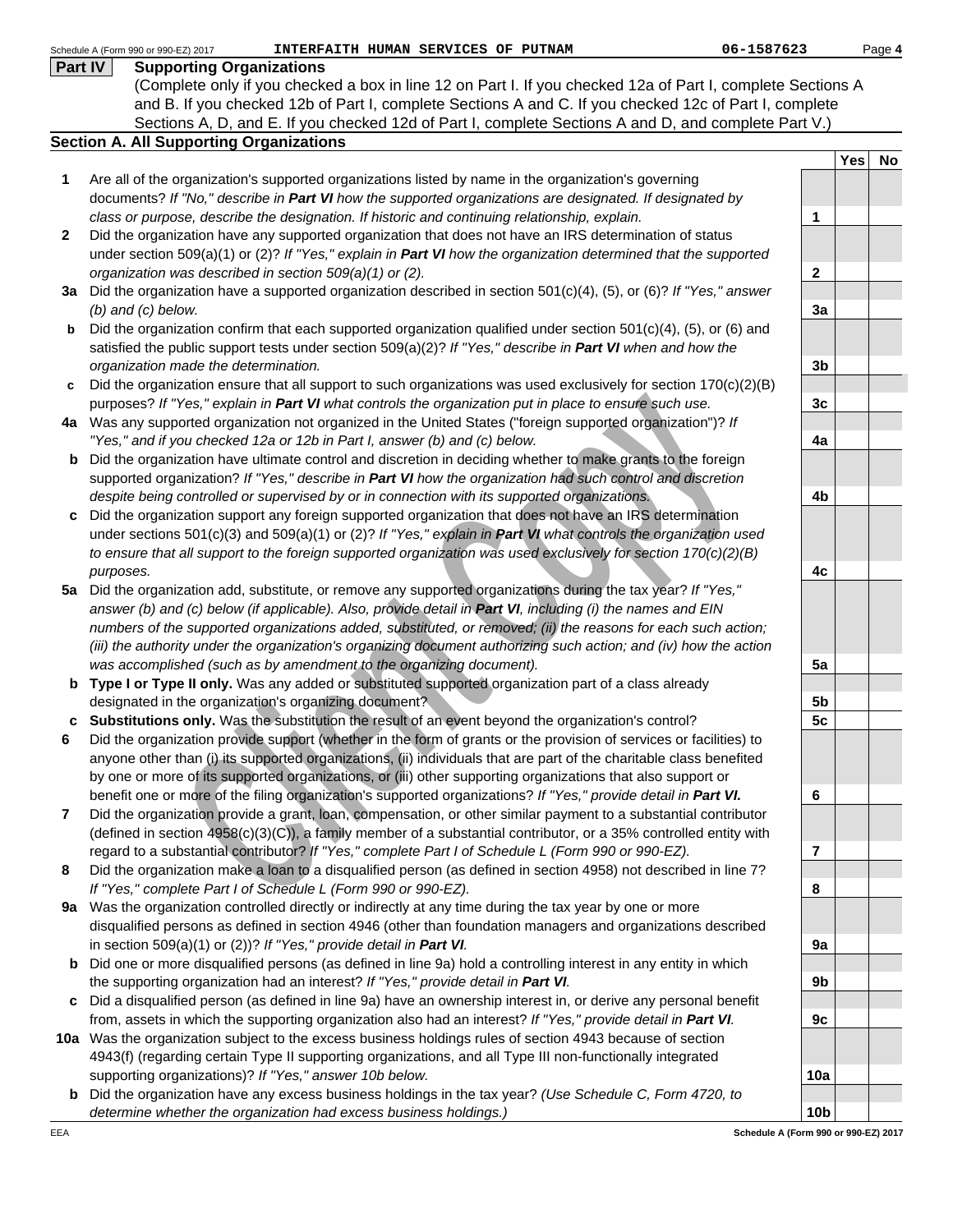|        |         | Schedule A (Form 990 or 990-EZ) 2017 | 06-1587623<br>INTERFAITH HUMAN SERVICES OF PUTNAM                                                                                                                                                                                               |                 |            | Page 5 |
|--------|---------|--------------------------------------|-------------------------------------------------------------------------------------------------------------------------------------------------------------------------------------------------------------------------------------------------|-----------------|------------|--------|
|        | Part IV |                                      | <b>Supporting Organizations (continued)</b>                                                                                                                                                                                                     |                 |            |        |
|        |         |                                      |                                                                                                                                                                                                                                                 |                 | <b>Yes</b> | No     |
| 11     |         |                                      | Has the organization accepted a gift or contribution from any of the following persons?<br>a A person who directly or indirectly controls, either alone or together with persons described in (b) and (c)                                       |                 |            |        |
|        |         |                                      | below, the governing body of a supported organization?                                                                                                                                                                                          | 11a             |            |        |
|        |         |                                      | <b>b</b> A family member of a person described in (a) above?                                                                                                                                                                                    | 11 <sub>b</sub> |            |        |
|        |         |                                      | c A 35% controlled entity of a person described in (a) or (b) above? If "Yes" to a, b, or c, provide detail in Part VI.                                                                                                                         | 11c             |            |        |
|        |         |                                      | <b>Section B. Type I Supporting Organizations</b>                                                                                                                                                                                               |                 |            |        |
|        |         |                                      |                                                                                                                                                                                                                                                 |                 | <b>Yes</b> | No     |
| 1      |         |                                      | Did the directors, trustees, or membership of one or more supported organizations have the power to                                                                                                                                             |                 |            |        |
|        |         |                                      | regularly appoint or elect at least a majority of the organization's directors or trustees at all times during the                                                                                                                              |                 |            |        |
|        |         |                                      | tax year? If "No," describe in Part VI how the supported organization(s) effectively operated, supervised, or                                                                                                                                   |                 |            |        |
|        |         |                                      | controlled the organization's activities. If the organization had more than one supported organization,                                                                                                                                         |                 |            |        |
|        |         |                                      | describe how the powers to appoint and/or remove directors or trustees were allocated among the supported                                                                                                                                       |                 |            |        |
|        |         |                                      | organizations and what conditions or restrictions, if any, applied to such powers during the tax year.                                                                                                                                          | 1               |            |        |
|        |         |                                      |                                                                                                                                                                                                                                                 |                 |            |        |
| 2      |         |                                      | Did the organization operate for the benefit of any supported organization other than the supported                                                                                                                                             |                 |            |        |
|        |         |                                      | organization(s) that operated, supervised, or controlled the supporting organization? If "Yes," explain in Part<br>VI how providing such benefit carried out the purposes of the supported organization(s) that operated,                       |                 |            |        |
|        |         |                                      | supervised, or controlled the supporting organization.                                                                                                                                                                                          | $\mathbf{2}$    |            |        |
|        |         |                                      | <b>Section C. Type II Supporting Organizations</b>                                                                                                                                                                                              |                 |            |        |
|        |         |                                      |                                                                                                                                                                                                                                                 |                 | <b>Yes</b> | No     |
| 1      |         |                                      | Were a majority of the organization's directors or trustees during the tax year also a majority of the directors                                                                                                                                |                 |            |        |
|        |         |                                      | or trustees of each of the organization's supported organization(s)? If "No," describe in Part VI how control                                                                                                                                   |                 |            |        |
|        |         |                                      | or management of the supporting organization was vested in the same persons that controlled or managed                                                                                                                                          |                 |            |        |
|        |         | the supported organization(s).       |                                                                                                                                                                                                                                                 | 1               |            |        |
|        |         |                                      | <b>Section D. All Type III Supporting Organizations</b>                                                                                                                                                                                         |                 |            |        |
|        |         |                                      |                                                                                                                                                                                                                                                 |                 | Yes        | No     |
| 1      |         |                                      | Did the organization provide to each of its supported organizations, by the last day of the fifth month of the                                                                                                                                  |                 |            |        |
|        |         |                                      | organization's tax year, (i) a written notice describing the type and amount of support provided during the prior tax<br>year, (ii) a copy of the Form 990 that was most recently filed as of the date of notification, and (iii) copies of the |                 |            |        |
|        |         |                                      | organization's governing documents in effect on the date of notification, to the extent not previously provided?                                                                                                                                | 1               |            |        |
|        |         |                                      |                                                                                                                                                                                                                                                 |                 |            |        |
| 2      |         |                                      | Were any of the organization's officers, directors, or trustees either (i) appointed or elected by the supported                                                                                                                                |                 |            |        |
|        |         |                                      | organization(s) or (ii) serving on the governing body of a supported organization? If "No," explain in Part VI how                                                                                                                              |                 |            |        |
|        |         |                                      | the organization maintained a close and continuous working relationship with the supported organization(s).                                                                                                                                     | $\mathbf{2}$    |            |        |
|        |         |                                      | By reason of the relationship described in (2), did the organization's supported organizations have a                                                                                                                                           |                 |            |        |
|        |         |                                      | significant voice in the organization's investment policies and in directing the use of the organization's                                                                                                                                      |                 |            |        |
|        |         |                                      | income or assets at all times during the tax year? If "Yes," describe in Part VI the role the organization's                                                                                                                                    |                 |            |        |
|        |         |                                      | supported organizations played in this regard.                                                                                                                                                                                                  | 3               |            |        |
|        |         |                                      | <b>Section E. Type III Functionally Integrated Supporting Organizations</b>                                                                                                                                                                     |                 |            |        |
| 1      |         |                                      | Check the box next to the method that the organization used to satisfy the Integral Part Test during the year (see instructions).                                                                                                               |                 |            |        |
| a      |         |                                      | The organization satisfied the Activities Test. Complete line 2 below.                                                                                                                                                                          |                 |            |        |
| b<br>c |         |                                      | The organization is the parent of each of its supported organizations. Complete line 3 below.<br>The organization supported a governmental entity. Describe in Part VI how you supported a government entity (see instructions).                |                 |            |        |
| 2      |         |                                      | Activities Test. Answer (a) and (b) below.                                                                                                                                                                                                      |                 | Yes        | No.    |
| a      |         |                                      | Did substantially all of the organization's activities during the tax year directly further the exempt purposes of                                                                                                                              |                 |            |        |
|        |         |                                      | the supported organization(s) to which the organization was responsive? If "Yes," then in Part VI identify                                                                                                                                      |                 |            |        |
|        |         |                                      | those supported organizations and explain how these activities directly furthered their exempt purposes,                                                                                                                                        |                 |            |        |
|        |         |                                      | how the organization was responsive to those supported organizations, and how the organization determined                                                                                                                                       |                 |            |        |
|        |         |                                      | that these activities constituted substantially all of its activities.                                                                                                                                                                          | 2a              |            |        |
|        |         |                                      | <b>b</b> Did the activities described in (a) constitute activities that, but for the organization's involvement, one or more                                                                                                                    |                 |            |        |

- of the organization's supported organization(s) would have been engaged in? If "Yes," explain in **Part VI** the reasons for the organization's position that its supported organization(s) would have engaged in these activities but for the organization's involvement.
- **3** Parent of Supported Organizations. **Answer (a) and (b) below.**
- **a** Did the organization have the power to regularly appoint or elect a majority of the officers, directors, or trustees of each of the supported organizations? Provide details in **Part VI.**
- **b** Did the organization exercise a substantial degree of direction over the policies, programs, and activities of each of its supported organizations? If "Yes," describe in **Part VI** the role played by the organization in this regard.

**3b Schedule A (Form 990 or 990-EZ) 2017**

**3a**

**2b**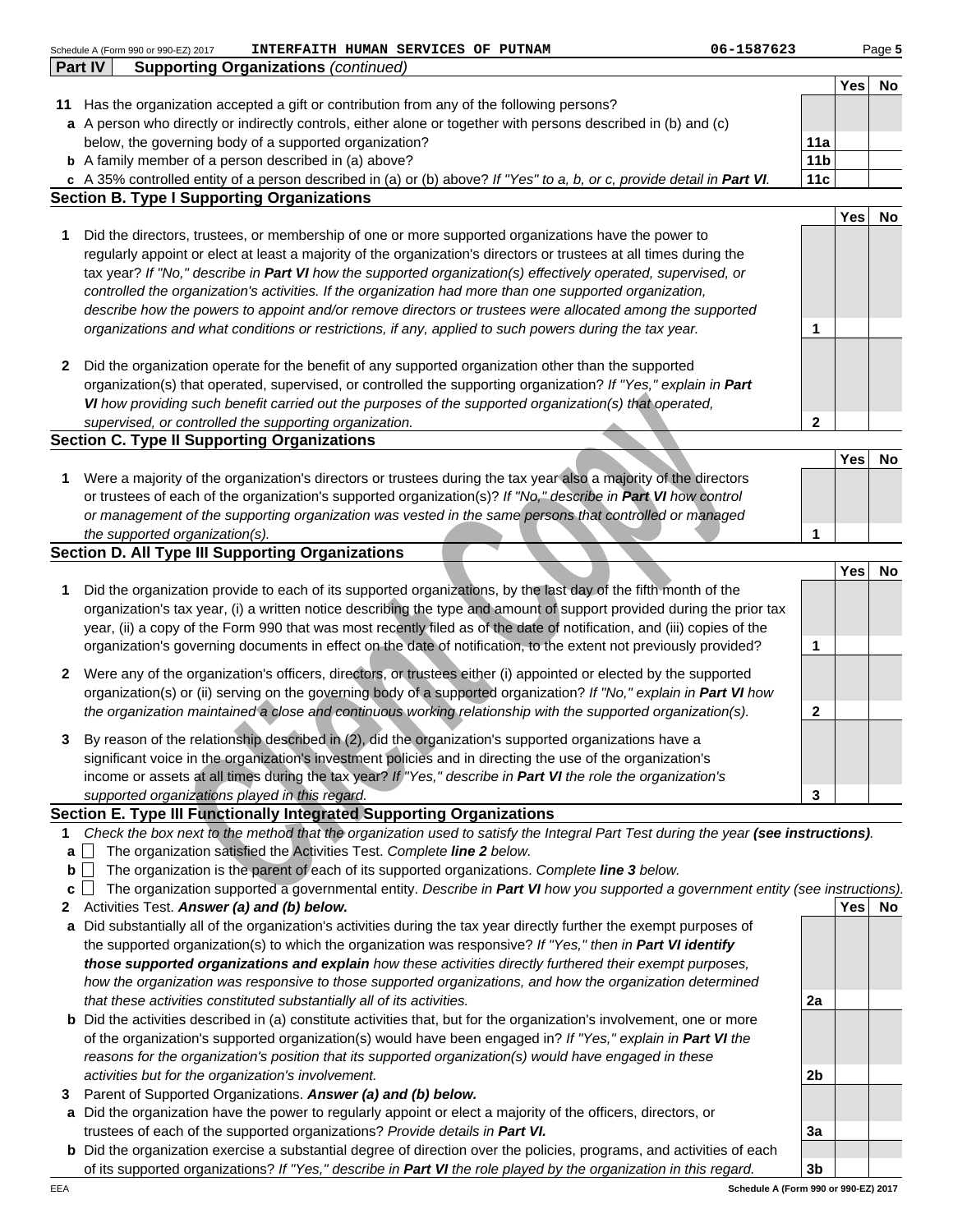|     | INTERFAITH HUMAN SERVICES OF PUTNAM<br>Schedule A (Form 990 or 990-EZ) 2017                                                       |                         | 06-1587623                     |                                      | Page 6 |
|-----|-----------------------------------------------------------------------------------------------------------------------------------|-------------------------|--------------------------------|--------------------------------------|--------|
|     | Part V<br>Type III Non-Functionally Integrated 509(a)(3) Supporting Organizations                                                 |                         |                                |                                      |        |
| 1.  | Check here if the organization satisfied the Integral Part Test as a qualifying trust on Nov. 20, 1970 (explain in Part VI). See  |                         |                                |                                      |        |
|     | instructions. All other Type III non-functionally integrated supporting organizations must complete Sections A through E.         |                         |                                |                                      |        |
|     | <b>Section A - Adjusted Net Income</b>                                                                                            | (A) Prior Year          | (B) Current Year<br>(optional) |                                      |        |
| 1   | Net short-term capital gain                                                                                                       | 1                       |                                |                                      |        |
| 2   | Recoveries of prior-year distributions                                                                                            | $\mathbf 2$             |                                |                                      |        |
| 3   | Other gross income (see instructions)                                                                                             | 3                       |                                |                                      |        |
| 4   | Add lines 1 through 3.                                                                                                            | 4                       |                                |                                      |        |
| 5   | Depreciation and depletion                                                                                                        | 5                       |                                |                                      |        |
| 6   | Portion of operating expenses paid or incurred for production or                                                                  |                         |                                |                                      |        |
|     | collection of gross income or for management, conservation, or                                                                    |                         |                                |                                      |        |
|     | maintenance of property held for production of income (see instructions)                                                          | 6                       |                                |                                      |        |
| 7   | Other expenses (see instructions)                                                                                                 | $\overline{7}$          |                                |                                      |        |
| 8   | Adjusted Net Income (subtract lines 5, 6 and 7 from line 4).                                                                      | 8                       |                                |                                      |        |
|     | <b>Section B - Minimum Asset Amount</b>                                                                                           |                         | (A) Prior Year                 | (B) Current Year<br>(optional)       |        |
| 1   | Aggregate fair market value of all non-exempt-use assets (see                                                                     |                         |                                |                                      |        |
|     | instructions for short tax year or assets held for part of year):                                                                 |                         |                                |                                      |        |
|     | a Average monthly value of securities                                                                                             | 1a                      |                                |                                      |        |
|     | <b>b</b> Average monthly cash balances                                                                                            | 1 <sub>b</sub>          |                                |                                      |        |
|     | c Fair market value of other non-exempt-use assets                                                                                | 1 <sub>c</sub>          |                                |                                      |        |
|     | d Total (add lines 1a, 1b, and 1c)                                                                                                | 1 <sub>d</sub>          |                                |                                      |        |
|     | e Discount claimed for blockage or other                                                                                          |                         |                                |                                      |        |
|     | factors (explain in detail in Part VI):                                                                                           |                         |                                |                                      |        |
|     | 2 Acquisition indebtedness applicable to non-exempt-use assets                                                                    | $\overline{2}$          |                                |                                      |        |
| 3   | Subtract line 2 from line 1d.                                                                                                     | $\overline{\mathbf{3}}$ |                                |                                      |        |
| 4   | Cash deemed held for exempt use. Enter 1-1/2% of line 3 (for greater amount,                                                      |                         |                                |                                      |        |
|     | see instructions).                                                                                                                | $\overline{\mathbf{4}}$ |                                |                                      |        |
| 5   | Net value of non-exempt-use assets (subtract line 4 from line 3)                                                                  | 5                       |                                |                                      |        |
| 6   | Multiply line 5 by .035.                                                                                                          | 6                       |                                |                                      |        |
| 7   | Recoveries of prior-year distributions                                                                                            | $\overline{7}$          |                                |                                      |        |
| 8   | Minimum Asset Amount (add line 7 to line 6)                                                                                       | 8                       |                                |                                      |        |
|     | <b>Section C - Distributable Amount</b>                                                                                           |                         |                                | <b>Current Year</b>                  |        |
| 1   | Adjusted net income for prior year (from Section A, line 8, Column A)                                                             | 1                       |                                |                                      |        |
| 2   | Enter 85% of line 1.                                                                                                              | $\mathbf 2$             |                                |                                      |        |
| 3   | Minimum asset amount for prior year (from Section B, line 8, Column A)                                                            | 3                       |                                |                                      |        |
| 4   | Enter greater of line 2 or line 3.                                                                                                | 4                       |                                |                                      |        |
| 5   | Income tax imposed in prior year                                                                                                  | 5                       |                                |                                      |        |
| 6   | Distributable Amount. Subtract line 5 from line 4, unless subject to                                                              |                         |                                |                                      |        |
|     | emergency temporary reduction (see instructions).                                                                                 | 6                       |                                |                                      |        |
| 7   | Check here if the current year is the organization's first as a non-functionally-integrated Type III supporting organization (see |                         |                                |                                      |        |
|     | instructions).                                                                                                                    |                         |                                |                                      |        |
| EEA |                                                                                                                                   |                         |                                | Schedule A (Form 990 or 990-EZ) 2017 |        |
|     |                                                                                                                                   |                         |                                |                                      |        |
|     |                                                                                                                                   |                         |                                |                                      |        |
|     |                                                                                                                                   |                         |                                |                                      |        |
|     |                                                                                                                                   |                         |                                |                                      |        |
|     |                                                                                                                                   |                         |                                |                                      |        |
|     |                                                                                                                                   |                         |                                |                                      |        |
|     |                                                                                                                                   |                         |                                |                                      |        |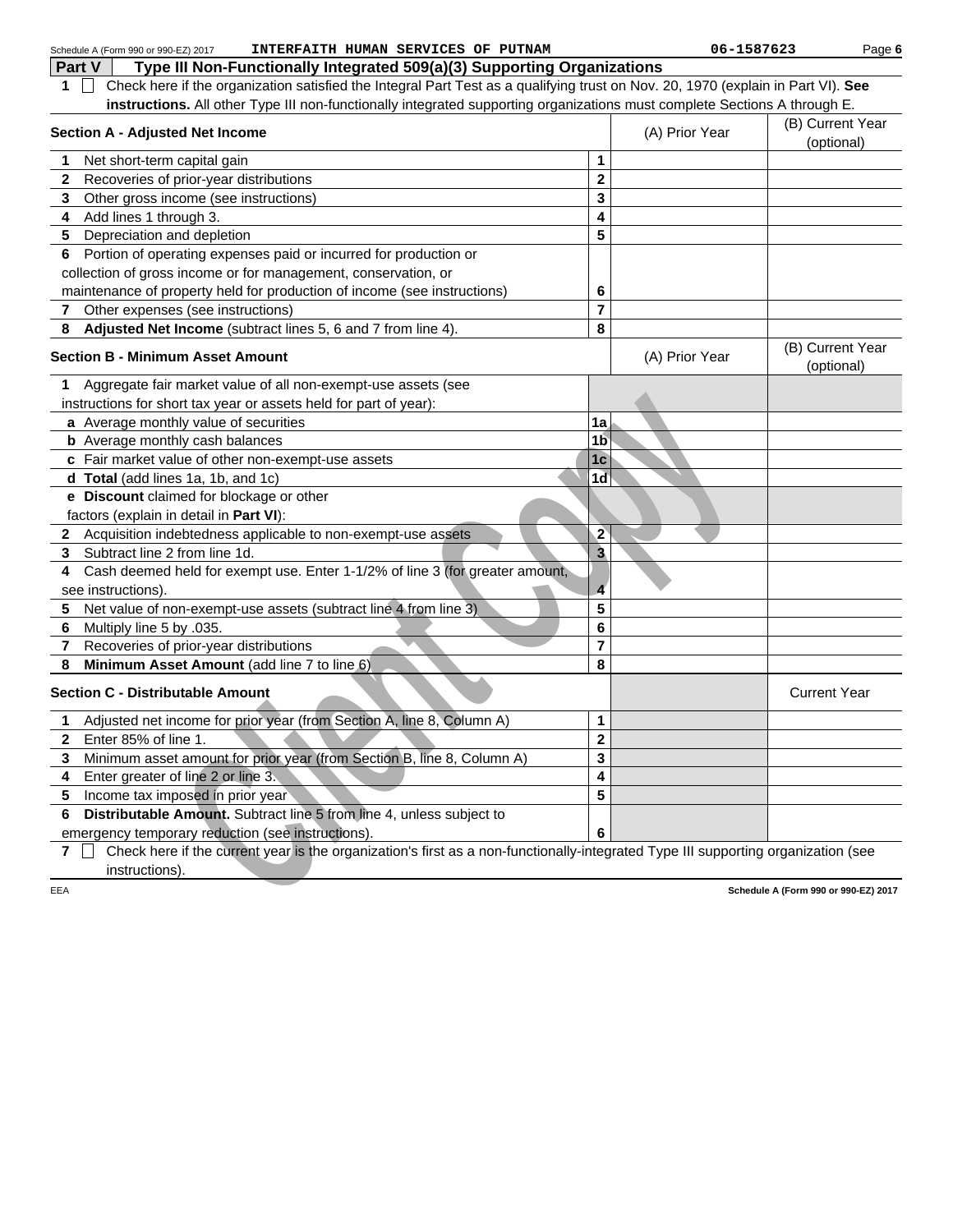| Schedule A (Form 990 or 990-EZ) 2017 | INTERFAITH HUMAN SERVICES OF PUTNAM |  |  |  |  |
|--------------------------------------|-------------------------------------|--|--|--|--|
|--------------------------------------|-------------------------------------|--|--|--|--|

Page **7**

|              | Type III Non-Functionally Integrated 509(a)(3) Supporting Organizations (continued)<br>Part V    |                                             |                                       |                                         |  |  |  |  |  |
|--------------|--------------------------------------------------------------------------------------------------|---------------------------------------------|---------------------------------------|-----------------------------------------|--|--|--|--|--|
|              | <b>Section D - Distributions</b>                                                                 |                                             |                                       | <b>Current Year</b>                     |  |  |  |  |  |
| 1            | Amounts paid to supported organizations to accomplish exempt purposes                            |                                             |                                       |                                         |  |  |  |  |  |
| 2            | Amounts paid to perform activity that directly furthers exempt purposes of supported             |                                             |                                       |                                         |  |  |  |  |  |
|              | organizations, in excess of income from activity                                                 |                                             |                                       |                                         |  |  |  |  |  |
| 3            | Administrative expenses paid to accomplish exempt purposes of supported organizations            |                                             |                                       |                                         |  |  |  |  |  |
| 4            | Amounts paid to acquire exempt-use assets                                                        |                                             |                                       |                                         |  |  |  |  |  |
| 5            | Qualified set-aside amounts (prior IRS approval required)                                        |                                             |                                       |                                         |  |  |  |  |  |
| 6            | Other distributions (describe in Part VI). See instructions.                                     |                                             |                                       |                                         |  |  |  |  |  |
| 7            | Total annual distributions. Add lines 1 through 6.                                               |                                             |                                       |                                         |  |  |  |  |  |
| 8            | Distributions to attentive supported organizations to which the organization is responsive       |                                             |                                       |                                         |  |  |  |  |  |
|              | (provide details in Part VI). See instructions.                                                  |                                             |                                       |                                         |  |  |  |  |  |
| 9            | Distributable amount for 2017 from Section C, line 6                                             |                                             |                                       |                                         |  |  |  |  |  |
|              | 10 Line 8 amount divided by Line 9 amount                                                        |                                             |                                       |                                         |  |  |  |  |  |
|              |                                                                                                  |                                             | (iii)                                 | (iii)                                   |  |  |  |  |  |
|              | <b>Section E - Distribution Allocations (see instructions)</b>                                   | $\mathbf{u}$<br><b>Excess Distributions</b> | <b>Underdistributions</b><br>Pre-2017 | <b>Distributable</b><br>Amount for 2017 |  |  |  |  |  |
|              | 1 Distributable amount for 2017 from Section C, line 6                                           |                                             |                                       |                                         |  |  |  |  |  |
| $\mathbf{2}$ | Underdistributions, if any, for years prior to 2017                                              |                                             |                                       |                                         |  |  |  |  |  |
|              | (reasonable cause required - explain in Part VI). See                                            |                                             |                                       |                                         |  |  |  |  |  |
|              | instructions.                                                                                    |                                             |                                       |                                         |  |  |  |  |  |
| 3            | Excess distributions carryover, if any, to 2017                                                  |                                             |                                       |                                         |  |  |  |  |  |
| a            |                                                                                                  |                                             |                                       |                                         |  |  |  |  |  |
|              | <b>b</b> From 2013<br>.                                                                          |                                             |                                       |                                         |  |  |  |  |  |
|              | c From 2014<br>$\mathcal{L}^{\mathcal{A}}$ . The set of the set of $\mathcal{A}$                 |                                             |                                       |                                         |  |  |  |  |  |
|              | d From 2015<br>$\begin{array}{cccccccccccccc} . & . & . & . & . & . & . & . & . & . \end{array}$ |                                             |                                       |                                         |  |  |  |  |  |
|              | e From 2016<br>$\begin{array}{cccccccccccccc} . & . & . & . & . & . & . & . & . & . \end{array}$ |                                             |                                       |                                         |  |  |  |  |  |
|              | f Total of lines 3a through e                                                                    |                                             |                                       |                                         |  |  |  |  |  |
|              | g Applied to underdistributions of prior years                                                   |                                             |                                       |                                         |  |  |  |  |  |
|              | h Applied to 2017 distributable amount                                                           |                                             |                                       |                                         |  |  |  |  |  |
|              | <i>i</i> Carryover from 2012 not applied (see instructions)                                      |                                             |                                       |                                         |  |  |  |  |  |
|              | Remainder. Subtract lines 3g, 3h, and 3i from 3f.                                                |                                             |                                       |                                         |  |  |  |  |  |
| 4            | Distributions for 2017 from                                                                      |                                             |                                       |                                         |  |  |  |  |  |
|              | \$<br>Section D, line 7:                                                                         |                                             |                                       |                                         |  |  |  |  |  |
|              | a Applied to underdistributions of prior years                                                   |                                             |                                       |                                         |  |  |  |  |  |
|              | <b>b</b> Applied to 2017 distributable amount                                                    |                                             |                                       |                                         |  |  |  |  |  |
|              | c Remainder. Subtract lines 4a and 4b from 4.                                                    |                                             |                                       |                                         |  |  |  |  |  |
| 5            | Remaining underdistributions for years prior to 2017, if                                         |                                             |                                       |                                         |  |  |  |  |  |
|              | any. Subtract lines 3g and 4a from line 2. For result                                            |                                             |                                       |                                         |  |  |  |  |  |
|              | greater than zero, explain in Part VI. See instructions.                                         |                                             |                                       |                                         |  |  |  |  |  |
|              | 6 Remaining underdistributions for 2017. Subtract lines 3h                                       |                                             |                                       |                                         |  |  |  |  |  |
|              | and 4b from line 1. For result greater than zero, explain in                                     |                                             |                                       |                                         |  |  |  |  |  |
|              | Part VI. See instructions.                                                                       |                                             |                                       |                                         |  |  |  |  |  |
|              | 7 Excess distributions carryover to 2018. Add lines 3j                                           |                                             |                                       |                                         |  |  |  |  |  |
|              | and 4c.                                                                                          |                                             |                                       |                                         |  |  |  |  |  |
| 8.           | Breakdown of line 7:                                                                             |                                             |                                       |                                         |  |  |  |  |  |
|              | a Excess from 2013<br>$\cdots$                                                                   |                                             |                                       |                                         |  |  |  |  |  |
|              | <b>b</b> Excess from 2014<br>.                                                                   |                                             |                                       |                                         |  |  |  |  |  |
|              | c Excess from 2015<br>$\cdots$                                                                   |                                             |                                       |                                         |  |  |  |  |  |
|              | d Excess from 2016<br>.                                                                          |                                             |                                       |                                         |  |  |  |  |  |
|              | e Excess from 2017<br>.                                                                          |                                             |                                       |                                         |  |  |  |  |  |

EEA

**Schedule A (Form 990 or 990-EZ) 2017**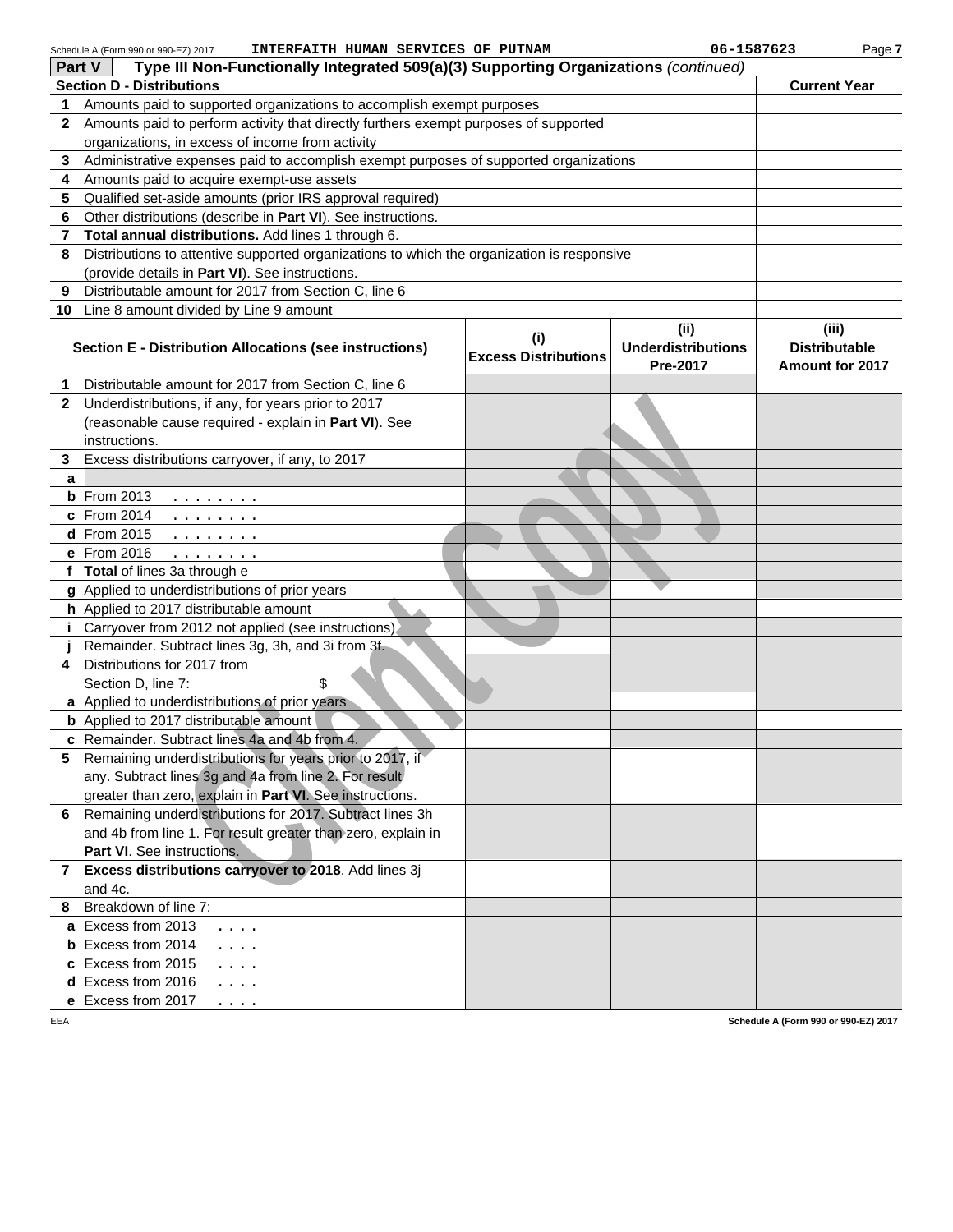|         | Schedule A (Form 990 or 990-EZ) 2017<br><u>Page</u> o                                                                                                                                                                                                                                                                                                                                                                                                                                                                                                                                      |
|---------|--------------------------------------------------------------------------------------------------------------------------------------------------------------------------------------------------------------------------------------------------------------------------------------------------------------------------------------------------------------------------------------------------------------------------------------------------------------------------------------------------------------------------------------------------------------------------------------------|
| Part VI | Supplemental Information. Provide the explanations required by Part II, line 10; Part II, line 17a or 17b; Part<br>III, line 12; Part IV, Section A, lines 1, 2, 3b, 3c, 4b, 4c, 5a, 6, 9a, 9b, 9c, 11a, 11b, and 11c; Part IV, Section<br>B, lines 1 and 2; Part IV, Section C, line 1; Part IV, Section D, lines 2 and 3; Part IV, Section E, lines 1c, 2a, 2b,<br>3a and 3b; Part V, line 1; Part V, Section B, line 1e; Part V, Section D, lines 5, 6, and 8; and Part V, Section E,<br>lines 2, 5, and 6. Also complete this part for any additional information. (See instructions.) |
|         |                                                                                                                                                                                                                                                                                                                                                                                                                                                                                                                                                                                            |
|         |                                                                                                                                                                                                                                                                                                                                                                                                                                                                                                                                                                                            |
|         |                                                                                                                                                                                                                                                                                                                                                                                                                                                                                                                                                                                            |
|         |                                                                                                                                                                                                                                                                                                                                                                                                                                                                                                                                                                                            |
|         |                                                                                                                                                                                                                                                                                                                                                                                                                                                                                                                                                                                            |
|         |                                                                                                                                                                                                                                                                                                                                                                                                                                                                                                                                                                                            |
|         |                                                                                                                                                                                                                                                                                                                                                                                                                                                                                                                                                                                            |
|         |                                                                                                                                                                                                                                                                                                                                                                                                                                                                                                                                                                                            |
|         |                                                                                                                                                                                                                                                                                                                                                                                                                                                                                                                                                                                            |
|         |                                                                                                                                                                                                                                                                                                                                                                                                                                                                                                                                                                                            |
|         |                                                                                                                                                                                                                                                                                                                                                                                                                                                                                                                                                                                            |
|         |                                                                                                                                                                                                                                                                                                                                                                                                                                                                                                                                                                                            |
|         |                                                                                                                                                                                                                                                                                                                                                                                                                                                                                                                                                                                            |
|         |                                                                                                                                                                                                                                                                                                                                                                                                                                                                                                                                                                                            |
|         |                                                                                                                                                                                                                                                                                                                                                                                                                                                                                                                                                                                            |
|         |                                                                                                                                                                                                                                                                                                                                                                                                                                                                                                                                                                                            |
|         |                                                                                                                                                                                                                                                                                                                                                                                                                                                                                                                                                                                            |
|         |                                                                                                                                                                                                                                                                                                                                                                                                                                                                                                                                                                                            |
|         |                                                                                                                                                                                                                                                                                                                                                                                                                                                                                                                                                                                            |
|         |                                                                                                                                                                                                                                                                                                                                                                                                                                                                                                                                                                                            |
|         |                                                                                                                                                                                                                                                                                                                                                                                                                                                                                                                                                                                            |
|         |                                                                                                                                                                                                                                                                                                                                                                                                                                                                                                                                                                                            |
|         |                                                                                                                                                                                                                                                                                                                                                                                                                                                                                                                                                                                            |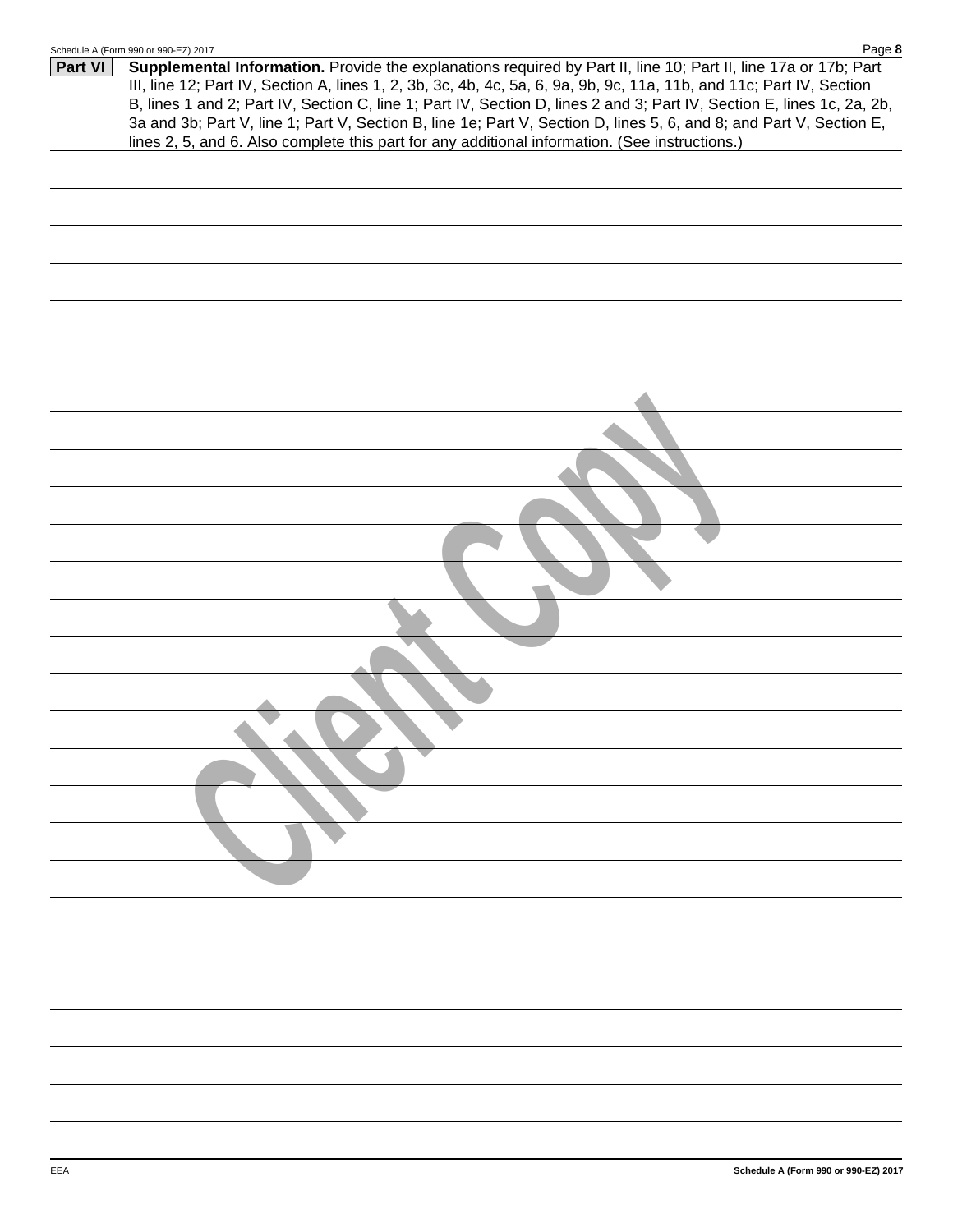# **(Form 990, 990-EZ,**

Department of the Treasury Internal Revenue Service

# **Schedule B Schedule of Contributors**

**or 990-PF) Attach to Form 990, Form 990-EZ, or Form 990-PF.**

**Go to www.irs.gov/Form990 for the latest information.**

**Organization type** (check one):

| Name of the organization            | <b>Employer identification number</b> |
|-------------------------------------|---------------------------------------|
| INTERFAITH HUMAN SERVICES OF PUTNAM | 06-1587623                            |

| Filers of:         | Section:                                                                    |
|--------------------|-----------------------------------------------------------------------------|
| Form 990 or 990-EZ | IХ<br>$501(c)$ (3) (enter number) organization                              |
|                    | $4947(a)(1)$ nonexempt charitable trust not treated as a private foundation |
|                    | 527 political organization                                                  |
| Form 990-PF        | 501(c)(3) exempt private foundation                                         |
|                    | 4947(a)(1) nonexempt charitable trust treated as a private foundation       |
|                    | 501(c)(3) taxable private foundation                                        |

Check if your organization is covered by the **General Rule** or a **Special Rule.**

**Note:** Only a section 501(c)(7), (8), or (10) organization can check boxes for both the General Rule and a Special Rule. See instructions.

#### **General Rule**

 $\overline{\rm X}$  For an organization filing Form 990, 990-EZ, or 990-PF that received, during the year, contributions totaling \$5,000 or more (in money or property) from any one contributor. Complete Parts I and II. See instructions for determining a contributor's total contributions.

#### **Special Rules**

For an organization described in section  $501(c)(3)$  filing Form 990 or 990-EZ that met the 33 1/3% support test of the regulations under sections 509(a)(1) and 170(b)(1)(A)(vi), that checked Schedule A (Form 990 or 990-EZ), Part II, line 13, 16a, or 16b, and that received from any one contributor, during the year, total contributions of the greater of **(1)** \$5,000 or **(2)** 2% of the amount on (i) Form 990, Part VIII, line 1h; or (ii) Form 990-EZ, line 1. Complete Parts I and II.

For an organization described in section 501 $(c)(7)$ ,  $(8)$ , or  $(10)$  filing Form 990 or 990-EZ that received from any one contributor, during the year, total contributions of more than \$1,000 exclusively for religious, charitable, scientific, literary, or educational purposes, or for the prevention of cruelty to children or animals. Complete Parts I, II, and III.

**Clientiation** discrete that in the second and the second and the second and the particle of the particle of the Second Rule of a nation final control of the Second Rule and Special Rule Second Television is covered by the For an organization described in section 501(c)(7), (8), or (10) filing Form 990 or 990-EZ that received from any one contributor, during the year, contributions exclusively for religious, charitable, etc., purposes, but no such contributions totaled more than \$1,000. If this box is checked, enter here the total contributions that were received during the year for an exclusively religious, charitable, etc., purpose. Don't complete any of the parts unless the **General Rule** applies to this organization because it received nonexclusively religious, charitable, etc., contributions totaling \$5,000 or more during the year  $\dots\dots\dots\dots\dots\dots\dots\dots\dots\dots\dots\dots\dots\dots\dots\dots$ 

**Caution:** An organization that isn't covered by the General Rule and/or the Special Rules doesn't file Schedule B (Form 990, 990-EZ, or 990-PF), but it **must** answer "No" on Part IV, line 2, of its Form 990; or check the box on line H of its Form 990-EZ or on its Form 990-PF, Part I, line 2, to certify that it doesn't meet the filing requirements of Schedule B (Form 990, 990-EZ, or 990-PF).

**For Paperwork Reduction Act Notice, see the Instructions for Form 990, 990-EZ, or 990-PF. Schedule B (Form 990, 990-EZ, or 990-PF) (2017)** EEA

OMB No. 1545-0047

**2017**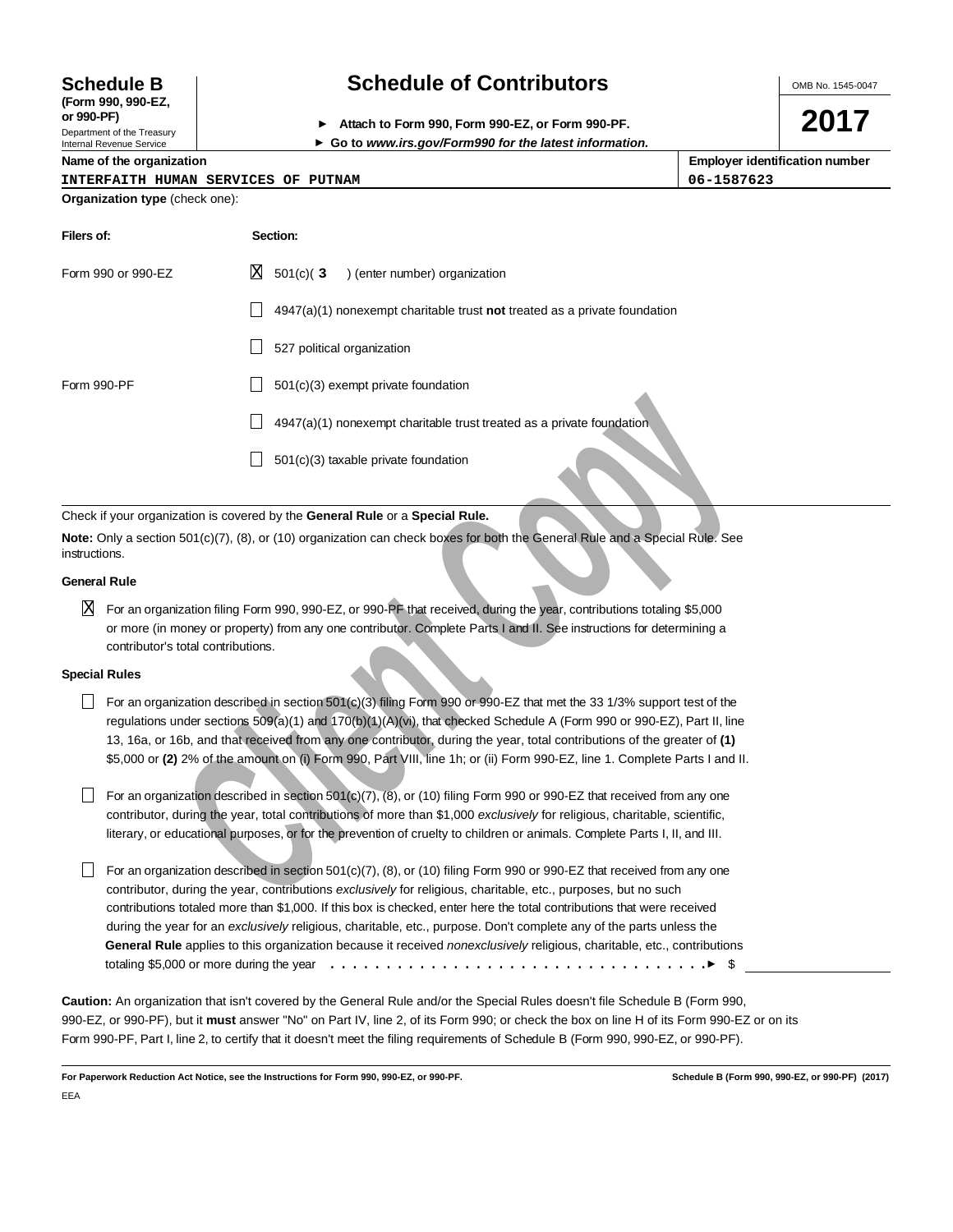| Part I       | <b>Contributors</b> (see instructions). Use duplicate copies of Part I if additional space is needed. |                                   |                                                                                                                                                          |
|--------------|-------------------------------------------------------------------------------------------------------|-----------------------------------|----------------------------------------------------------------------------------------------------------------------------------------------------------|
| (a)<br>No.   | (b)<br>Name, address, and ZIP + 4                                                                     | (c)<br><b>Total contributions</b> | (d)<br><b>Type of contribution</b>                                                                                                                       |
| $\mathbf{1}$ | <b>SEE ATTACHED</b><br>PUTNAM CT AND OTHER ENVIRONS<br>Putnam, CT 06260                               | \$<br>145,471                     | $\overline{\text{X}}$<br><b>Person</b><br><b>Payroll</b><br>$\Box$<br><b>Noncash</b><br>$\mathbf{L}$<br>(Complete Part II for<br>noncash contributions.) |
| (a)<br>No.   | (b)<br>Name, address, and ZIP + 4                                                                     | (c)<br><b>Total contributions</b> | (d)<br>Type of contribution                                                                                                                              |
|              |                                                                                                       | \$                                | <b>Person</b><br><b>Payroll</b><br><b>Noncash</b><br>(Complete Part II for<br>noncash contributions.)                                                    |
| (a)<br>No.   | (b)<br>Name, address, and ZIP + 4                                                                     | (c)<br><b>Total contributions</b> | (d)<br><b>Type of contribution</b>                                                                                                                       |
|              |                                                                                                       | \$                                | <b>Person</b><br><b>Payroll</b><br>$\mathsf{L}$<br><b>Noncash</b><br>(Complete Part II for<br>noncash contributions.)                                    |
| (a)<br>No.   | (b)<br>Name, address, and $ZIP + 4$                                                                   | (c)<br><b>Total contributions</b> | (d)<br><b>Type of contribution</b>                                                                                                                       |
|              |                                                                                                       | \$                                | <b>Person</b><br><b>Payroll</b><br><b>Noncash</b><br>$\mathbf{L}$<br>(Complete Part II for<br>noncash contributions.)                                    |
| (a)<br>No.   | (b)<br>Name, address, and ZIP + 4                                                                     | (c)<br><b>Total contributions</b> | (d)<br><b>Type of contribution</b>                                                                                                                       |
|              |                                                                                                       | \$                                | <b>Person</b><br><b>Payroll</b><br><b>Noncash</b><br>(Complete Part II for<br>noncash contributions.)                                                    |
| (a)<br>No.   | (b)<br>Name, address, and ZIP + 4                                                                     | (c)<br><b>Total contributions</b> | (d)<br><b>Type of contribution</b>                                                                                                                       |
|              |                                                                                                       | \$                                | <b>Person</b><br><b>Payroll</b><br><b>Noncash</b><br>(Complete Part II for<br>noncash contributions.)                                                    |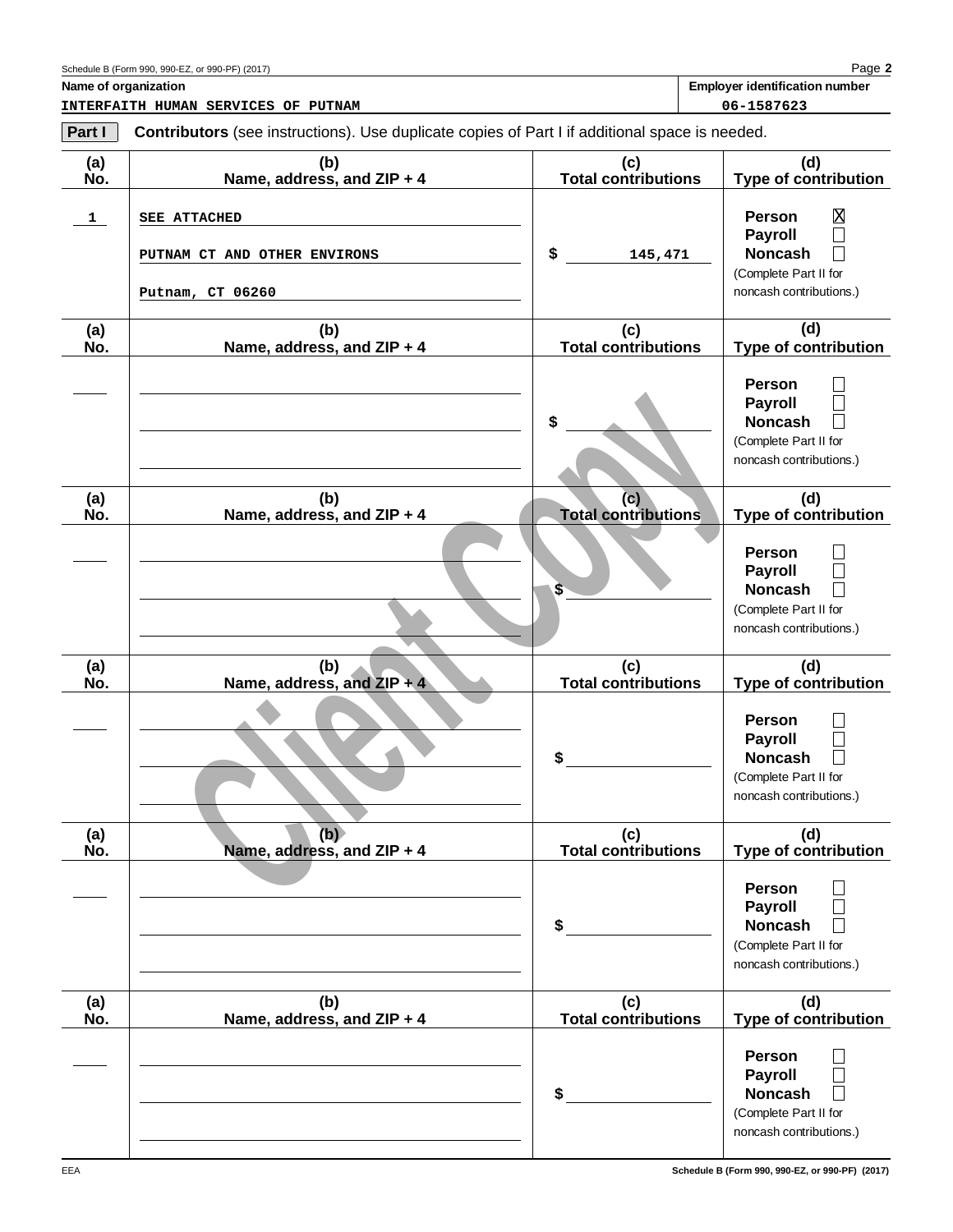**Name of organization Employer identification number Employer identification number** 

**INTERFAITH HUMAN SERVICES OF PUTNAM 06-1587623**

**Part II Noncash Property** (see instructions). Use duplicate copies of Part II if additional space is needed.

| (a) No.<br>from<br>Part I | (b)<br>Description of noncash property given | (c)<br>FMV (or estimate)<br>(See instructions)        | (d)<br>Date received |
|---------------------------|----------------------------------------------|-------------------------------------------------------|----------------------|
| $\mathbf{1}$              | VARIOUS FOOD AND PERSONAL<br>ITEMS DONATED   | \$<br>178,518                                         |                      |
| (a) No.<br>from<br>Part I | (b)<br>Description of noncash property given | (c)<br>FMV (or estimate)<br>(See instructions)        | (d)<br>Date received |
|                           |                                              | \$                                                    |                      |
| (a) No.<br>from<br>Part I | (b)<br>Description of noncash property given | (c)<br><b>FMV</b> (or estimate)<br>(See instructions) | (d)<br>Date received |
|                           |                                              | \$                                                    |                      |
| (a) No.<br>from<br>Part I | (b)<br>Description of noncash property given | (c)<br>FMV (or estimate)<br>(See instructions)        | (d)<br>Date received |
|                           |                                              | \$                                                    |                      |
| (a) No.<br>from<br>Part I | (b)<br>Description of noncash property given | (c)<br><b>FMV</b> (or estimate)<br>(See instructions) | (d)<br>Date received |
|                           |                                              | \$                                                    |                      |
| (a) No.<br>from<br>Part I | (b)<br>Description of noncash property given | (c)<br>FMV (or estimate)<br>(See instructions)        | (d)<br>Date received |
|                           |                                              | \$                                                    |                      |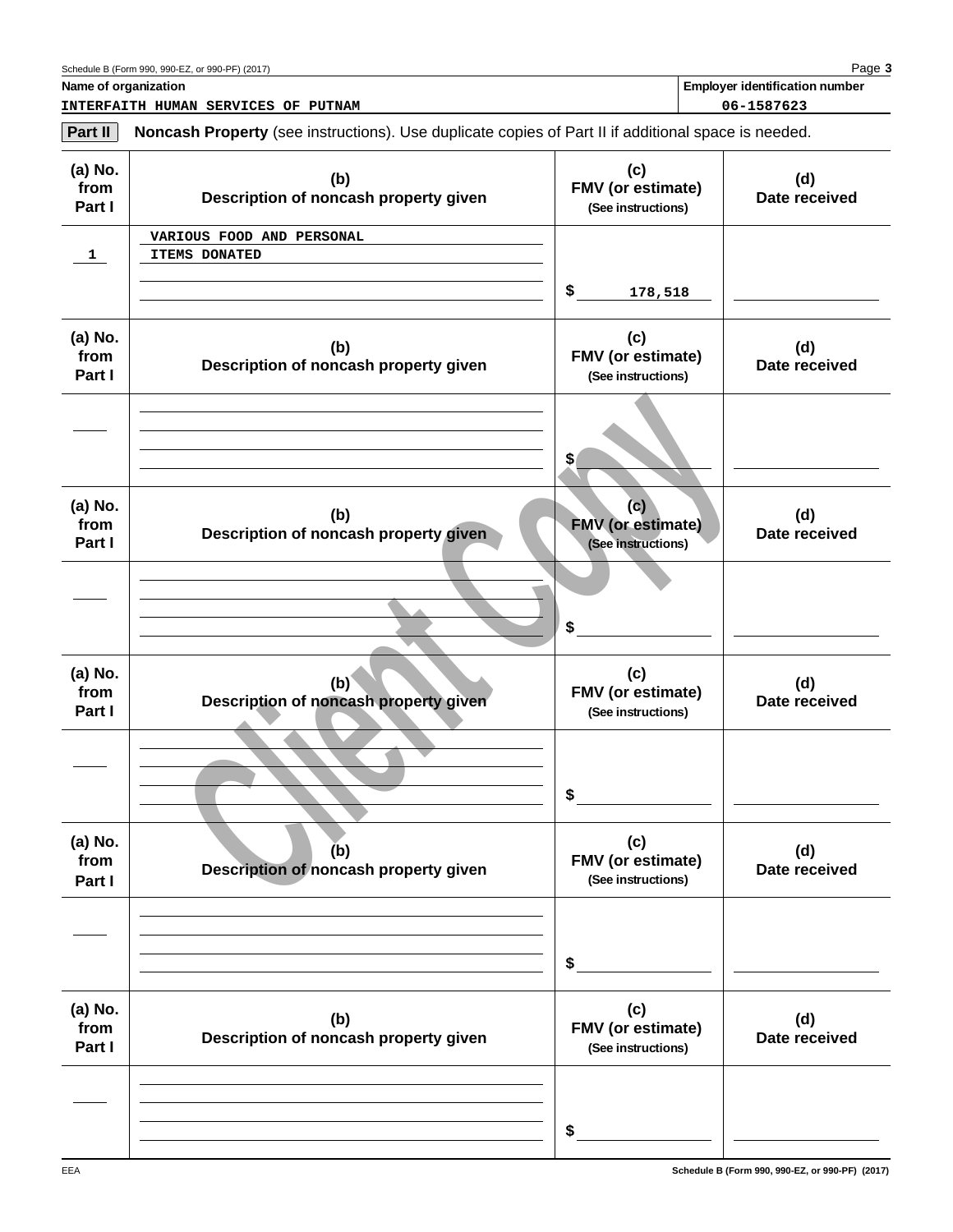|         | <b>SCHEDULE D</b>                | <b>Supplemental Financial Statements</b>                                                                                                                                                                                     |                                       | OMB No. 1545-0047               |
|---------|----------------------------------|------------------------------------------------------------------------------------------------------------------------------------------------------------------------------------------------------------------------------|---------------------------------------|---------------------------------|
|         | (Form 990)                       | Complete if the organization answered "Yes" on Form 990,<br>Part IV, line 6, 7, 8, 9, 10, 11a, 11b, 11c, 11d, 11e, 11f, 12a, or 12b.                                                                                         |                                       | 2017                            |
|         | Department of the Treasury       | Attach to Form 990.                                                                                                                                                                                                          |                                       | Open to Public                  |
|         | Internal Revenue Service         | Go to www.irs.gov/Form990 for instructions and the latest information.                                                                                                                                                       |                                       | Inspection                      |
|         | Name of the organization         |                                                                                                                                                                                                                              | <b>Employer identification number</b> |                                 |
|         |                                  | INTERFAITH HUMAN SERVICES OF PUTNAM                                                                                                                                                                                          | 06-1587623                            |                                 |
| Part I  |                                  | Organizations Maintaining Donor Advised Funds or Other Similar Funds or Accounts.                                                                                                                                            |                                       |                                 |
|         |                                  | Complete if the organization answered "Yes" on Form 990, Part IV, line 6.                                                                                                                                                    |                                       |                                 |
|         |                                  | (a) Donor advised funds                                                                                                                                                                                                      | (b) Funds and other accounts          |                                 |
| 1       |                                  | Total number at end of year $\dots \dots \dots \dots$                                                                                                                                                                        |                                       |                                 |
| 2       |                                  | Aggregate value of contributions to (during year) .                                                                                                                                                                          |                                       |                                 |
| 3       |                                  | Aggregate value of grants from (during year)<br>$\ddot{\phantom{0}}$                                                                                                                                                         |                                       |                                 |
| 4       |                                  | Aggregate value at end of year $\dots \dots \dots$                                                                                                                                                                           |                                       |                                 |
| 5       |                                  | Did the organization inform all donors and donor advisors in writing that the assets held in donor advised                                                                                                                   |                                       |                                 |
|         |                                  | funds are the organization's property, subject to the organization's exclusive legal control?                                                                                                                                |                                       | Yes<br>No                       |
| 6       |                                  | Did the organization inform all grantees, donors, and donor advisors in writing that grant funds can be used<br>only for charitable purposes and not for the benefit of the donor or donor advisor, or for any other purpose |                                       |                                 |
|         |                                  |                                                                                                                                                                                                                              |                                       | Yes<br>No                       |
| Part II |                                  | <b>Conservation Easements.</b>                                                                                                                                                                                               |                                       |                                 |
|         |                                  | Complete if the organization answered "Yes" on Form 990, Part IV, line 7.                                                                                                                                                    |                                       |                                 |
| 1       |                                  | Purpose(s) of conservation easements held by the organization (check all that apply).                                                                                                                                        |                                       |                                 |
|         |                                  | Preservation of land for public use (e.g., recreation or education)<br>Preservation of a historically important land area                                                                                                    |                                       |                                 |
|         | Protection of natural habitat    | Preservation of a certified historic structure                                                                                                                                                                               |                                       |                                 |
|         | Preservation of open space       |                                                                                                                                                                                                                              |                                       |                                 |
| 2       |                                  | Complete lines 2a through 2d if the organization held a qualified conservation contribution in the form of a conservation                                                                                                    |                                       |                                 |
|         |                                  | easement on the last day of the tax year.                                                                                                                                                                                    |                                       | Held at the End of the Tax Year |
| а       |                                  | Total number of conservation easements                                                                                                                                                                                       | 2a                                    |                                 |
|         |                                  | Total acreage restricted by conservation easements<br>$\mathcal{L}$ . The contribution of the contribution of $\mathcal{L}$ . The contribution of $\mathcal{L}$                                                              | 2b                                    |                                 |
| с       |                                  | Number of conservation easements on a certified historic structure included in (a)                                                                                                                                           | 2c                                    |                                 |
| d       |                                  | Number of conservation easements included in (c) acquired after 7/25/06, and not on a                                                                                                                                        |                                       |                                 |
|         |                                  | historic structure listed in the National Register<br>. <i>.</i> .                                                                                                                                                           | 2d                                    |                                 |
| 3       |                                  | Number of conservation easements modified, transferred, released, extinguished, or terminated by the organization during the                                                                                                 |                                       |                                 |
|         | tax year $\blacktriangleright$   |                                                                                                                                                                                                                              |                                       |                                 |
| 4       |                                  | Number of states where property subject to conservation easement is located                                                                                                                                                  |                                       |                                 |
| 5       |                                  | Does the organization have a written policy regarding the periodic monitoring, inspection, handling of                                                                                                                       |                                       |                                 |
|         |                                  | violations, and enforcement of the conservation easements it holds?                                                                                                                                                          |                                       | Yes<br>No                       |
| 6       |                                  | Staff and volunteer hours devoted to monitoring, inspecting, handling of violations, and enforcing conservation easements during the year                                                                                    |                                       |                                 |
|         |                                  |                                                                                                                                                                                                                              |                                       |                                 |
| 7       |                                  | Amount of expenses incurred in monitoring, inspecting, handling of violations, and enforcing conservation easements during the year                                                                                          |                                       |                                 |
|         | $\blacktriangleright$ \$         |                                                                                                                                                                                                                              |                                       |                                 |
| 8       |                                  | Does each conservation easement reported on line 2(d) above satisfy the requirements of section 170(h)(4)(B)(i)                                                                                                              |                                       |                                 |
|         | and section $170(h)(4)(B)(ii)$ ? |                                                                                                                                                                                                                              |                                       | $\Box$ Yes<br>∣ I No            |
| 9       |                                  | In Part XIII, describe how the organization reports conservation easements in its revenue and expense statement, and                                                                                                         |                                       |                                 |
|         |                                  | balance sheet, and include, if applicable, the text of the footnote to the organization's financial statements that describes the                                                                                            |                                       |                                 |
|         |                                  | organization's accounting for conservation easements.                                                                                                                                                                        |                                       |                                 |
|         | Part III                         | Organizations Maintaining Collections of Art, Historical Treasures, or Other Similar Assets.                                                                                                                                 |                                       |                                 |
|         |                                  | Complete if the organization answered "Yes" on Form 990, Part IV, line 8.                                                                                                                                                    |                                       |                                 |
| 1a      |                                  | If the organization elected, as permitted under SFAS 116 (ASC 958), not to report in its revenue statement and balance sheet                                                                                                 |                                       |                                 |
|         |                                  | works of art, historical treasures, or other similar assets held for public exhibition, education, or research in furtherance of                                                                                             |                                       |                                 |
|         |                                  | public service, provide, in Part XIII, the text of the footnote to its financial statements that describes these items.                                                                                                      |                                       |                                 |
| b       |                                  | If the organization elected, as permitted under SFAS 116 (ASC 958), to report in its revenue statement and balance sheet                                                                                                     |                                       |                                 |
|         |                                  | works of art, historical treasures, or other similar assets held for public exhibition, education, or research in furtherance of                                                                                             |                                       |                                 |
|         |                                  | public service, provide the following amounts relating to these items:                                                                                                                                                       |                                       |                                 |
|         |                                  | (i) Revenue included on Form 990, Part VIII, line 1 $\ldots \ldots \ldots \ldots \ldots \ldots \ldots \ldots \ldots \ldots \ldots$                                                                                           |                                       |                                 |
|         |                                  |                                                                                                                                                                                                                              |                                       | $\triangleright$ \$             |
| 2       |                                  | If the organization received or held works of art, historical treasures, or other similar assets for financial gain, provide the                                                                                             |                                       |                                 |
|         |                                  | following amounts required to be reported under SFAS 116 (ASC 958) relating to these items:                                                                                                                                  |                                       |                                 |
| a       |                                  |                                                                                                                                                                                                                              | $\blacktriangleright$ \$              |                                 |
| b       |                                  |                                                                                                                                                                                                                              | $\triangleright$ \$                   |                                 |
|         |                                  | For Paperwork Reduction Act Notice, see the Instructions for Form 990.                                                                                                                                                       |                                       | Schedule D (Form 990) 2017      |

|  |  | . |  |
|--|--|---|--|
|  |  |   |  |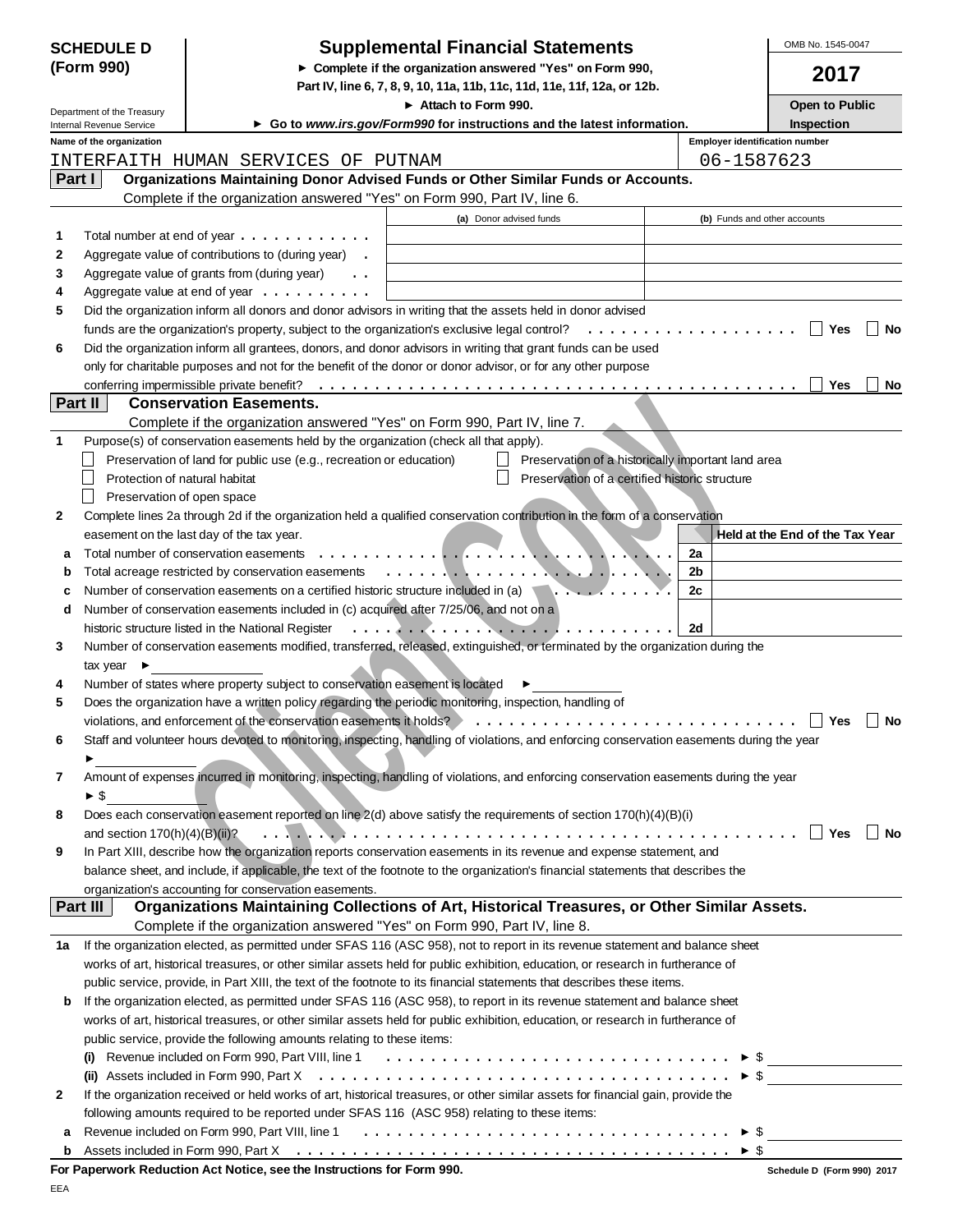| Organizations Maintaining Collections of Art, Historical Treasures, or Other Similar Assets (continued)<br>Part III<br>Using the organization's acquisition, accession, and other records, check any of the following that are a significant use of its<br>3   |    |
|----------------------------------------------------------------------------------------------------------------------------------------------------------------------------------------------------------------------------------------------------------------|----|
|                                                                                                                                                                                                                                                                |    |
|                                                                                                                                                                                                                                                                |    |
| collection items (check all that apply):                                                                                                                                                                                                                       |    |
| Public exhibition<br>Loan or exchange programs<br>d<br>a                                                                                                                                                                                                       |    |
| Scholarly research<br>Other the contract of the contract of the contract of the contract of the contract of the contract of the contract of the contract of the contract of the contract of the contract of the contract of the contract of the cont<br>e<br>b |    |
| Preservation for future generations<br>c                                                                                                                                                                                                                       |    |
| Provide a description of the organization's collections and explain how they further the organization's exempt purpose in Part<br>4                                                                                                                            |    |
|                                                                                                                                                                                                                                                                |    |
| XIII.                                                                                                                                                                                                                                                          |    |
| During the year, did the organization solicit or receive donations of art, historical treasures, or other similar<br>5                                                                                                                                         |    |
| assets to be sold to raise funds rather than to be maintained as part of the organization's collection?<br>.<br>Yes                                                                                                                                            | No |
| Part IV<br><b>Escrow and Custodial Arrangements.</b>                                                                                                                                                                                                           |    |
| Complete if the organization answered "Yes" on Form 990, Part IV, line 9, or reported an amount on Form                                                                                                                                                        |    |
| 990, Part X, line 21.                                                                                                                                                                                                                                          |    |
| Is the organization an agent, trustee, custodian or other intermediary for contributions or other assets not<br>1a                                                                                                                                             |    |
| included on Form 990, Part X?<br>Yes                                                                                                                                                                                                                           | No |
| If "Yes," explain the arrangement in Part XIII and complete the following table:<br>b                                                                                                                                                                          |    |
| Amount                                                                                                                                                                                                                                                         |    |
| Beginning balance<br>1с<br>c                                                                                                                                                                                                                                   |    |
| 1d<br>d                                                                                                                                                                                                                                                        |    |
| ∖1e                                                                                                                                                                                                                                                            |    |
| е                                                                                                                                                                                                                                                              |    |
| 1f<br>Ending balance<br>f                                                                                                                                                                                                                                      |    |
| Did the organization include an amount on Form 990, Part X, line 21, for escrow or custodial account liability?<br>.     Yes<br>2a                                                                                                                             | No |
| If "Yes," explain the arrangement in Part XIII. Check here if the explanation has been provided on Part XIII<br>b<br>.                                                                                                                                         |    |
| Part V<br><b>Endowment Funds.</b>                                                                                                                                                                                                                              |    |
| Complete if the organization answered "Yes" on Form 990, Part IV, line 10.                                                                                                                                                                                     |    |
| (b) Prior year<br>(c) Two years back<br>(a) Current year<br>(d) Three years back<br>(e) Four years back                                                                                                                                                        |    |
| Beginning of year balance<br>1a                                                                                                                                                                                                                                |    |
| Contributions<br>.<br>b                                                                                                                                                                                                                                        |    |
| Net investment earnings, gains, and<br>c                                                                                                                                                                                                                       |    |
|                                                                                                                                                                                                                                                                |    |
| Grants or scholarships<br>.                                                                                                                                                                                                                                    |    |
| Other expenditures for facilities and<br>е                                                                                                                                                                                                                     |    |
| programs                                                                                                                                                                                                                                                       |    |
| Administrative expenses                                                                                                                                                                                                                                        |    |
| f                                                                                                                                                                                                                                                              |    |
| End of year balance<br>. <b>.</b><br>g                                                                                                                                                                                                                         |    |
| Provide the estimated percentage of the current year end balance (line 1g, column (a)) held as:<br>2                                                                                                                                                           |    |
| Board designated or quasi-endowment<br>$\%$                                                                                                                                                                                                                    |    |
| %<br>Permanent endowment ▶<br>b                                                                                                                                                                                                                                |    |
| Temporarily restricted endowment<br>%<br>c                                                                                                                                                                                                                     |    |
| The percentages on lines 2a, 2b, and 2c should equal 100%.                                                                                                                                                                                                     |    |
| Are there endowment funds not in the possession of the organization that are held and administered for the<br>За                                                                                                                                               |    |
| Yes<br>organization by:                                                                                                                                                                                                                                        | No |
| unrelated organizations<br>3a(i)<br>(i)                                                                                                                                                                                                                        |    |
| (ii) related organizations<br>3a(ii)                                                                                                                                                                                                                           |    |
| If "Yes" on 3a(ii), are the related organizations listed as required on Schedule R?<br>3b<br>b                                                                                                                                                                 |    |
| Describe in Part XIII the intended uses of the organization's endowment funds.<br>4                                                                                                                                                                            |    |
| Part VI<br>Land, Buildings, and Equipment.                                                                                                                                                                                                                     |    |
| Complete if the organization answered "Yes" on Form 990, Part IV, line 11a. See Form 990, Part X, line 10.                                                                                                                                                     |    |
|                                                                                                                                                                                                                                                                |    |
| Description of property<br>(a) Cost or other basis<br>(b) Cost or other basis<br>(c) Accumulated<br>(d) Book value<br>(investment)                                                                                                                             |    |
| (other)<br>depreciation                                                                                                                                                                                                                                        |    |
| Land<br>1a                                                                                                                                                                                                                                                     |    |
| <b>Buildings</b><br>b                                                                                                                                                                                                                                          |    |
| Leasehold improvements<br>12,149<br>1,274<br>10,875<br>c                                                                                                                                                                                                       |    |
| Equipment<br>d                                                                                                                                                                                                                                                 |    |
| Other<br>е                                                                                                                                                                                                                                                     |    |
| Total. Add lines 1a through 1e. (Column (d) must equal Form 990, Part X, column (B), line 10c.)<br>10,875<br>.                                                                                                                                                 |    |

**Schedule D (Form 990) 2017**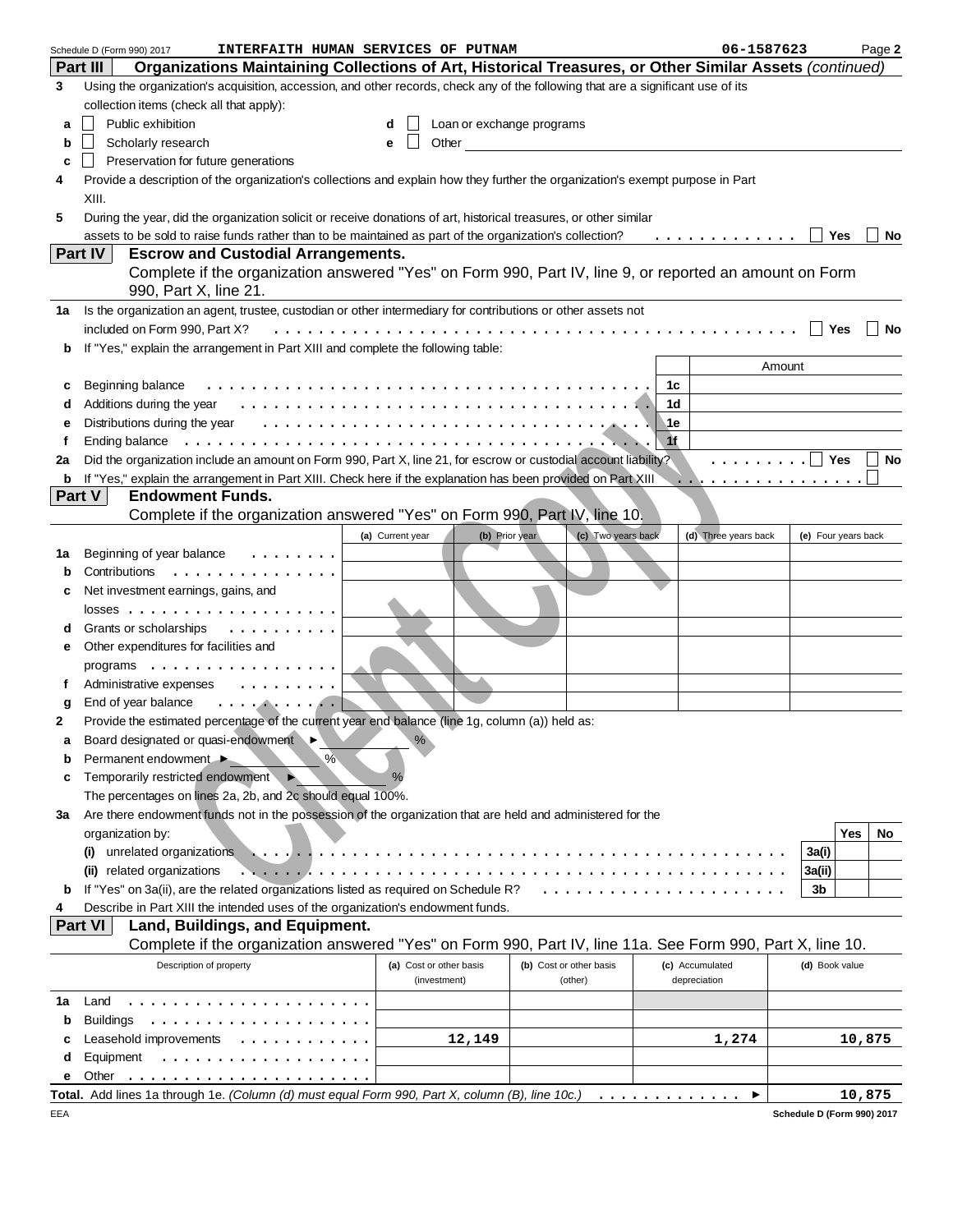|                  | (a) Description of security or category                                                                          | (b) Book value  | (c) Method of valuation:                                     |                |
|------------------|------------------------------------------------------------------------------------------------------------------|-----------------|--------------------------------------------------------------|----------------|
|                  | (including name of security)                                                                                     |                 | Cost or end-of-year market value                             |                |
|                  | (1) Financial derivatives                                                                                        |                 |                                                              |                |
|                  | (2) Closely-held equity interests                                                                                |                 |                                                              |                |
| $(3)$ Other      |                                                                                                                  |                 |                                                              |                |
| (A)              |                                                                                                                  |                 |                                                              |                |
| (B)              |                                                                                                                  |                 |                                                              |                |
| (C)              |                                                                                                                  |                 |                                                              |                |
| (D)              |                                                                                                                  |                 |                                                              |                |
| (E)              |                                                                                                                  |                 |                                                              |                |
| (F)              |                                                                                                                  |                 |                                                              |                |
| (G)              |                                                                                                                  |                 |                                                              |                |
| (H)              |                                                                                                                  |                 |                                                              |                |
| <b>Part VIII</b> | Total. (Column (b) must equal Form 990, Part X, col. (B) line 12.)<br>▶<br><b>Investments - Program Related.</b> |                 |                                                              |                |
|                  | Complete if the organization answered "Yes" on Form 990, Part IV, line 11c. See Form 990, Part X, line 13.       |                 |                                                              |                |
|                  | (a) Description of investment                                                                                    | (b) Book value  | (c) Method of valuation:<br>Cost or end-of-year market value |                |
| (1)              |                                                                                                                  |                 |                                                              |                |
|                  |                                                                                                                  |                 |                                                              |                |
| (2)<br>(3)       |                                                                                                                  |                 |                                                              |                |
|                  |                                                                                                                  |                 |                                                              |                |
| (4)              |                                                                                                                  |                 |                                                              |                |
| (5)              |                                                                                                                  |                 |                                                              |                |
| (6)              |                                                                                                                  |                 |                                                              |                |
|                  |                                                                                                                  |                 |                                                              |                |
| (7)              |                                                                                                                  |                 |                                                              |                |
| (8)              |                                                                                                                  |                 |                                                              |                |
| (9)              |                                                                                                                  |                 |                                                              |                |
|                  | Total. (Column (b) must equal Form 990, Part X, col. (B) line 13.)<br>▶                                          |                 |                                                              |                |
| Part IX          | <b>Other Assets.</b>                                                                                             |                 |                                                              |                |
|                  | Complete if the organization answered "Yes" on Form 990, Part IV, line 11d. See Form 990, Part X, line 15.       |                 |                                                              |                |
|                  |                                                                                                                  | (a) Description |                                                              | (b) Book value |
| (1) Other assets |                                                                                                                  |                 |                                                              |                |
| (2)              |                                                                                                                  |                 |                                                              |                |
| (3)              |                                                                                                                  |                 |                                                              |                |
| (4)              |                                                                                                                  |                 |                                                              |                |
| (5)              |                                                                                                                  |                 |                                                              |                |
| (6)              |                                                                                                                  |                 |                                                              |                |
| (7)              |                                                                                                                  |                 |                                                              |                |
| (8)              |                                                                                                                  |                 |                                                              |                |
| (9)              |                                                                                                                  |                 |                                                              |                |
|                  | Total. (Column (b) must equal Form 990, Part X, col. (B) line 15.)                                               |                 |                                                              |                |
| Part X           | <b>Other Liabilities.</b>                                                                                        |                 |                                                              |                |
|                  | Complete if the organization answered "Yes" on Form 990, Part IV, line 11e or 11f. See Form 990, Part X,         |                 |                                                              |                |
|                  | line 25.                                                                                                         |                 |                                                              | 3,325<br>3,325 |
| 1.               | (a) Description of liability                                                                                     | (b) Book value  |                                                              |                |
|                  | (1) Federal income taxes                                                                                         |                 |                                                              |                |
| (2)              |                                                                                                                  |                 |                                                              |                |
| (3)              |                                                                                                                  |                 |                                                              |                |
| (4)              |                                                                                                                  |                 |                                                              |                |
| (5)              |                                                                                                                  |                 |                                                              |                |
| (6)              |                                                                                                                  |                 |                                                              |                |
| (7)              |                                                                                                                  |                 |                                                              |                |
| (8)              |                                                                                                                  |                 |                                                              |                |
| (9)              |                                                                                                                  |                 |                                                              |                |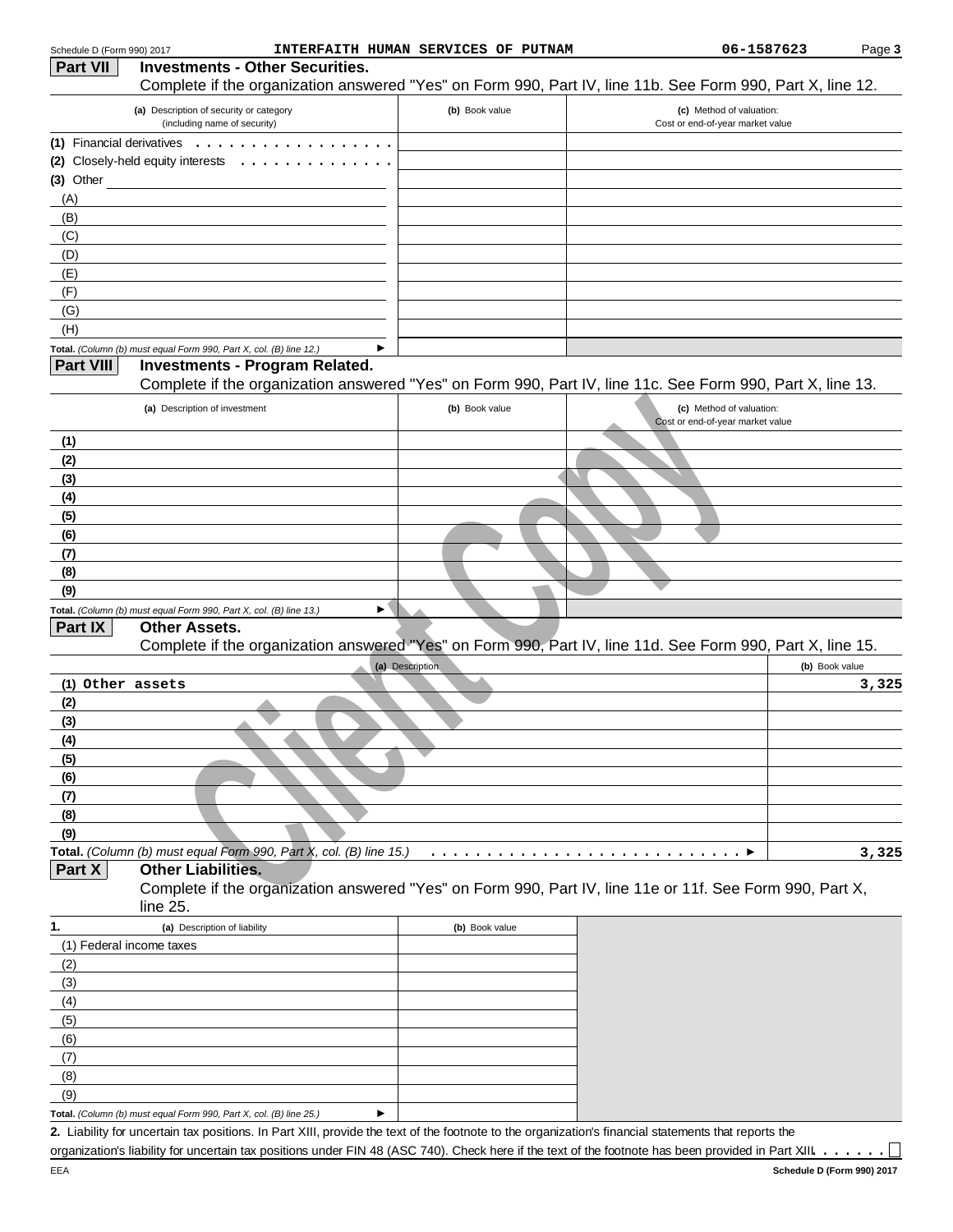|   | INTERFAITH HUMAN SERVICES OF PUTNAM<br>Schedule D (Form 990) 2017                                                                                  | 06-1587623 | Page 4 |
|---|----------------------------------------------------------------------------------------------------------------------------------------------------|------------|--------|
|   | Reconciliation of Revenue per Audited Financial Statements With Revenue per Return.<br><b>Part XI</b>                                              |            |        |
|   | Complete if the organization answered "Yes" on Form 990, Part IV, line 12a.                                                                        |            |        |
| 1 | Total revenue, gains, and other support per audited financial statements<br>.                                                                      | 1          |        |
| 2 | Amounts included on line 1 but not on Form 990, Part VIII, line 12:                                                                                |            |        |
| a | Net unrealized gains (losses) on investments<br>.<br>2a                                                                                            |            |        |
| b | 2b                                                                                                                                                 |            |        |
| c | 2с                                                                                                                                                 |            |        |
| d | 2d                                                                                                                                                 |            |        |
|   |                                                                                                                                                    | 2e         |        |
| e |                                                                                                                                                    |            |        |
| 3 |                                                                                                                                                    | 3          |        |
| 4 | Amounts included on Form 990, Part VIII, line 12, but not on line 1:                                                                               |            |        |
| a | Investment expenses not included on Form 990, Part VIII, line 7b<br>4a                                                                             |            |        |
| b | 4b                                                                                                                                                 |            |        |
| c | Add lines 4a and 4b                                                                                                                                | 4c         |        |
| 5 | Total revenue. Add lines 3 and 4c. (This must equal Form 990, Part I, line 12.)                                                                    | 5          |        |
|   | <b>Part XII</b><br>Reconciliation of Expenses per Audited Financial Statements With Expenses per Return.                                           |            |        |
|   | Complete if the organization answered "Yes" on Form 990, Part IV, line 12a.                                                                        |            |        |
| 1 | Total expenses and losses per audited financial statements                                                                                         | 1          |        |
| 2 | Amounts included on line 1 but not on Form 990, Part IX, line 25:                                                                                  |            |        |
| a | 2a                                                                                                                                                 |            |        |
| b | 2 <sub>b</sub>                                                                                                                                     |            |        |
| c | 2c                                                                                                                                                 |            |        |
| d | $\vert$ 2d                                                                                                                                         |            |        |
| е |                                                                                                                                                    | 2e         |        |
| 3 |                                                                                                                                                    | 3          |        |
| 4 | Amounts included on Form 990, Part IX, line 25, but not on line 1:                                                                                 |            |        |
|   |                                                                                                                                                    |            |        |
| a | Investment expenses not included on Form 990, Part VIII, line 7b<br>4a                                                                             |            |        |
| b | 4 <sub>b</sub>                                                                                                                                     |            |        |
| c |                                                                                                                                                    | 4c         |        |
| 5 | Total expenses. Add lines 3 and 4c. (This must equal Form 990, Part I, line 18.)                                                                   | 5          |        |
|   | <b>Part XIII</b><br><b>Supplemental Information.</b>                                                                                               |            |        |
|   | Provide the descriptions required for Part II, lines 3, 5, and 9; Part III, lines 1a and 4; Part IV, lines 1b and 2b; Part V, line 4; Part X, line |            |        |
|   | 2; Part XI, lines 2d and 4b; and Part XII, lines 2d and 4b. Also complete this part to provide any additional information.                         |            |        |
|   |                                                                                                                                                    |            |        |
|   |                                                                                                                                                    |            |        |
|   |                                                                                                                                                    |            |        |
|   |                                                                                                                                                    |            |        |
|   |                                                                                                                                                    |            |        |
|   |                                                                                                                                                    |            |        |
|   |                                                                                                                                                    |            |        |
|   |                                                                                                                                                    |            |        |
|   |                                                                                                                                                    |            |        |
|   |                                                                                                                                                    |            |        |
|   |                                                                                                                                                    |            |        |
|   |                                                                                                                                                    |            |        |
|   |                                                                                                                                                    |            |        |
|   |                                                                                                                                                    |            |        |
|   |                                                                                                                                                    |            |        |
|   |                                                                                                                                                    |            |        |
|   |                                                                                                                                                    |            |        |
|   |                                                                                                                                                    |            |        |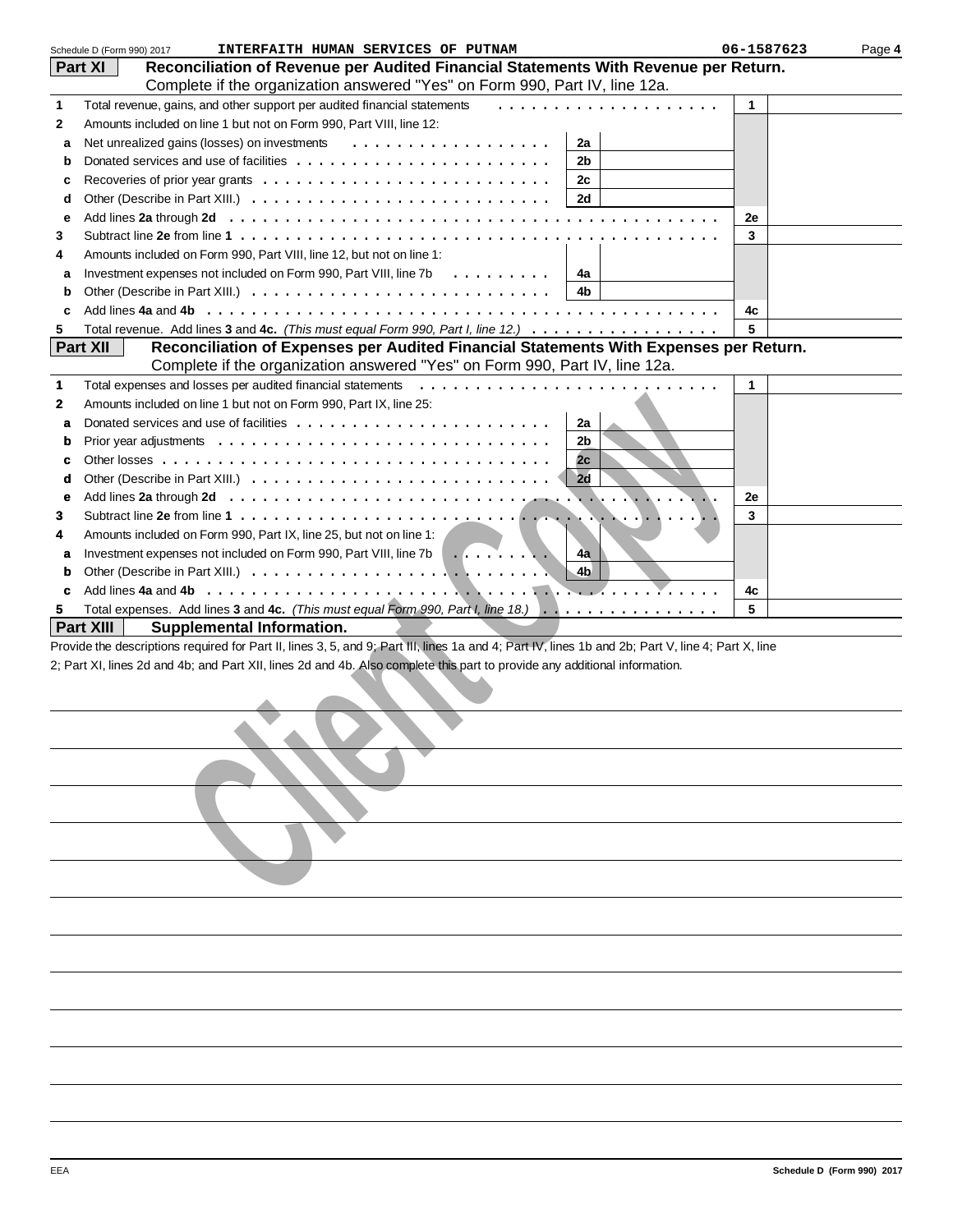| <b>SCHEDULE L</b>                                                                                       |                   | <b>Transactions With Interested Persons</b>                                                                           |                                                       |                  |                                |                                       |                 |                           | OMB No. 1545-0047                   |                |     |
|---------------------------------------------------------------------------------------------------------|-------------------|-----------------------------------------------------------------------------------------------------------------------|-------------------------------------------------------|------------------|--------------------------------|---------------------------------------|-----------------|---------------------------|-------------------------------------|----------------|-----|
| (Form 990 or 990-EZ)                                                                                    |                   | ► Complete if the organization answered "Yes" on Form 990, Part IV, line 25a, 25b, 26, 27, 28a,                       | 28b, or 28c, or Form 990-EZ, Part V, line 38a or 40b. |                  |                                |                                       |                 |                           |                                     | 2017           |     |
| Department of the Treasury<br>Internal Revenue Service                                                  |                   | Go to www.irs.gov/Form990 for instructions and the latest information.                                                | Attach to Form 990 or Form 990-EZ.                    |                  |                                |                                       |                 |                           | <b>Open To Public</b><br>Inspection |                |     |
| Name of the organization                                                                                |                   |                                                                                                                       |                                                       |                  |                                | <b>Employer identification number</b> |                 |                           |                                     |                |     |
| INTERFAITH HUMAN SERVICES OF PUTNAM                                                                     |                   |                                                                                                                       |                                                       |                  |                                | 06-1587623                            |                 |                           |                                     |                |     |
| Part I                                                                                                  |                   | Excess Benefit Transactions (section $501(c)(3)$ , section $501(c)(4)$ , and $501(c)(29)$ organizations only).        |                                                       |                  |                                |                                       |                 |                           |                                     |                |     |
|                                                                                                         |                   | Complete if the organization answered "Yes" on Form 990, Part IV, line 25a or 25b, or Form 990-EZ, Part V, line 40b.  |                                                       |                  |                                |                                       |                 |                           |                                     |                |     |
|                                                                                                         |                   | (b) Relationship between disqualified person and                                                                      |                                                       |                  |                                |                                       |                 |                           |                                     | (d) Corrected? |     |
| 1<br>(a) Name of disqualified person                                                                    |                   |                                                                                                                       | organization                                          |                  | (c) Description of transaction |                                       |                 |                           |                                     | <b>Yes</b>     | No. |
|                                                                                                         |                   |                                                                                                                       |                                                       |                  |                                |                                       |                 |                           |                                     |                |     |
| (1)                                                                                                     |                   |                                                                                                                       |                                                       |                  |                                |                                       |                 |                           |                                     |                |     |
|                                                                                                         |                   |                                                                                                                       |                                                       |                  |                                |                                       |                 |                           |                                     |                |     |
| (2)                                                                                                     |                   |                                                                                                                       |                                                       |                  |                                |                                       |                 |                           |                                     |                |     |
| (3)                                                                                                     |                   |                                                                                                                       |                                                       |                  |                                |                                       |                 |                           |                                     |                |     |
| 2 Enter the amount of tax incurred by the organization managers or disqualified persons during the year |                   |                                                                                                                       |                                                       |                  |                                |                                       |                 |                           |                                     |                |     |
|                                                                                                         |                   |                                                                                                                       |                                                       |                  |                                |                                       |                 |                           |                                     |                |     |
| 3                                                                                                       |                   |                                                                                                                       |                                                       |                  |                                |                                       | \$.             |                           |                                     |                |     |
|                                                                                                         |                   |                                                                                                                       |                                                       |                  |                                |                                       |                 |                           |                                     |                |     |
| Part II                                                                                                 |                   | Loans to and/or From Interested Persons.                                                                              |                                                       |                  |                                |                                       |                 |                           |                                     |                |     |
|                                                                                                         |                   | Complete if the organization answered "Yes" on Form 990-EZ, Part V, line 38a or Form 990, Part IV, line 26; or if the |                                                       |                  |                                |                                       |                 |                           |                                     |                |     |
|                                                                                                         |                   | organization reported an amount on Form 990, Part X, line 5, 6, or 22.                                                |                                                       |                  |                                |                                       |                 |                           |                                     |                |     |
| (a) Name of interested person                                                                           | (b) Relationship  | (c) Purpose of                                                                                                        | (d) Loan to or                                        | (e) Original     | (f) Balance due                |                                       | (g) In default? |                           | (h) Approved                        | (i) Written    |     |
|                                                                                                         | with organization | loan                                                                                                                  | from the<br>organization?                             | principal amount |                                |                                       |                 |                           | by board or                         | agreement?     |     |
|                                                                                                         |                   |                                                                                                                       |                                                       |                  |                                |                                       |                 |                           | committee?                          |                |     |
|                                                                                                         |                   |                                                                                                                       | To<br>From                                            |                  |                                | <b>Yes</b>                            | No              | <b>Yes</b>                | No                                  | Yes            | No  |
|                                                                                                         |                   |                                                                                                                       |                                                       |                  |                                |                                       |                 |                           |                                     |                |     |
| (1)                                                                                                     |                   |                                                                                                                       |                                                       |                  |                                |                                       |                 |                           |                                     |                |     |
| (2)                                                                                                     |                   |                                                                                                                       |                                                       |                  |                                |                                       |                 |                           |                                     |                |     |
|                                                                                                         |                   |                                                                                                                       |                                                       |                  |                                |                                       |                 |                           |                                     |                |     |
| (3)                                                                                                     |                   |                                                                                                                       |                                                       |                  |                                |                                       |                 |                           |                                     |                |     |
|                                                                                                         |                   |                                                                                                                       |                                                       |                  |                                |                                       |                 |                           |                                     |                |     |
| (4)                                                                                                     |                   |                                                                                                                       |                                                       |                  |                                |                                       |                 |                           |                                     |                |     |
|                                                                                                         |                   |                                                                                                                       |                                                       |                  |                                |                                       |                 |                           |                                     |                |     |
| (5)                                                                                                     |                   |                                                                                                                       |                                                       |                  |                                |                                       |                 |                           |                                     |                |     |
| Total                                                                                                   |                   |                                                                                                                       |                                                       |                  | \$                             |                                       |                 |                           |                                     |                |     |
| Part III                                                                                                |                   | <b>Grants or Assistance Benefiting Interested Persons.</b>                                                            |                                                       |                  |                                |                                       |                 |                           |                                     |                |     |
|                                                                                                         |                   | Complete if the organization answered "Yes" on Form 990, Part IV, line 27.                                            |                                                       |                  |                                |                                       |                 |                           |                                     |                |     |
| (a) Name of interested person                                                                           |                   | (b) Relationship between interested<br>person and the organization                                                    | (c) Amount of assistance                              |                  | (d) Type of assistance         |                                       |                 | (e) Purpose of assistance |                                     |                |     |
|                                                                                                         |                   |                                                                                                                       |                                                       |                  |                                |                                       |                 |                           |                                     |                |     |
| (1)                                                                                                     |                   |                                                                                                                       |                                                       |                  |                                |                                       |                 |                           |                                     |                |     |
| (2)                                                                                                     |                   |                                                                                                                       |                                                       |                  |                                |                                       |                 |                           |                                     |                |     |
|                                                                                                         |                   |                                                                                                                       |                                                       |                  |                                |                                       |                 |                           |                                     |                |     |
| (3)                                                                                                     |                   |                                                                                                                       |                                                       |                  |                                |                                       |                 |                           |                                     |                |     |
|                                                                                                         |                   |                                                                                                                       |                                                       |                  |                                |                                       |                 |                           |                                     |                |     |
| (4)                                                                                                     |                   |                                                                                                                       |                                                       |                  |                                |                                       |                 |                           |                                     |                |     |
|                                                                                                         |                   |                                                                                                                       |                                                       |                  |                                |                                       |                 |                           |                                     |                |     |
| (5)                                                                                                     |                   | work Reduction Act Notice, can the Instructions for Ferm 000 or 000 FZ                                                |                                                       |                  |                                |                                       |                 |                           |                                     |                |     |

**For Paperwork Reduction Act Notice, see the Instructions for Form 990 or 990-EZ.** EEA

**Schedule L (Form 990 or 990-EZ) 2017**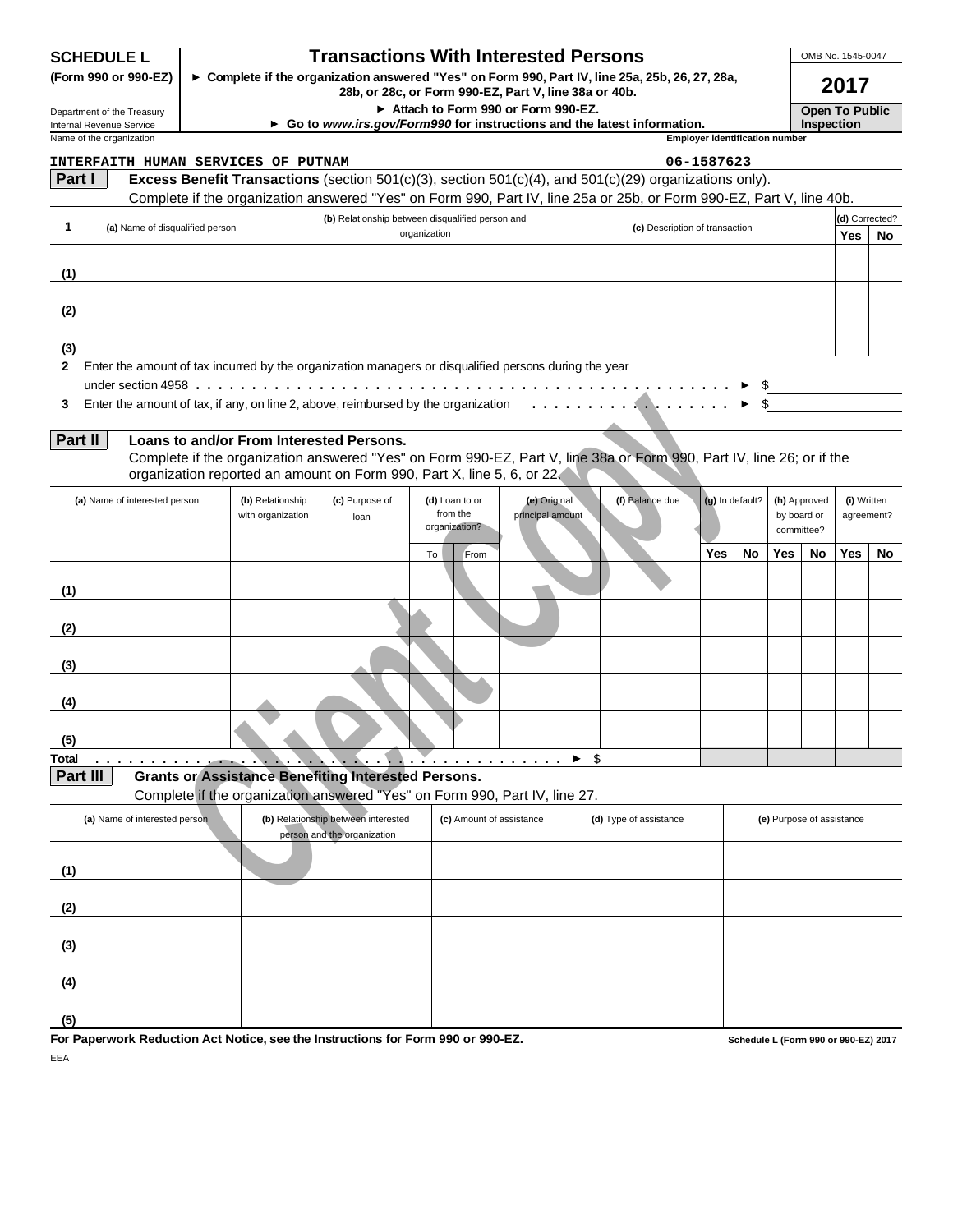|                | (a) Name of interested person   | (b) Relationship between<br>interested person and the<br>organization                       | (c) Amount of<br>transaction | (d) Description of transaction | (e) Sharing of<br>organization's<br>revenues? |    |
|----------------|---------------------------------|---------------------------------------------------------------------------------------------|------------------------------|--------------------------------|-----------------------------------------------|----|
|                |                                 | KAREN OSBREY IS                                                                             |                              | SMALL AMOUNTS OF ADS DI        | Yes                                           | No |
| (1) WINY RADIO |                                 | PART OWNER                                                                                  |                              | MINIMIS                        |                                               | Χ  |
|                |                                 |                                                                                             |                              |                                |                                               |    |
| (2)            |                                 |                                                                                             |                              |                                |                                               |    |
| (3)            |                                 |                                                                                             |                              |                                |                                               |    |
| (4)            |                                 |                                                                                             |                              |                                |                                               |    |
| (5)            |                                 |                                                                                             |                              |                                |                                               |    |
| Part V         | <b>Supplemental Information</b> |                                                                                             |                              |                                |                                               |    |
|                |                                 | Provide additional information for responses to questions on Schedule L (see instructions). |                              |                                |                                               |    |
|                |                                 |                                                                                             |                              |                                |                                               |    |
|                |                                 |                                                                                             |                              |                                |                                               |    |
|                |                                 |                                                                                             |                              |                                |                                               |    |
|                |                                 |                                                                                             |                              |                                |                                               |    |
|                |                                 |                                                                                             |                              |                                |                                               |    |
|                |                                 |                                                                                             |                              |                                |                                               |    |
|                |                                 |                                                                                             |                              |                                |                                               |    |
|                |                                 |                                                                                             |                              |                                |                                               |    |
|                |                                 |                                                                                             |                              |                                |                                               |    |
|                |                                 |                                                                                             |                              |                                |                                               |    |

Schedule L (Form 990 or 990-EZ) 2017 **INTERFAITH HUMAN SERVICES OF PUTNAM 1998 1998 06-1587623** 

Page **2**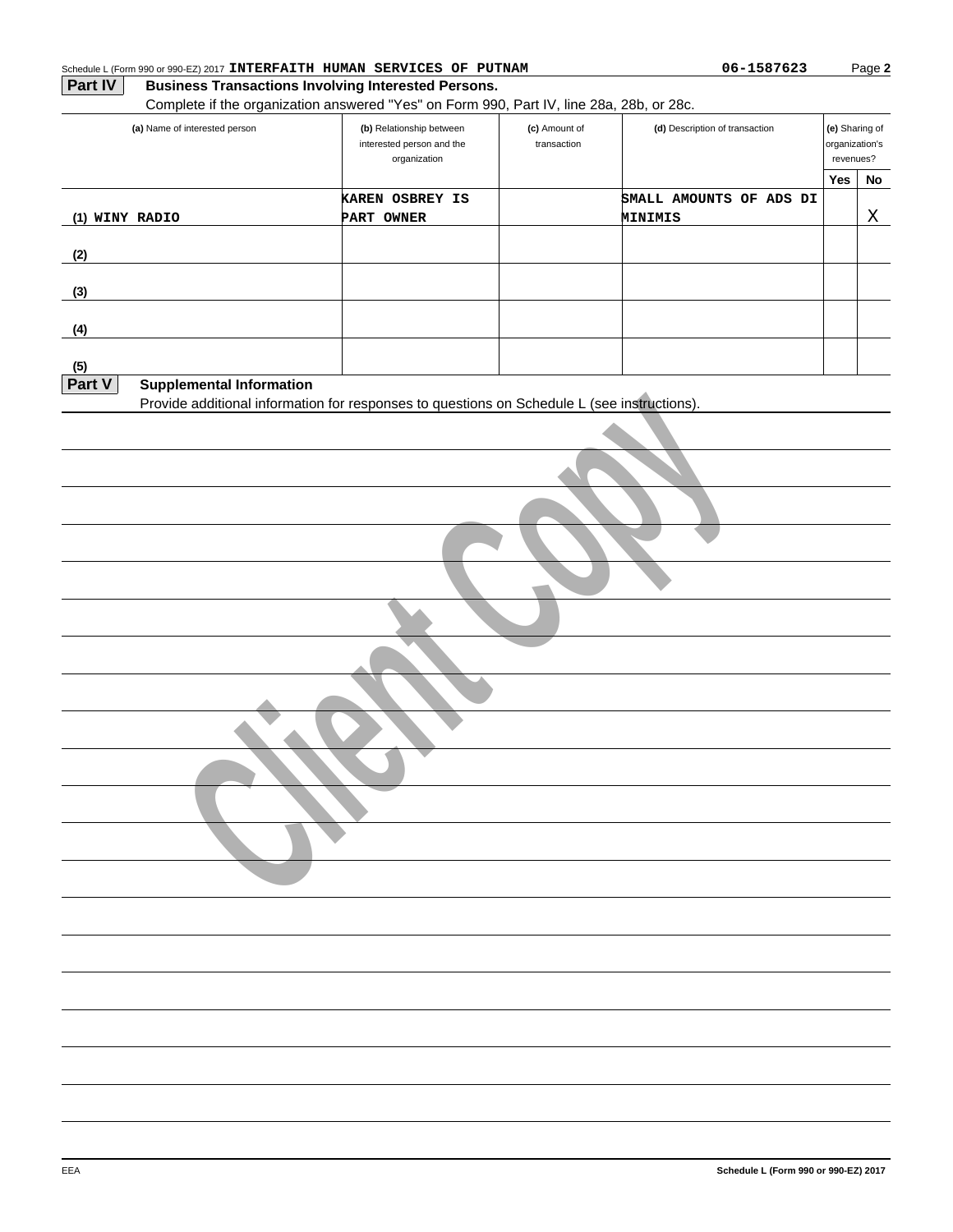Department of the Treasury

Internal Revenue Service Name of the organization

**SCHEDULE O**<br> **Supplemental Information to Form 990 or 990-EZ**<br> **Supplemental Information to Form 990 or 990-EZ (Form 990 or 990-EZ) Complete to provide information for responses to specific questions on Form 990 or 990-EZ or to provide any additional information.**

**Attach to Form 990 or 990-EZ. Go to www.irs.gov/Form990 for the latest information.**

**2017** OMB No. 1545-0047

**Open to Public**

**Inspection Employer identification number**

#### **INTERFAITH HUMAN SERVICES OF PUTNAM 06-1587623**

#### **01. Officer, directors, etc. family relationship (Part VI, line 2)**

ALL SUCH DOCUMENTS ARE AVAILABLE UPON DEMAND, AND CAN BE VIEWED WITHIN A REASONABLE TIME

FRAME OF REQUEST.

#### **02. Organizational document changes (Part VI, line 4)**

Michael Douglas, although a past member, no longer has any affiliation with Wal-Mart, to

the best of our knowledge, or with our organization. Most of our food purchases are made

our knowledge, or with our organization. Most of our food purchases and continued and Putnam Supermarket and through Wal-mart at selection: Food Bank and Putnam Supermarket and through Wal-mart at selection:<br>The year.<br>Jean through Connecticut Food Bank and Putnam Supermarket and through Wal-mart at selected

times during the year.

#### **03. Form 990 governing body review (Part VI, line 11)**

The return is submitted to the Board for review and analysis prior to filing. A REVIEW IS

CONDUCTED EVERY YEAR AND THE RETURN IS CIRCULATED TO EACH BOARD MEMBER.

#### **04. Conflict of interest policy compliance (Part VI, line 12c)**

Kindly see the attached.

## **05. CEO, executive director, top management comp (Part VI, line 15a)**

Food purchases are sometimes made at Walmart as prices are lowest there. (Michel Douglas,

Wal-Mart manager, is a past board member). He derives no direct financial benefit from his

past service on the Board. Price comparisons are made constantly to ensure lowest prices

available. All persons serve as volunteers.

## **06. Other officer or key employee compensation (Part VI, line 15b**

All persons serve as volunteers.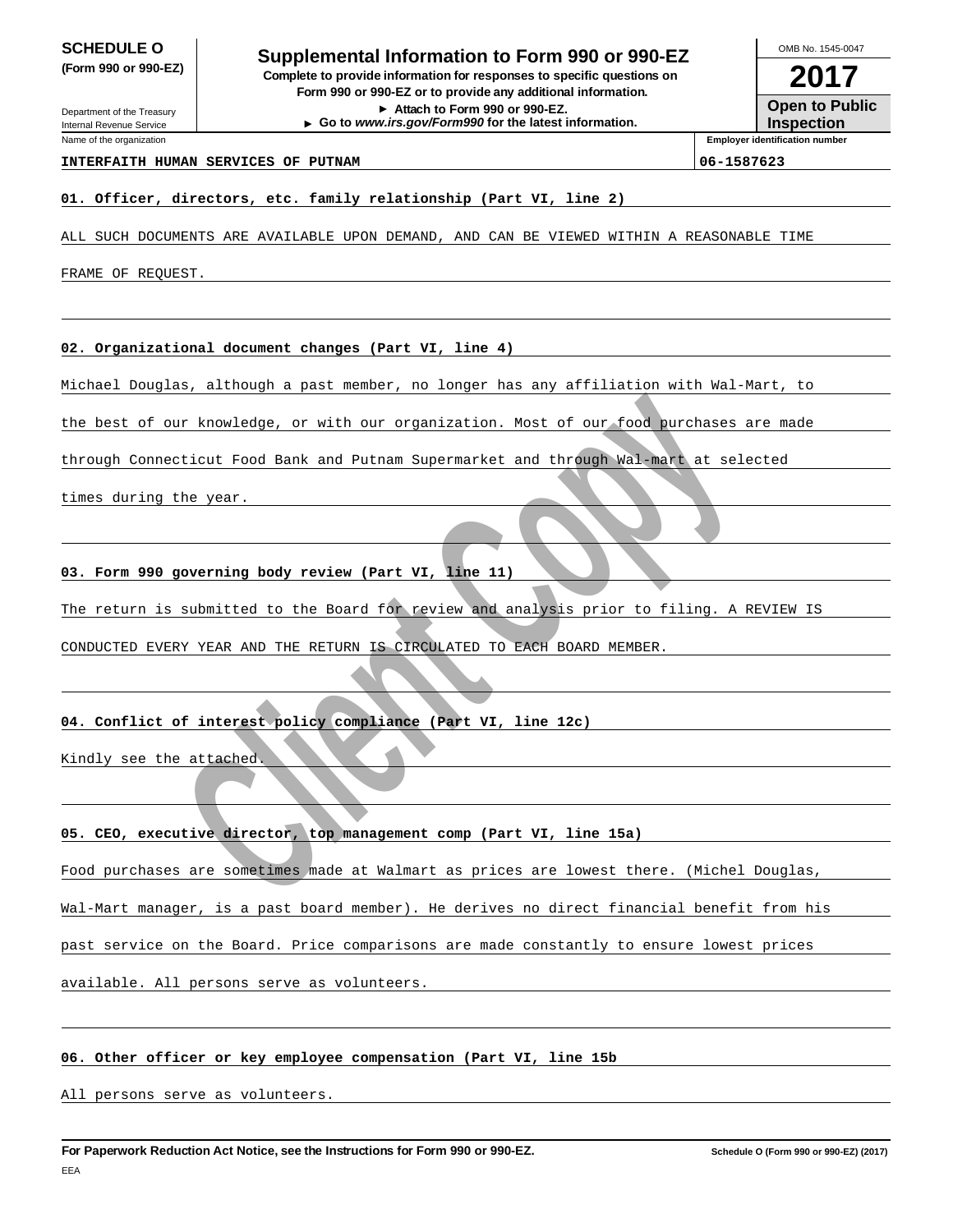**Employer identification number**

**07. Governing documents, etc, available to public (Part VI, line 19)**

SUCH DOCUMENTS ARE AVAILABLE TO THE PUBLIC UPON DEMAND AND MAY BE VIEWED WITHIN A

REASONABLE TIME FRAME OF REQUEST.

**08. Explanation of other changes in net assets or fund balances (Part XI, line 9)**

Depreciations adjustments.

**09. Statement of Revenue (Part VIII)**

**Example 18 AVENUE (Part VIII)**<br> **EXAMPLE COPY AND AVENUE OF A COPY AND AVENUE OF A COPY AND AVENUE OF A CONSUMING A CONSUMING A CONSUMING A COPY AND A CONSUMING A COPY AND A CONSUMING A COPY AND A COPY AND A CONSUMING A C** Total contributions to Interfaith in 2017 equal \$323,989 (of which \$178,518 represents the

fair market value of non-cash coontributions).

**10. General explanation attachment**

PART XI REFLECTS A BALANCING ADJUSTMENT BETWEEN CASH AND NONCASH ITEMS. SOME PAID PROMOS

ARE DONE ON WINY RADIO (THE ONLY LOCAL RADIO STATION). KAREN OSBREY IS PART OWNER.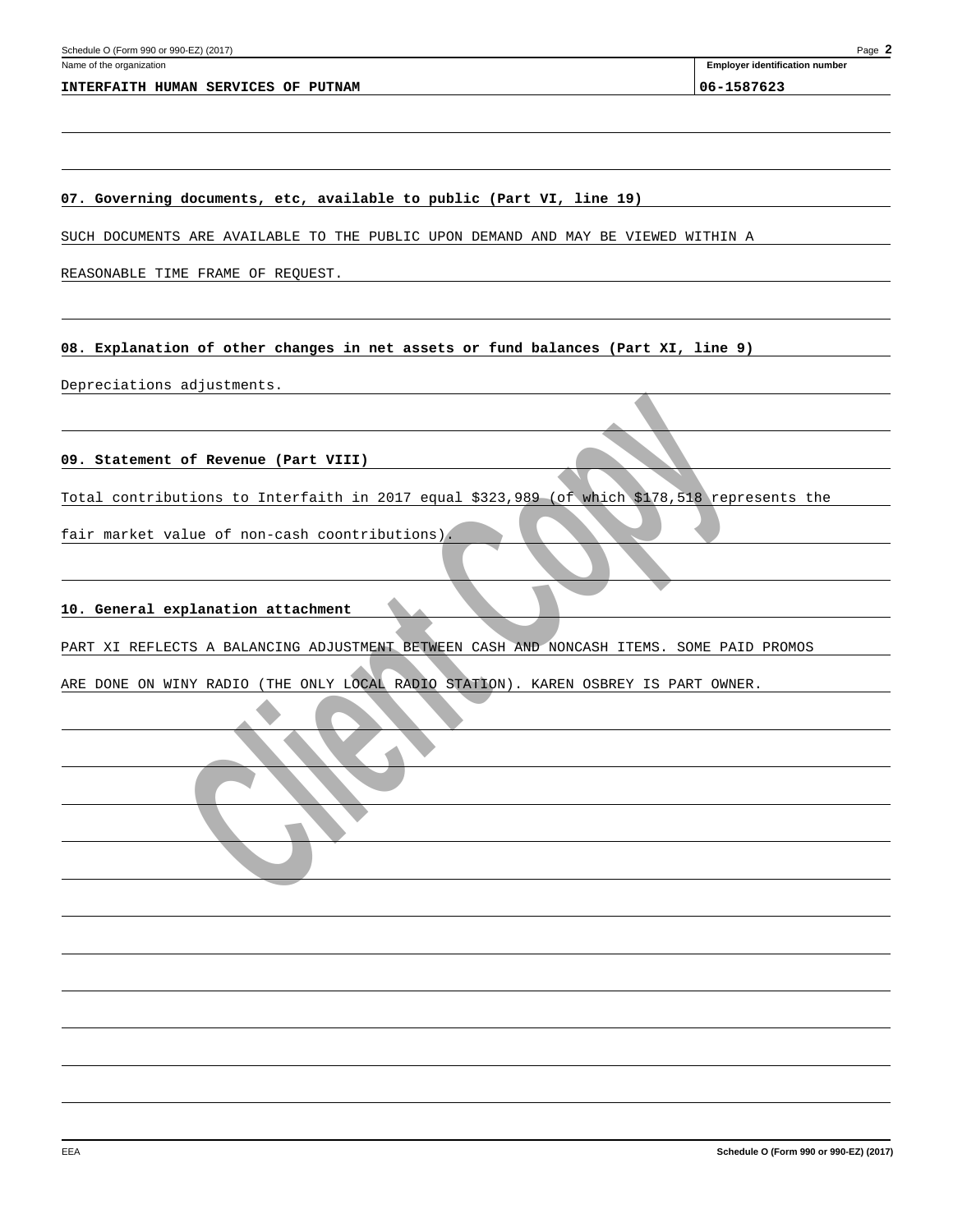| Form | 8879-EO |
|------|---------|
|      |         |

#### **for an Exempt Organization IRS e-file Signature Authorization**

For calendar year 2017, or fiscal year beginning  $\blacksquare$ , and ending

OMB No. 1545-1878

**2017**

| Department of the Treasury  |
|-----------------------------|
| Internal Revenue Service    |
| Name of exempt organization |

**Do not send to the IRS. Keep for your records.**

**Go to www.irs.gov/Form8879EO for the latest information.**

**Employer identification number**

**INTERFAITH HUMAN SERVICES OF PUTNAM 06-1587623**

........................

Name and title of officer

#### **Ann Kathi Peterson, OFFICER**

| Part I | Type of Return and Return Information (Whole Dollars Only)                                                                                          |         |
|--------|-----------------------------------------------------------------------------------------------------------------------------------------------------|---------|
|        | Check the box for the retum for which you are using this Form 8879-EO and enter the applicable amount, if any, from the retum. If you               |         |
|        | check the box on line 1a, 2a, 3a, 4a, or 5a, below, and the amount on that line for the return being filed with this form was blank, then           |         |
|        | leave line 1b, 2b, 3b, 4b, or 5b, whichever is applicable, blank (do not enter -0-). But, if you entered -0- on the return, then enter -0- on       |         |
|        | the applicable line below. Do not complete more than one line in Part I.                                                                            |         |
|        | <b>1a</b> Form 990 check here ► $\boxed{\times}$ <b>b</b> Total revenue, if any (Form 990, Part VIII, column (A), line 12) 1b                       | 145,602 |
|        | 2a Form 990-EZ check here $\blacktriangleright$<br><b>b</b> Total revenue, if any (Form 990-EZ, line 9) $\ldots \ldots \ldots \ldots \ldots \ldots$ |         |

|  |  | 4a Form 990-PF check here $\blacktriangleright$ <b>b</b> Tax based on investment income (Form 990-PF, Part VI, line 5) 4b |  |
|--|--|---------------------------------------------------------------------------------------------------------------------------|--|

#### **Part II Declaration and Signature Authorization of Officer**

| Part II<br>Declaration and Signature Authorization of Officer                                                                                                                                                                                                                                                                                                                                                                                                                                                                                                                                                                                                                                                                                                                                                                                                                                                                                                                                                                                                                                                                                                                                                                                                                                                                                                                                                                                                                                                                                                                                                                                                                                                                                                                                                            |                                                            |                            |                             |
|--------------------------------------------------------------------------------------------------------------------------------------------------------------------------------------------------------------------------------------------------------------------------------------------------------------------------------------------------------------------------------------------------------------------------------------------------------------------------------------------------------------------------------------------------------------------------------------------------------------------------------------------------------------------------------------------------------------------------------------------------------------------------------------------------------------------------------------------------------------------------------------------------------------------------------------------------------------------------------------------------------------------------------------------------------------------------------------------------------------------------------------------------------------------------------------------------------------------------------------------------------------------------------------------------------------------------------------------------------------------------------------------------------------------------------------------------------------------------------------------------------------------------------------------------------------------------------------------------------------------------------------------------------------------------------------------------------------------------------------------------------------------------------------------------------------------------|------------------------------------------------------------|----------------------------|-----------------------------|
| Under penalties of perjury, I declare that I am an officer of the above organization and that I have examined a copy of the<br>organization's 2017 electronic retum and accompanying schedules and statements and to the best of my knowledge and belief, they<br>are true, correct, and complete. I further declare that the amount in Part I above is the amount shown on the copy of the<br>organization's electronic retum. I consent to allow my intermediate service provider, transmitter, or electronic retum originator (ERO)<br>to send the organization's return to the IRS and to receive from the IRS (a) an acknowledgement of receipt or reason for rejection of<br>the transmission, (b) the reason for any delay in processing the return or refund, and (c) the date of any refund. If applicable, I<br>authorize the U.S. Treasury and its designated Financial Agent to initiate an electronic funds withdrawal (direct debit) entry to the<br>financial institution account indicated in the tax preparation software for payment of the organization's federal taxes owed on this<br>retum, and the financial institution to debit the entry to this account. To revoke a payment, I must contact the U.S. Treasury Financial<br>Agent at 1-888-353-4537 no later than 2 business days prior to the payment (settlement) date. I also authorize the financial institutions<br>involved in the processing of the electronic payment of taxes to receive confidential information necessary to answer inquiries and<br>resolve issues related to the payment. I have selected a personal identification number (PIN) as my signature for the organization's<br>electronic return and, if applicable, the organization's consent to electronic funds withdrawal.<br>Officer's PIN: check one box only |                                                            |                            |                             |
| Ιx<br>to enter my PIN<br>authorize FORTRESS FIDUCIARY COMPANY<br>ERO firm name                                                                                                                                                                                                                                                                                                                                                                                                                                                                                                                                                                                                                                                                                                                                                                                                                                                                                                                                                                                                                                                                                                                                                                                                                                                                                                                                                                                                                                                                                                                                                                                                                                                                                                                                           | 23445<br>Enter five numbers, but<br>do not enter all zeros |                            | as my signature             |
| on the organization's tax year 2017 electronically filed retum. If I have indicated within this retum that a copy of the retum is<br>being filed with a state agency(ies) regulating charities as part of the IRS Fed/State program, I also authorize the aforementione<br>ERO to enter my PIN on the return's disclosure consent screen.<br>As an officer of the organization, I will enter my PIN as my signature on the organization's tax year 2017 electronically filed retur<br>If I have indicated within this retum that a copy of the retum is being filed with a state agency(ies) regulating charities as part of                                                                                                                                                                                                                                                                                                                                                                                                                                                                                                                                                                                                                                                                                                                                                                                                                                                                                                                                                                                                                                                                                                                                                                                             |                                                            |                            |                             |
| the IRS Fed/State program, I will enter my PIN on the retum's disclosure consent screen.                                                                                                                                                                                                                                                                                                                                                                                                                                                                                                                                                                                                                                                                                                                                                                                                                                                                                                                                                                                                                                                                                                                                                                                                                                                                                                                                                                                                                                                                                                                                                                                                                                                                                                                                 |                                                            |                            |                             |
| Officer's signature                                                                                                                                                                                                                                                                                                                                                                                                                                                                                                                                                                                                                                                                                                                                                                                                                                                                                                                                                                                                                                                                                                                                                                                                                                                                                                                                                                                                                                                                                                                                                                                                                                                                                                                                                                                                      |                                                            | Date $\blacksquare$        | $11 - 07 - 2018$            |
| <b>Certification and Authentication</b><br><b>Part III</b>                                                                                                                                                                                                                                                                                                                                                                                                                                                                                                                                                                                                                                                                                                                                                                                                                                                                                                                                                                                                                                                                                                                                                                                                                                                                                                                                                                                                                                                                                                                                                                                                                                                                                                                                                               |                                                            |                            |                             |
| ERO's EFIN/PIN. Enter your six-digit electronic filing identification<br>number (EFIN) followed by your five-digit self-selected PIN.                                                                                                                                                                                                                                                                                                                                                                                                                                                                                                                                                                                                                                                                                                                                                                                                                                                                                                                                                                                                                                                                                                                                                                                                                                                                                                                                                                                                                                                                                                                                                                                                                                                                                    |                                                            | 064598                     | 19587<br>Do not enter all z |
| I certify that the above numeric entry is my PIN, which is my signature on the 2017 electronically filed retum for the organization<br>indicated above. I confirm that I am submitting this return in accordance with the requirements of Pub. 4163, Modernized e-File (MeF)<br>Information for Authorized IRS e-file Providers for Business Returns.                                                                                                                                                                                                                                                                                                                                                                                                                                                                                                                                                                                                                                                                                                                                                                                                                                                                                                                                                                                                                                                                                                                                                                                                                                                                                                                                                                                                                                                                    |                                                            |                            |                             |
| ERO's signature                                                                                                                                                                                                                                                                                                                                                                                                                                                                                                                                                                                                                                                                                                                                                                                                                                                                                                                                                                                                                                                                                                                                                                                                                                                                                                                                                                                                                                                                                                                                                                                                                                                                                                                                                                                                          |                                                            | Date $\blacktriangleright$ | $11 - 05 - 2018$            |

**5a** Form 8868 check here ▶  $\Box$  **b** Balance Due (Form 8868, line 3c) ..........................5b

| ΙX<br>authorize FORTRESS FIDUCIARY COMPANY                                                                                                                                                                                                                     | to enter my PIN $23445$ |                                                   | as my signature |
|----------------------------------------------------------------------------------------------------------------------------------------------------------------------------------------------------------------------------------------------------------------|-------------------------|---------------------------------------------------|-----------------|
| <b>ERO firm name</b>                                                                                                                                                                                                                                           |                         | Enter five numbers, but<br>do not enter all zeros |                 |
| on the organization's tax year 2017 electronically filed retum. If I have indicated within this retum that a copy of the retum is<br>t at a Madante a crea con control to a del control control con control. In∩ EcuMorea compose a la cardia del decembración |                         |                                                   |                 |

| Officer's signature<br>▸                                                                                                                                                                                                                                                                                                                              | $11 - 07 - 2018$<br>Date $\blacktriangleright$ |
|-------------------------------------------------------------------------------------------------------------------------------------------------------------------------------------------------------------------------------------------------------------------------------------------------------------------------------------------------------|------------------------------------------------|
| Part III<br><b>Certification and Authentication</b>                                                                                                                                                                                                                                                                                                   |                                                |
| <b>ERO's EFIN/PIN.</b> Enter your six-digit electronic filing identification                                                                                                                                                                                                                                                                          |                                                |
| number (EFIN) followed by your five-digit self-selected PIN.                                                                                                                                                                                                                                                                                          | 064598<br>19587                                |
|                                                                                                                                                                                                                                                                                                                                                       | Do not enter all zeros                         |
| I certify that the above numeric entry is my PIN, which is my signature on the 2017 electronically filed retum for the organization<br>indicated above. I confirm that I am submitting this return in accordance with the requirements of Pub. 4163, Modernized e-File (MeF)<br>Information for Authorized IRS e-file Providers for Business Returns. |                                                |
| ERO's signature<br>▶                                                                                                                                                                                                                                                                                                                                  | Date $\triangleright$ 11-05-2018               |
|                                                                                                                                                                                                                                                                                                                                                       |                                                |
| <b>ERO Must Retain This Form - See Instructions</b>                                                                                                                                                                                                                                                                                                   |                                                |
| Do Not Submit This Form to the IRS Unless Requested To Do So                                                                                                                                                                                                                                                                                          |                                                |

**For Paperwork Reduction Act Notice, see instructions.**

Form **8879-EO** (2017)

EEA